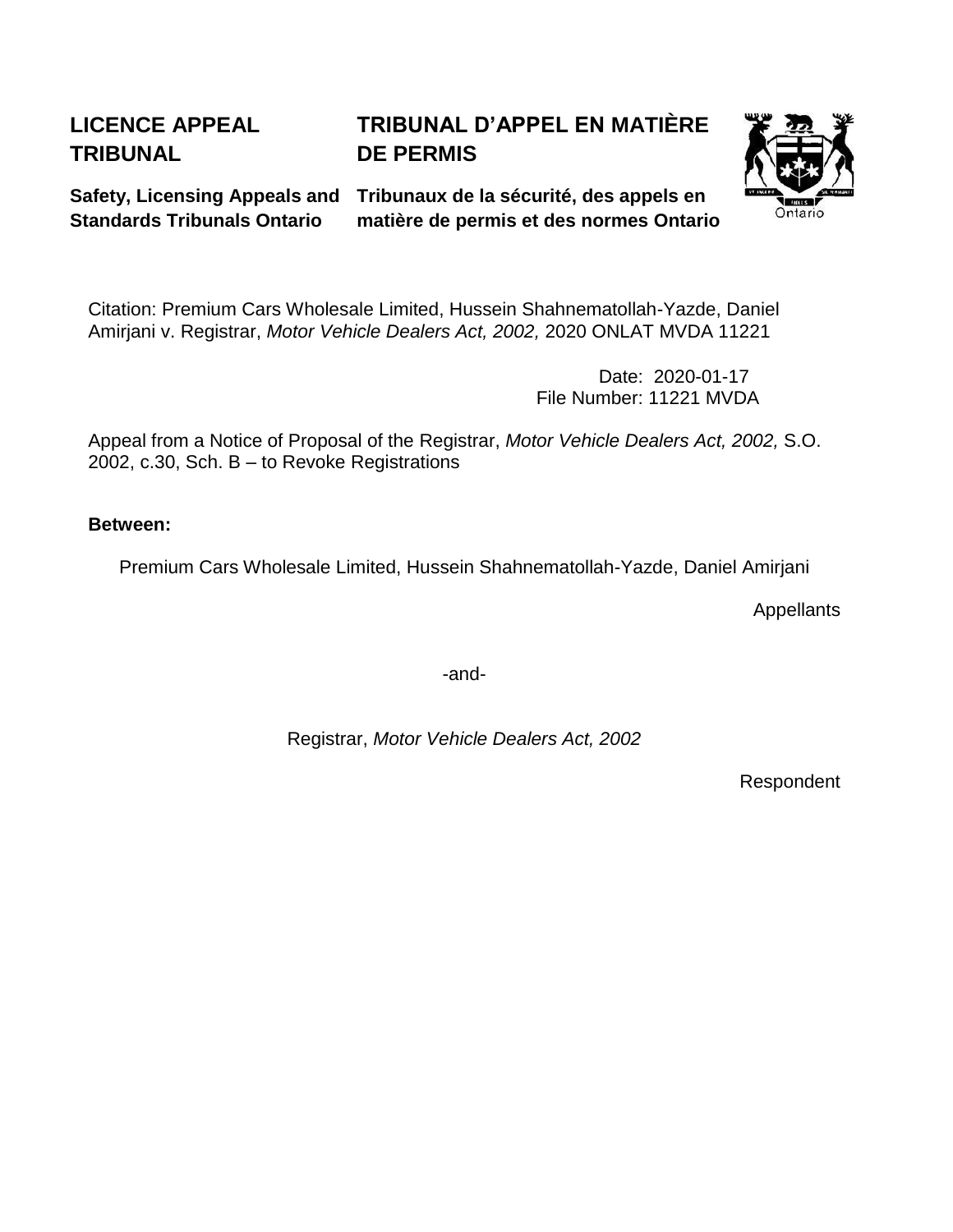2

# **DECISION and ORDER**

# **ADJUDICATOR:** Stephen Scharbach, Member

# **APPEARANCES:**

| For the Appellant            |                       |
|------------------------------|-----------------------|
| <b>Premium Cars</b>          |                       |
| <b>Wholesale Limited and</b> |                       |
| <b>Hussein</b>               |                       |
| Shahnematollah-Yazde         | Symon Zucker, Counsel |

| <b>For the Appellant</b><br>Daniel Amirjani: | Cameron J. Wetmore, Counsel                                      |  |  |  |
|----------------------------------------------|------------------------------------------------------------------|--|--|--|
| For the Respondent:                          | Michael Burokas, Counsel                                         |  |  |  |
| <b>Heard at Toronto,</b><br><b>Ontario:</b>  | February 4, 5 and 6, March 5, June 6, 20, 21, 25 and 26<br>2019. |  |  |  |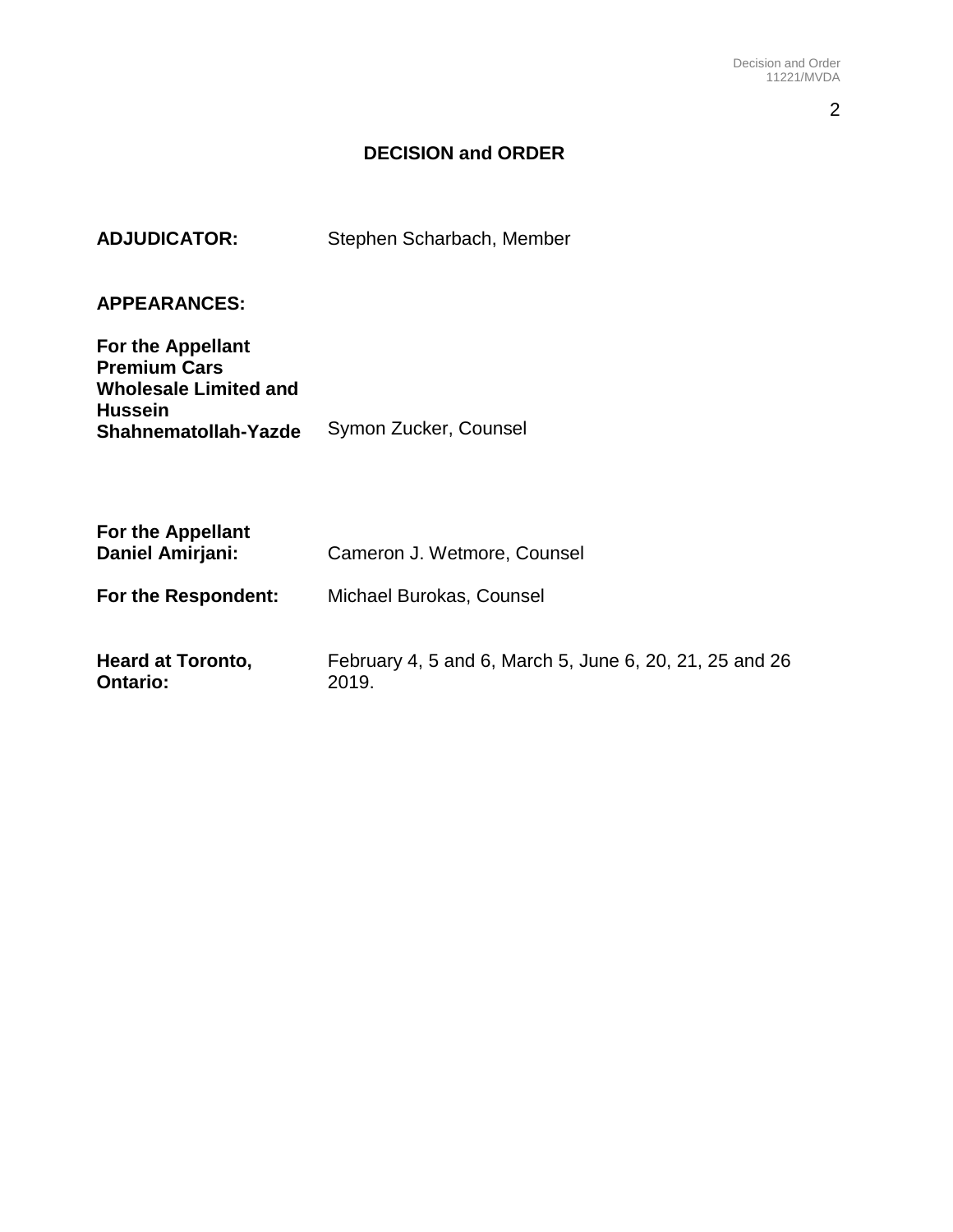# **A. OVERVIEW**

- [1] This is an appeal by Premium Cars Wholesale Limited ("Premium"), Hussein Shahnematollah-Yazde ("Mr. Shah"), and Daniel Amirjani (collectively, "the appellants"), of a Notice of Proposal issued by the Registrar *Motor Vehicle Dealers Act, 2002* ("Registrar") to revoke their registrations under the *Motor Vehicle Dealers Act, 2002* ("the Act").
- [2] Premium is registered as a motor vehicle dealer and operates a motor vehicle dealership in Newmarket, Ontario.
- [3] Mr. Shah is registered as a salesperson and owns, operates and is an officer and director of Premium.
- [4] Mr. Amirjani is registered as a salesperson with Premium.
- [5] The Registrar proposes to revoke each of the appellants' registrations based on allegations that:
	- the past conduct of Mr. Shah and Mr. Amirjani affords reasonable grounds for belief that they, and Premium, will not carry on business in accordance with the law and with integrity and honesty.
	- Premium and Mr. Shah violated conditions of their registration.
- [6] The appellants deny the allegations and assert that the Registrar has not proven a factual basis for revocation.

### **B. ISSUE**

- [7] In summary the issues are:
	- Does the past conduct of Mr. Shah and Mr. Amirjani afford reasonable grounds for belief that they, and Premium, will not carry on business in accordance with the law and with integrity and honesty?
	- Have Premium and Mr. Shah violated conditions of their registration?
	- If the answer to any of the above is "yes", what is the appropriate disposition?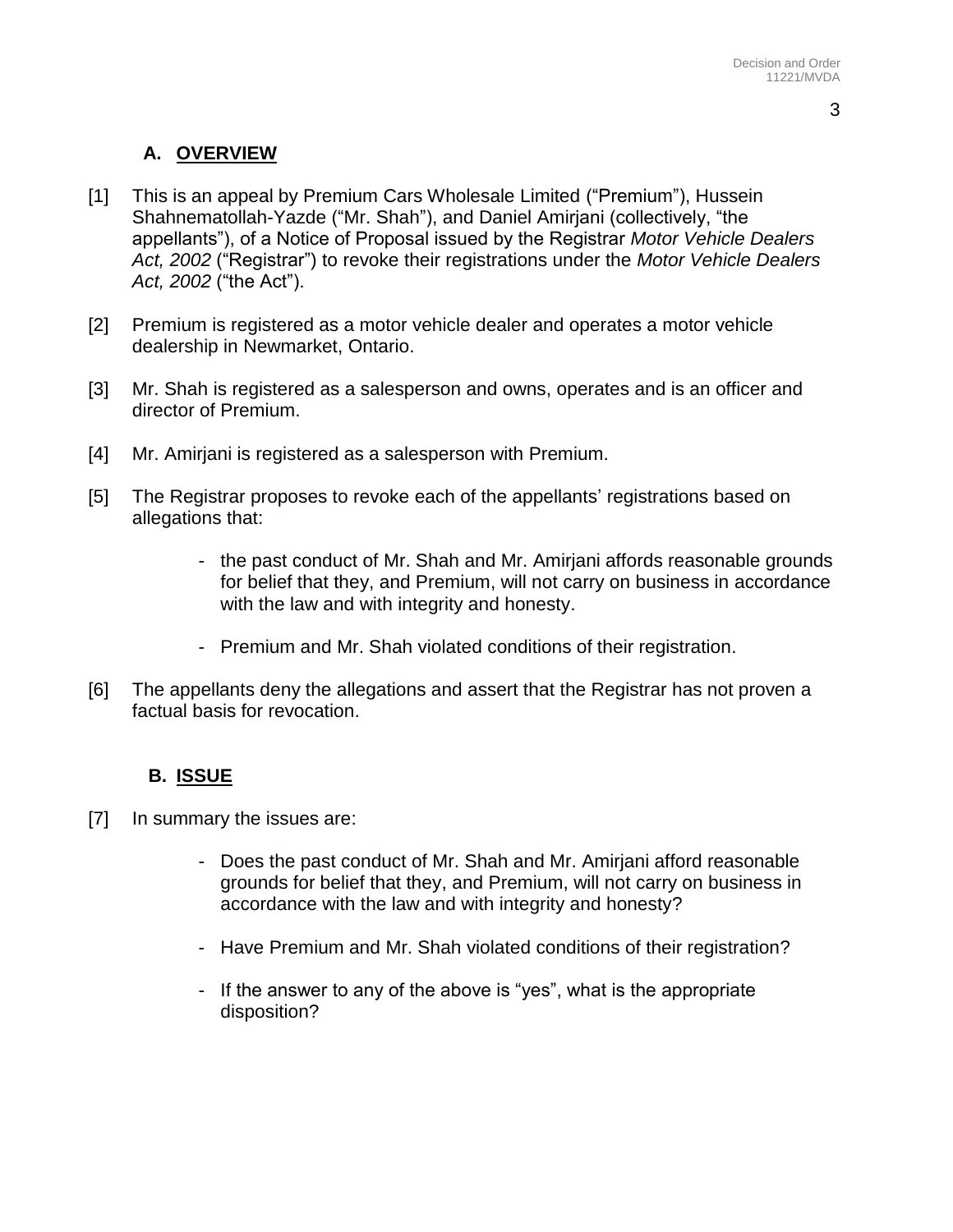# **C. DECISION**

- [8] I find that the past conduct of Mr. Shah and Mr. Amirjani does afford reasonable grounds for belief that they, and Premium, will not carry on business in accordance with the law and with integrity and honesty.
- [9] Premium and Mr. Shah violated a condition of their registration by failing to comply with regulatory disclosure requirements in several vehicle sale transactions.
- [10] I have decided to direct the Registrar to suspend the registration of Mr. Amirjani for 90 days and suspend the registrations of Premium and Mr. Shah for 120 days.

## **D. THE MOTOR VEHICLE DEALERS ACT, 2002**

- [11] The Act and its regulations attempt to regulate the business of dealing in motor vehicles in Ontario to ensure that the public receives honest, ethical and competent services from motor vehicle dealers and salespersons.
- [12] To achieve that, the Act prohibits anyone from acting as a dealer or salesperson unless that person holds a registration granted under the Act by the Registrar.
- [13] Registration is only granted to applicants who successfully complete qualifying training and have demonstrated their suitability to do business with the public. (Act, s.5.1).
- [14] Once registration is granted, the Registrar may suspend, revoke, or attach conditions to a registration in circumstances specified in the Act. The Act specifies several such circumstances and in this case the Registrar relies upon three of them.
- [15] In the case of an individual registrant (Mr. Shah and Mr. Amirjani), the Act provides that a registration may be revoked if,

"the past conduct of the [registrant] affords reasonable grounds for belief that the [the registrant] will not carry on business in accordance with the law and with integrity and honesty." (Act,  $s.8(1)$ ,  $s. 6(1)(a)(ii)$ )

[16] In the case of a corporate registrant (Premium), the Act provides that registration may be revoked if,

> "… the past conduct of its officers or directors … affords reasonable grounds for belief that its business will not be carried on in accordance with the law and with integrity and honesty..." (Act,  $s.8(1)$ ,  $s. 6(1)(d)(iii)$ )

[17] In the case of any registrant, the Act provides that registration may be revoked if,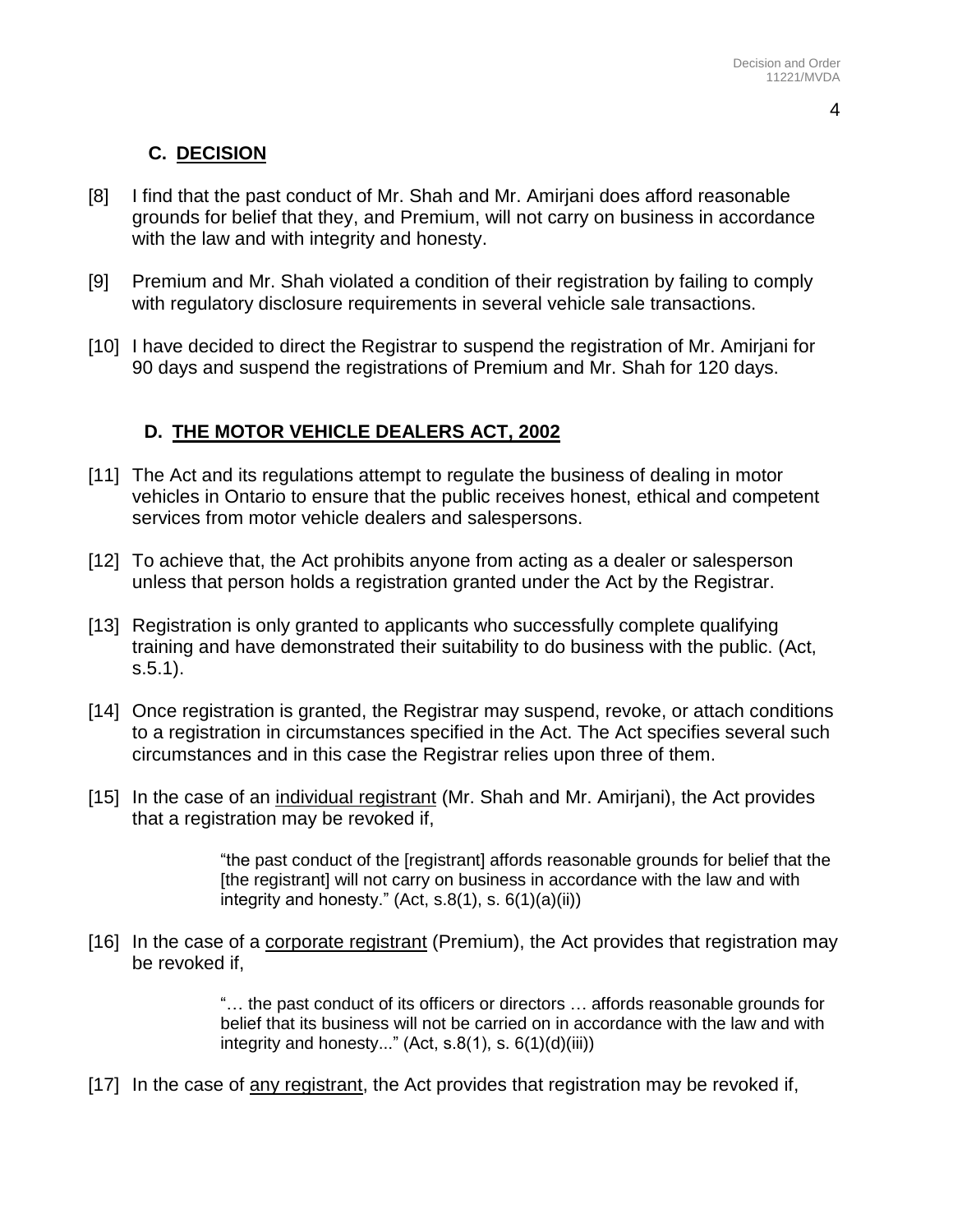"[the registrant] is in breach of a condition of registration." (Act, s.8(1),  $s.6(1)(f)$ 

- [18] The Act gives the Registrar the power to propose to revoke a registration. In this case, the appellants have exercised their right under the Act to appeal the Registrar's proposal to this Tribunal. The Act then requires the Tribunal to hold a hearing. Following a hearing, the Tribunal may direct the Registrar to carry out the proposal, not to carry out the proposal, or substitute its opinion for that of the registrar. In this case, I have substituted my opinion for that of the Registrar.
- [19] Ontario Regulation 333/08 made under the Act ("Regulation"), is a general regulation that deals with, among other things, dealer and salesperson obligations with respect to contracts to sell used motor vehicles. Some of those requirements are particularly relevant to the transactions in issue in this case.
- [20] Section 40 of the Regulation requires that a dealer shall ensure:
	- there is a **separate contract for each motor vehicle sold** (s. 40(7)),
	- the **contract is signed** by the parties (s. 40(9)(a)),
	- the **purchaser receives a copy immediately after signing it** (s.40(9)(c)).
- [21] Section 40(2) of the Regulation requires dealers to ensure that any contract they enter into to sell a used motor vehicle "…**includes in a clear, comprehensible and prominent manner**…" many listed information items, the following which are relevant in this case:
	- An **itemised list of the charges** that the purchaser is required to pay under the contract to conclude the transaction (Regulation, s. 39(2).14)
	- The **total sale price under the contract**, including the charges described in paragraph 14 (Regulation, s. 39(2).16)
	- The **balance that the purchaser will be required to pay** under the contract. (Regulation, s. 39(2).18)
	- If there has been **structural damage** to the motor vehicle or any repairs, replacements or alterations to the structure of the vehicle, a statement to that effect (Regulation, s. 42.10)
	- If the **total cost of repairs to fix damage caused to the motor vehicle by an incident exceed \$3,000,** a statement to that effect and if the registered motor vehicle dealer knows the total costs, a statement of the total costs (Regulation, s. 42.19).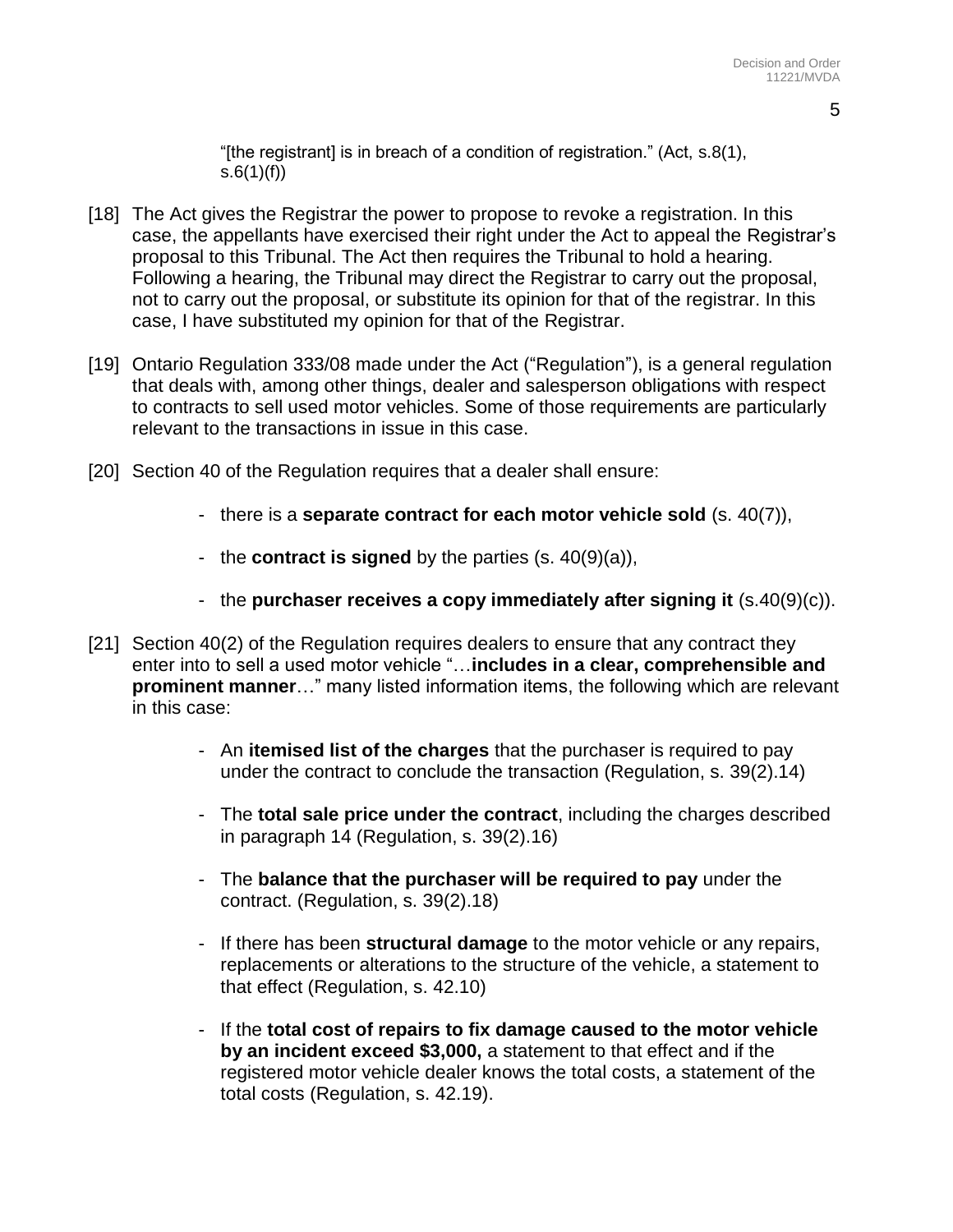- 6
- If a permit for the motor vehicle was **previously registered in a jurisdiction other than Ontario**, a statement to that effect and a statement of which jurisdictions (Regulation, s. 42.22).

## **E. ALLEGATIONS IN THE NOTICE OF PROPOSAL**

- [22] The Notice of Proposal ("NOP"), alleges that the past conduct of all three appellants (in the case of Premium, the past conduct of Mr. Shah, its director/officer), affords reasonable grounds for belief that the appellants will not carry on business in accordance with law and with integrity and honesty.
- [23] It relies on five categories of conduct:

 $\overline{a}$ 

- **Retaining an unregistered salesperson.** The NOP relies on a 2006 conviction under the Act's predecessor legislation for retaining an unregistered salesperson, as well as the results of a September, 2015 inspection in which the inspector concluded that Premium had used Hooman Shaeghi as an unregistered salesperson. If proven, that would be a violation of both the Act and the conditions of registration of Premium and Mr. Shah.
- **Using identities or accounts of other people to purchase vehicles -** The NOP alleges that the during the September, 2015 inspection the inspector concluded that Mr. Shaeghi purchased vehicles in his own name on behalf of Premium. If proven, that would also be a violation of both the Act and the conditions of registration of Premium and Mr. Shah.
- **Falsifying and furnishing false documents** in connection with three separate motor vehicle sales transactions in which Mr. Amirjani acted as the salesperson.
- **Non-disclosure to purchasers** of required information in 11 vehicle sales transactions. Information alleged to have been withheld included accident damage in excess of \$3,000, prior out of Province registration, and structural damage or repairs.
- **Unfair Business Practices -** The Registrar relies upon a 2008 provincial offences conviction for committing an unfair business practice under the *Consumer Protection Act*. 1

 $^1$  The NOP also referred to a 2016 transaction in which it is alleged that Mr. Amirjani misled a customer into purchasing an extended warranty with the false assurance that the warranty could be readily cancelled. However, that allegation was withdrawn by the Registrar**.**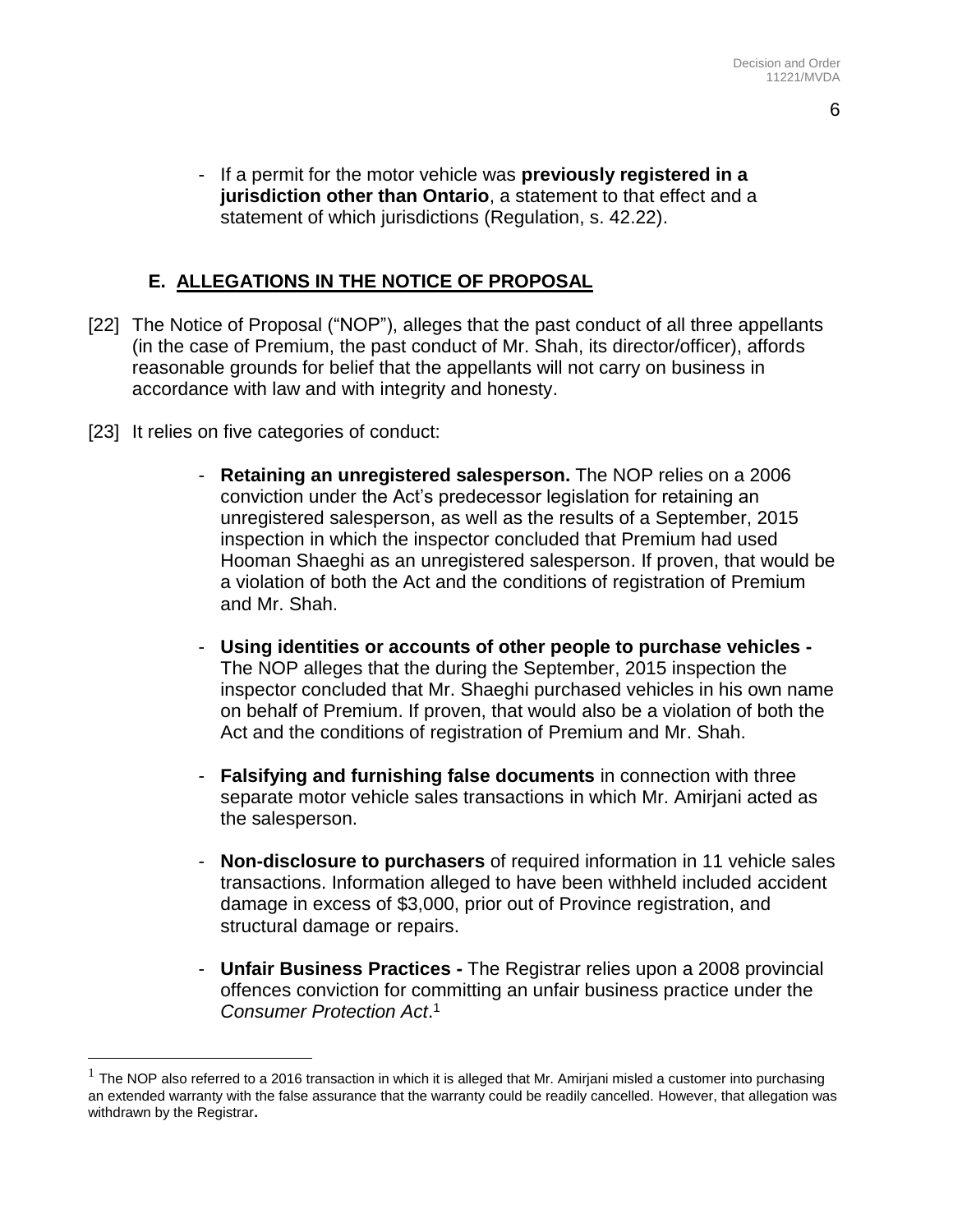- 7
- [24] The Registrar asserts that the above conduct affords reasonable grounds to believe that the appellants will not carry on business in accordance with the law and with integrity and honesty.
- [25] The Registrar also states that some of that conduct, if proven, also establishes that Premium and Mr. Shah breached conditions that were placed on their registrations on consent to resolve an earlier notice of proposal to revoke.
- [26] That earlier notice of proposal, issued in May 2012, proposed the revocation of the registrations of Premium and Mr. Shah. They appealed and the appeal was resolved when Premium and Mr. Shah consented to a Tribunal Order (released January 23, 2014) which imposed 12 conditions on each of their registrations. Those conditions have been in place since then and were in place at all material times.
- [27] In the present proposal, the Registrar alleges that Premium and Mr. Shah violated three of those conditions. They are:

8. Premium Cars shall not retain the services of a salesperson unless the salesperson is registered under the Act in that capacity. Premium Cars shall ensure that anyone acting as a salesperson on its behalf is registered under the Act as a salesperson.

9. Shahnematollah-Yazde and Premium Cars shall not purchase, sell, trade, title or register motor vehicles at auctions or through any other means using the accounts or identities of other motor vehicle dealers or persons.

11. Shahnematollah-Yazde and Premium Cars shall, at all times, comply with the Act and Ontario Regulation 333/08 and 332/08 prescribed under the Act.

- [28] With respect to conditions 8 and 9, the Registrar alleges that Premium and Mr. Shah breached those conditions by retaining Hooman Shaeghi as an unregistered salesperson and allowing him to purchase vehicles in his own name on behalf of Premium.
- [29] Condition 11 requires Premium and Mr. Shah to comply with the Regulations. The Registrar alleges that they breached that condition by failing to adhere to the disclosure requirements in the 11 transactions referred to above.

# **F. ONUS, STANDARD OF PROOF, CREDIBILITY**

- [30] The onus is on the Registrar to prove the facts that establish the allegations.
- [31] The standard of proof required to establish those facts is "a balance of probabilities". To make a finding of fact, I must be convinced that the evidence establishes that the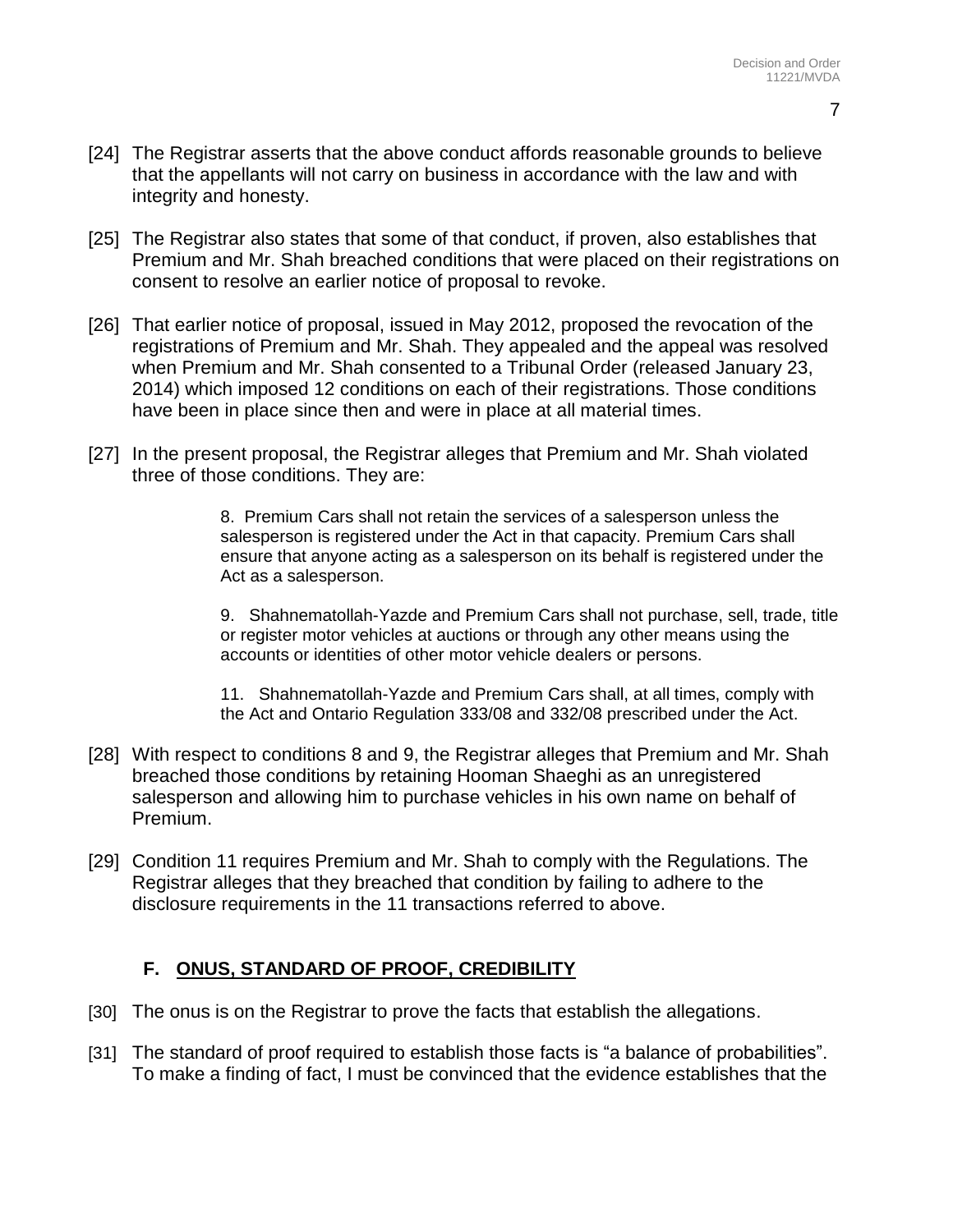8

fact is more likely than not. That is a lower standard of proof than applies in criminal cases – "proof beyond a reasonable doubt".

- [32] While the standard of proof is the lower balance of probabilities standard, the evidence to establish that standard must be, "clear, convincing and cogent" 2 . Whether the evidence is sufficiently clear and convincing will depend on the nature of the case and the evidence capable of being adduced.
- [33] In this case, the Registrar presented detailed evidence of several transactions through the testimony of customers who purchased vehicles from Premium. Responding testimony was provided by the appellants. In many cases, their evidence as to what occurred conflicted in ways that could not be reconciled, and which required an assessment of credibility.
- [34] As stated by the Divisional Court, credibility assessments have two constituent elements: honesty and reliability. Honesty relates to willingness of the witness to tell the truth as he/she believes it. Reliability relates to ability of the witness to observe, recall and recount the events upon which testimony is given $3$ .
- [35] Many factors may be relevant to a determination of credibility including internal consistency, independent evidence confirming one account over another, consistency with documents documenting the transaction created at the time, consistency with accepted practice and legal requirements, and whether the testimony makes sense – is it in harmony with the preponderance of probabilities which a practical and informed person would find reasonable given the particular context?<sup>4</sup>
- [36] Those principles are applicable in this case and were considered in order to reach the findings described below.

# **G. OBLIGATION TO DISCLOSE, VEHICLE HISTORY REPORTS**

- [37] In 11 of the transactions at issue, the Registrar alleges that Mr. Shah and Premium contravened s. 42(19) and s. 42(22) of the Regulation and their conditions of registration by failing to ensure that purchasers were provided with written disclosure in the retail bill of sale of previous accident damage in excess of \$3000, structural damage/repairs, or previous out of Province registration.
- [38] Those are all information items that the Regulation requires a dealer must ensure are disclosed in a retail contract to sell a motor vehicle. 5

 $\overline{a}$ 

 $2$  F.H. v. McDougall [2008] 3 S.C.R. 41 (paragraph 46)

<sup>3</sup> Karkanis v. College of Physicians and Surgeons of Ontario [2014] O.J. No 5797 (paragraph 52)

<sup>4</sup> Santaguida v. Enroute Imports Inc. [2014] O.J. No. 1577 (paragraph 24)

<sup>&</sup>lt;sup>5</sup> Premium's contract to sell vehicles to its retail customers is entitled "Used Vehicle Bill of Sale". References throughout this decision to the "bill of sale" refer to the contract between Premium and a customer to sell and purchase a vehicle.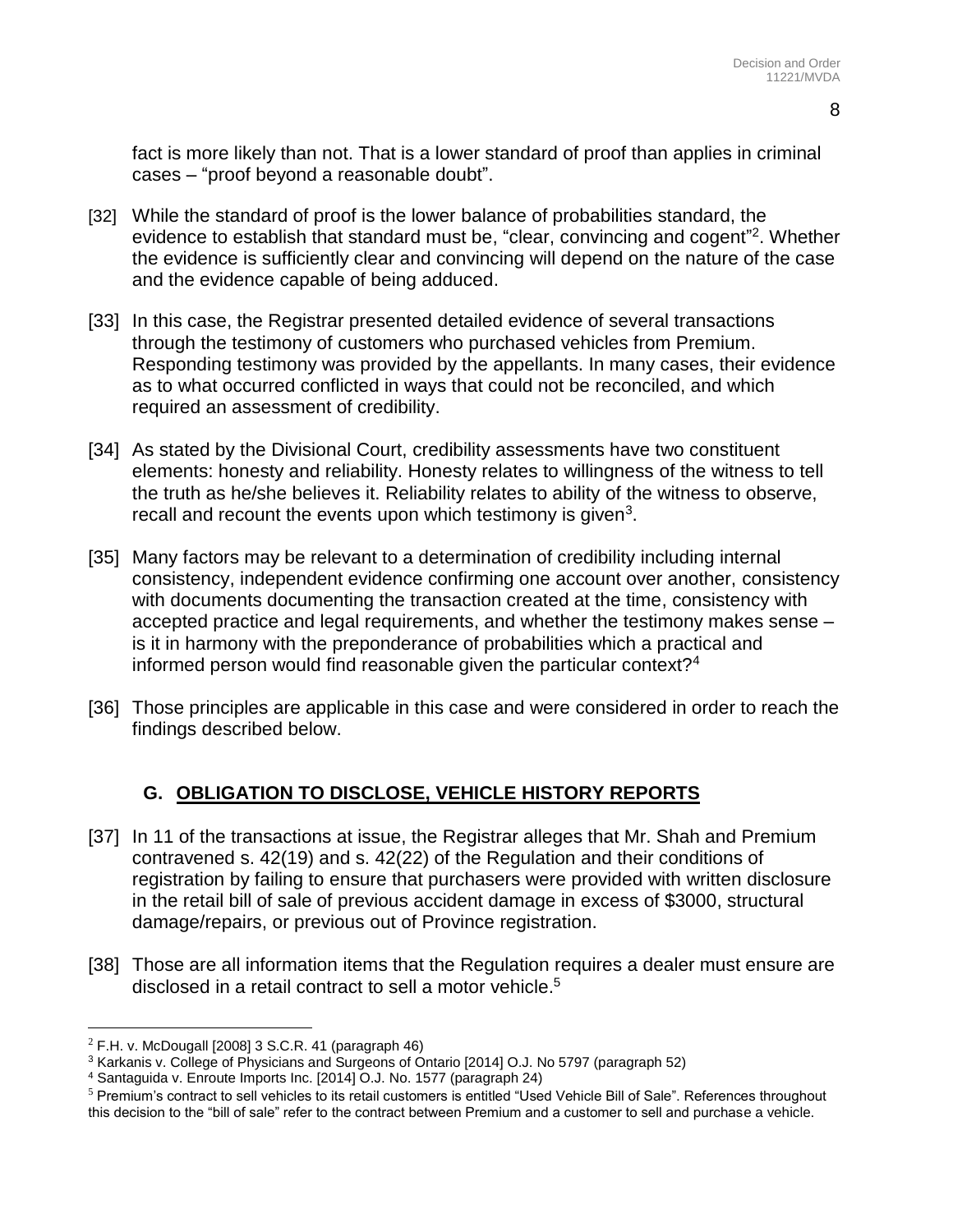- [39] In my view the Regulation places a positive obligation on dealers to disclose that information to purchasers. The obligation to disclose is not limited to just information in the dealer's possession. Dealers are required to inform themselves of the relevant facts and disclose them.
- [40] Ms. Laura Halbert, OMVIC's Deputy Registrar and Director of Compliance, testified that there are various sources of information that dealers use to get the information they are required to disclose, including:
	- **Visual and mechanical inspection** of the vehicle.
	- **Written disclosure by the previous owner or seller (including information announced at auctions)**. Customers who trade-in vehicles are routinely asked to complete a written disclosure form and answer questions concerning the vehicle's condition and history.
	- **Vehicle history reports.** During the hearing it became apparent that at the relevant times there were at least two well known and widely used reporting services that provide such information – Carfax and Carproof. Both companies provided written reports accessible on-line to anyone for a fee. They both detailed vehicle history, including changes in ownership, repairs and service, accidents, insurance claims, structural damage, previous registration in other jurisdictions etc.

However, the information provided by the two reporting companies is not identical and in several of the transactions at issue structural or accident damage was reported in Carproof reports but not in Carfax reports.

- [41] In some of the transactions, Premium argued that although a vehicle history report mentioned structural damage/repair, no damage was later detected by mechanical inspection. Premium essentially argued that the Regulation requires reporting of structural damage/repair and since no actual structural damage was detected in those cases, the obligation to disclose was not triggered.
- [42] I disagree. Given the purpose of the regulatory disclosure requirements and the reality of how the reports are used and their importance to the industry, I conclude that Premium was required by Regulation to disclose relevant information contained in either a Carproof or a Carfax report. The fact that no damage was detected later by mechanical inspection is immaterial.
- [43] The purpose of the disclosure requirements is to ensure that consumers are given, in writing, certain key information relevant to deciding whether to purchase the vehicle and what price to pay. That information is required to be set out in writing in the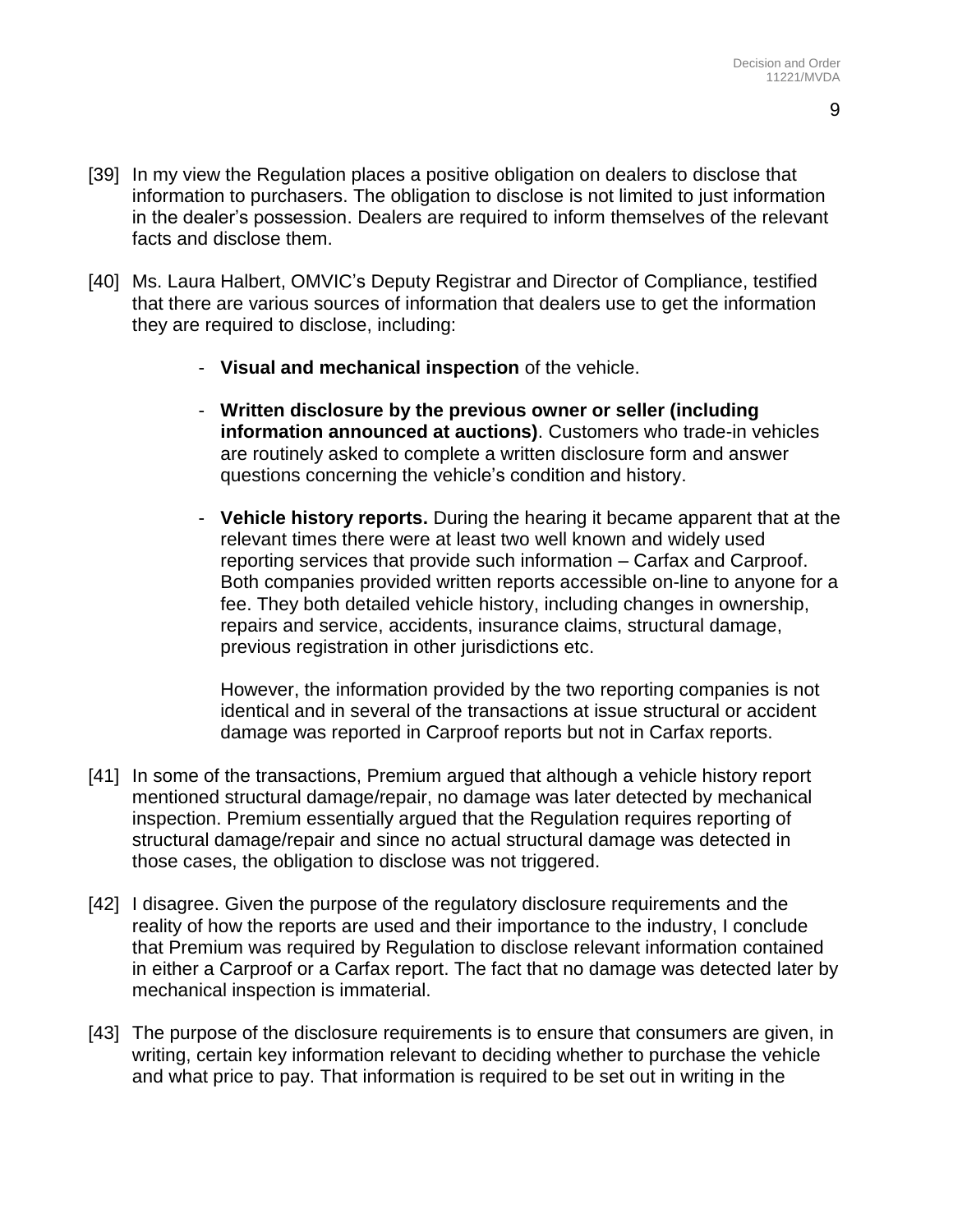contract of sale to ensure that the purchaser is fully aware of it before signing the contract and committing to a purchase.

- [44] Based on the transactions examined in this case, at the relevant times Carfax and Carproof reports were widely used and routinely relied upon by dealers and the public. References to accidents or structural damage in the reports were taken at face value by dealers and the public and had a significant negative impact on the market value of a vehicle. Many customer witnesses in these proceedings testified that dealers either became uninterested in buying their car, or only at a significantly reduced price once they learned that either a Carfax or a Carproof report described accident or structural damage.
- [45] The protections afforded to consumers by the regulatory disclosure requirements would be considerably weakened if a dealer could withhold reported structural or accident damage on the grounds that the damage was not detected by a mechanical inspection conducted after the sale.
- [46] In summary, based on the evidence presented, any accident or structural damage described in a vehicle history report will be taken at face value by dealers and prospective purchasers and will negatively affect the vehicle's market value, both at purchase and at trade-in. Thus, any such information in a vehicle history must, by Regulation, be disclosed to purchasers of used vehicles. A failure by a dealer or salesperson to disclose that information is not excused by a subsequent inspection that detected no damage.

### **H. FINDINGS**

### **(a) Retaining an Unregistered Salesperson (NOP paragraphs 7-8)**

- [47] The Registrar alleges that Premium pled guilty to retaining an unlicensed salesperson in April 2006. According to the Registrar, in 2015, Premium and Mr. Shah again retained the services of an unregistered salesperson - Hooman Shaeghi - which, if proven, would be a contravention of both s.4(3) of the Act and condition 8 of their registrations.
- [48] I conclude that the evidence is not sufficiently clear and convincing to establish on a balance of probabilities that Premium and/or Mr. Shah retained the services of Mr. Shaeghi as an unregistered salesperson.
- [49] In or around 2015, Mr. Shaeghi operated his own registered dealership Caspian Auto. However, he was not registered as a salesperson with Premium. The Act provides that a salesperson shall not trade on behalf of a dealer unless registered to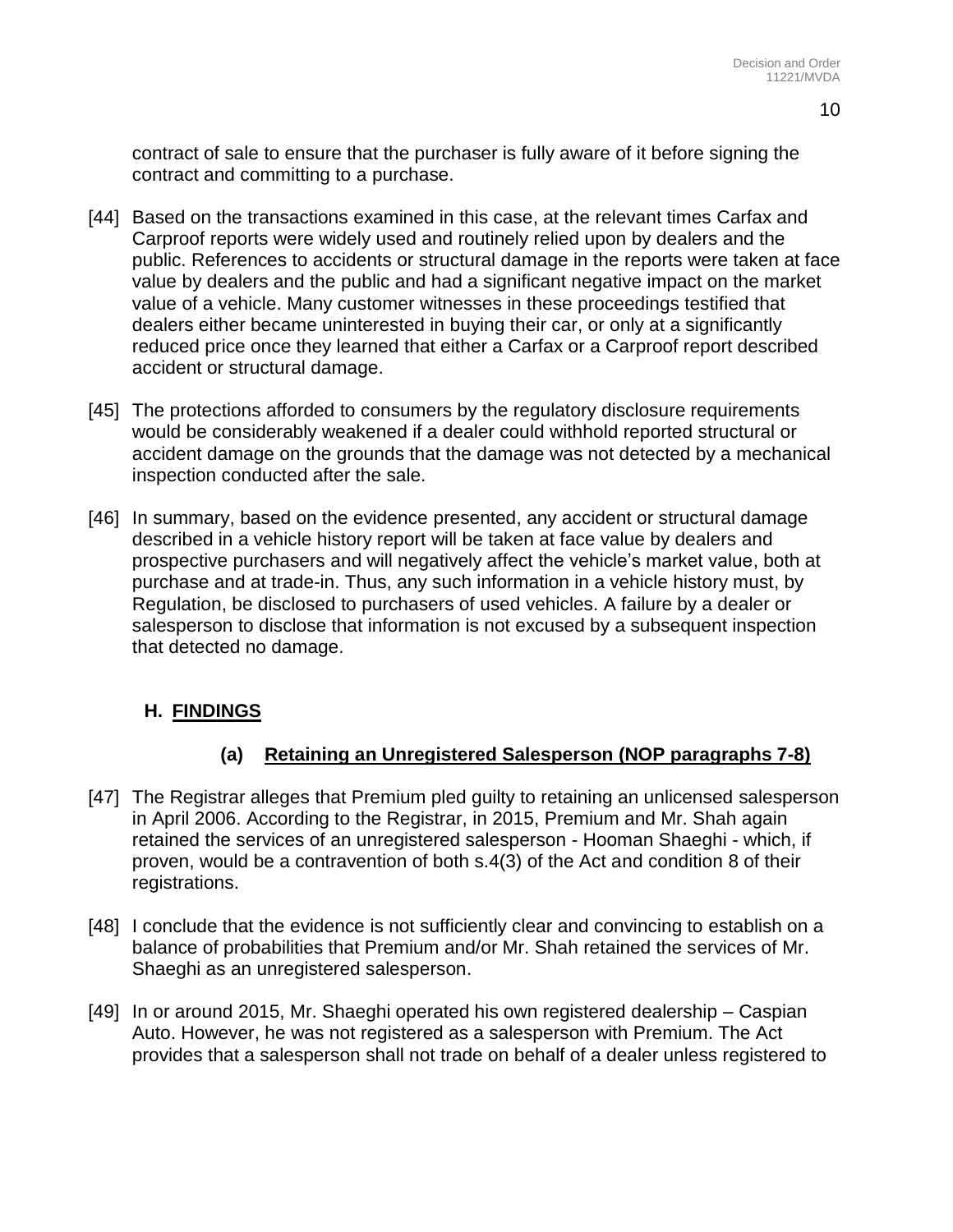that dealer<sup>6</sup>. Thus, with respect to Premium, Mr. Shaeghi was unregistered salesperson.

- [50] The appellants do not dispute the 2006 conviction but state that in 2015 Mr. Shaeghi was retained and performed the services of a driver, not as a salesperson, and therefore neither the Act nor the condition was contravened.
- [51] The Act defines a "salesperson" as an individual employed by the dealer to trade in motor vehicles on the dealer's behalf. "Trade" is defined in the Act as:

"…buying, selling, leasing, advertising or exchanging an interest in a motor vehicle or negotiating or inducing or attempting to induce the buying, selling, leasing or exchanging of an interest in a motor vehicle…"<sup>7</sup>

- [52] Therefore, to prove that Mr. Shaeghi was retained by Premium to act as an unlicensed salesperson, the Registrar must establish that Mr. Shaeghi engaged in the trade of motor vehicles – i.e. he bought, sold, or negotiated the purchase or sale or induced or attempted to induce the purchase or sale of motor vehicles on Premium's behalf.
- [53] In my view, the evidence does not establish that. The evidence in support of this allegation is derived from an OMVIC inspection of Premium conducted in September, 2015. I was informed that the inspector who conducted the inspection is no longer employed at OMVIC and that although an attempt was made to summon her as a witness, she would not be testifying. The Registrar introduced the inspection report and supporting documents through the testimony of Ms. Halbert.
- [54] Ms. Halbert highlighted the inspector's findings and supporting information which mainly consists of two vehicle purchases by Premium where Mr. Shaeghi signed a handwritten bill of sale on behalf of Premium.
- [55] According to Mr. Shaeghi and Mr. Shah, during the relevant time Premium retained Mr. Shaeghi as a driver to pick up vehicles purchased by Premium and deliver them to their destination, presumably Premium's lot for re-sale in most cases.
- [56] Mr. Shaeghi testified that in the two cases where he signed the bill of sale on behalf of Premium, when he arrived to pick up the vehicles the seller insisted that he sign a handwritten bill of sale before releasing the vehicle and he did so. According to Mr. Shaeghi, he signed for Premium because without his signature the seller would not release the vehicle to him. However, he did not purchase, arrange for, or negotiate the purchase of the vehicles.

 $\overline{a}$ 

 $6$  Act s.4(5)

 $<sup>7</sup>$  Act, s. 1</sup>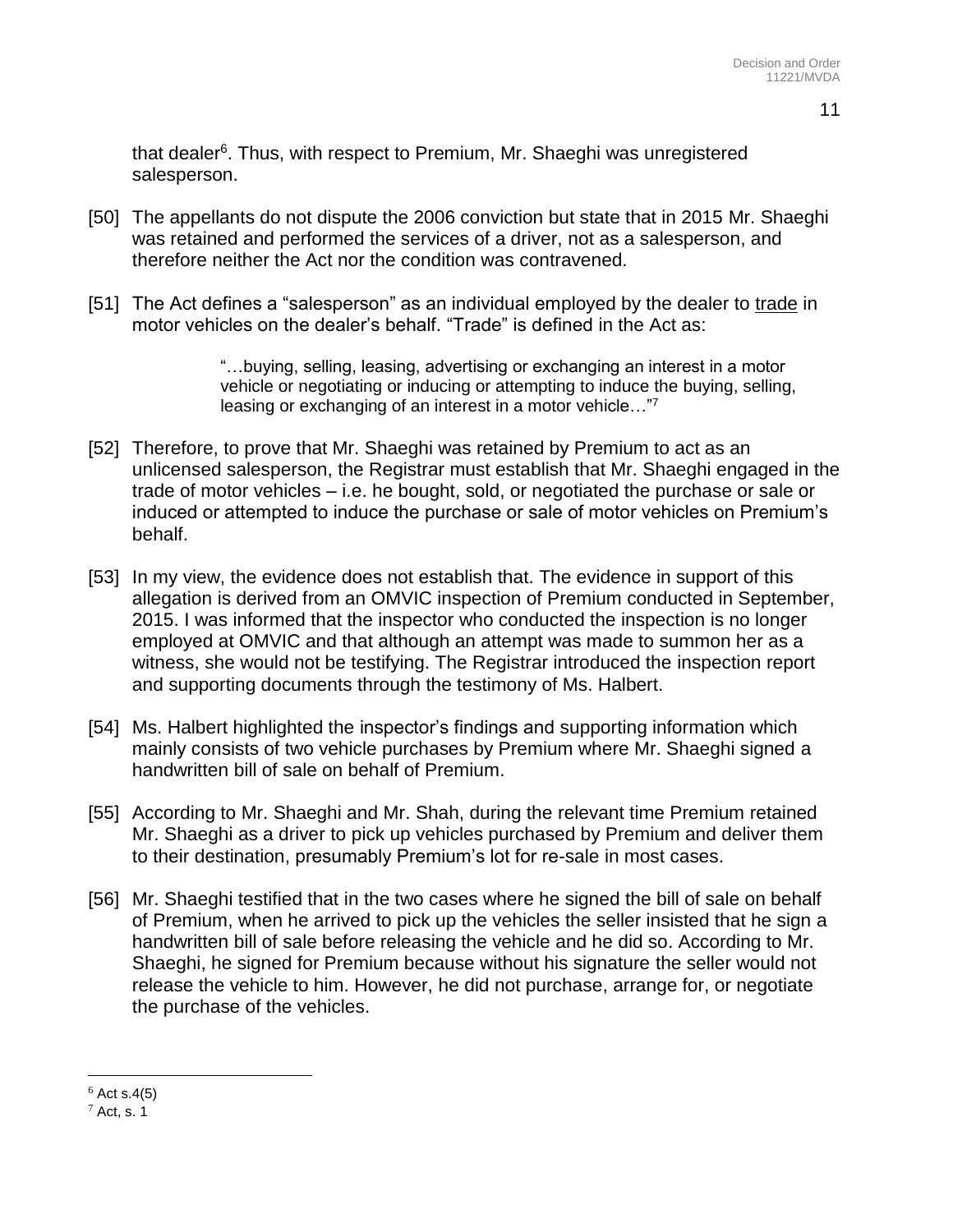- [57] Mr. Shah confirmed Mr. Shaeghi's testimony. He stated that in the two cases where Mr. Shaeghi signed the bill of sale, he (Mr. Shah), bought the vehicles and negotiated their purchase price. Deposits were normally paid by e-transfer from Premium and the balance was paid by Premium using a bank draft.
- [58] Except for signing the bills of sale on behalf of Premium and picking up the vehicles, there is no evidence that Mr. Shaeghi engaged in the salesperson activity that normally accompanies a purchase. For example, there is no evidence that Mr. Shaeghi located and identified the vehicles, contacted the sellers, had any communication with them before arriving to pick up the vehicle, discussed the condition of the vehicles, negotiated the purchase price or terms of the purchase such as the amount of the deposit or the method by which the balance would be paid.
- [59] The fact that Mr. Shaeghi signed two bills of sale on behalf of Premium is suggestive but insufficient to establish on a balance of probabilities that Mr. Shaeghi traded in motor vehicles on Premium's behalf.

### **(b) Using Identities or Accounts of Other People to Purchase Vehicles (NOP paragraph 9)**

- [60] The Registrar alleges that Mr. Shaeghi bought vehicles in his own name on behalf of Premium. If proven that would be a contravention of condition 9 of the registrations of both Premium and Mr. Shah.
- [61] Based on the evidence presented, I cannot conclude that Premium and Mr. Shah have contravened that condition.
- [62] Again, the evidence in support of this allegation is derived from the 2015 inspection report and testimony with respect to it was given by Ms. Halbert. The evidence essentially consists of copies of 7 cheques detailing payments of varying amounts from Premium to Caspian Auto, Mr. Shaeghi's dealership.
- [63] The cheques were taken from Premium's files. All but one of the cheques contained a short description of the purpose of the payment in the "re" line including "commission including GST", "service", "refund e transfer", "refund loan", "purchase vehicles". It was the Registrar's position that these cheques represented Premium's payments to Mr. Shaeghi for purchasing vehicles on behalf of Premium.
- [64] According to Mr. Shah and Mr. Shaeghi, the one cheque with no notation in the re line was for \$18,973 and was in respect of a purchase of a vehicle by Premium from Caspian Auto.
- [65] According to Mr. Shah and Mr. Shaeghi, four of the cheques represented payments for Mr. Shaeghi's services as a driver. Mr. Shah testified that he paid Mr. Shaeghi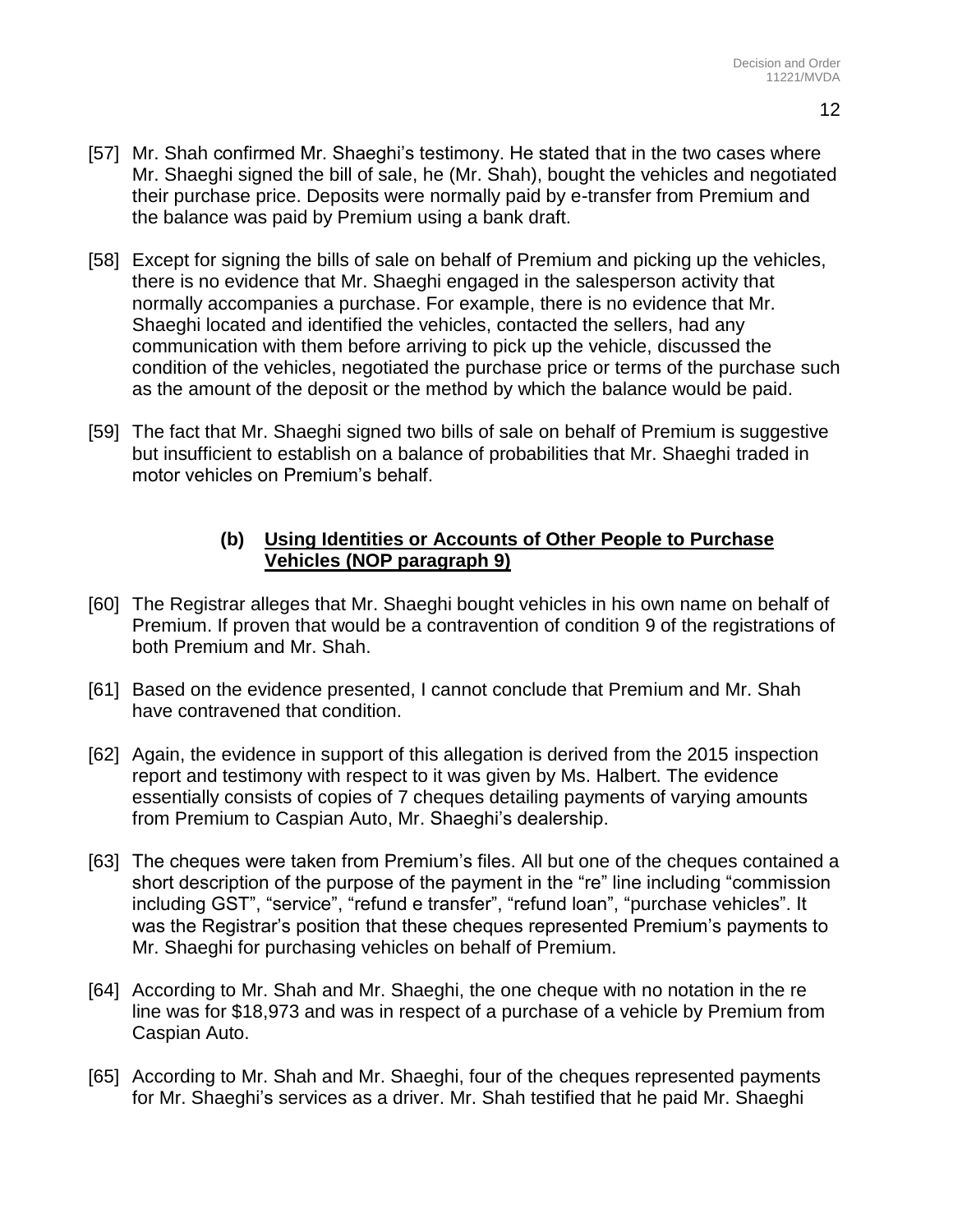\$300 per vehicle plus gas to pick up vehicles bought by Premium. During Premium's most busy periods, Mr. Shaeghi was picking up approximately 80 vehicles per month. The amounts involved are consistent with that level of remuneration.

- [66] According to Mr. Shah and Mr. Shaeghi, the remaining two cheques were intended to reimburse Mr. Shaeghi for e-transfers of deposits to purchase cars paid through Mr. Shaeghi's account on occasions when Mr. Shah's weekly e-transfer limit had been reached. According to Mr. Shaeghi, Mr. Shah contacted potential sellers, asked questions about the vehicles, determined whether to purchase the vehicle and arrived at a purchase price. Mr. Shah would send a deposit by e-transfer but sometimes asked Mr. Shaeghi to transfer the funds if Mr. Shah had reached his weekly e-transfer limit. In those cases, Premium later reimbursed Mr. Shaeghi as reflected in two of the cheques.
- [67] The Registrar asks that I conclude that the 7 cheques were intended to pay Mr. Shaeghi for vehicles bought in his own name on behalf of Premium. However, both Mr. Shaeghi and Mr. Shah provided explanations for those payments that were plausible and essentially uncontradicted. By themselves the cheques are equivocal and do not amount to clear, convincing evidence that establishes on a balance of probabilities that Premium bought vehicles using Mr. Shaeghi's identity or account.

# **(c) Falsifying and Furnishing False Documents**

# **(i) Purchase of 2012 Acura MDX by SR** (**NOP paragraphs 10-12).**

- [68] SR, a consumer, purchased a 2012 Acura MDX from Premium on or about February 13, 2016. Mr. Amirjani was the salesperson.
- [69] The Registrar alleges Mr. Amirjani falsified the bill of sale by adding a financing fee and the price of a warranty to the total purchase price in the bill of sale without SR's knowledge or consent. Based on the evidence presented, I conclude that this allegation has been proven.
- [70] According to SR, on February 13, 2016 he took the Acura for a test drive and decided to purchase it. A deal was struck that day and SR signed and initialled a bill of sale dated February 13, 2016.
- [71] According to the bill of sale, the total balance due after the trade-in allowance and deposit was \$10,080.44. The bill of sale does not include a financing fee or charges for a warranty. According to SR, this was the only bill of sale that was ever provided to him.
- [72] It was agreed that SR would pick up the Acura and pay the balance on February 20, 2016 after touch-up work on the vehicle was completed.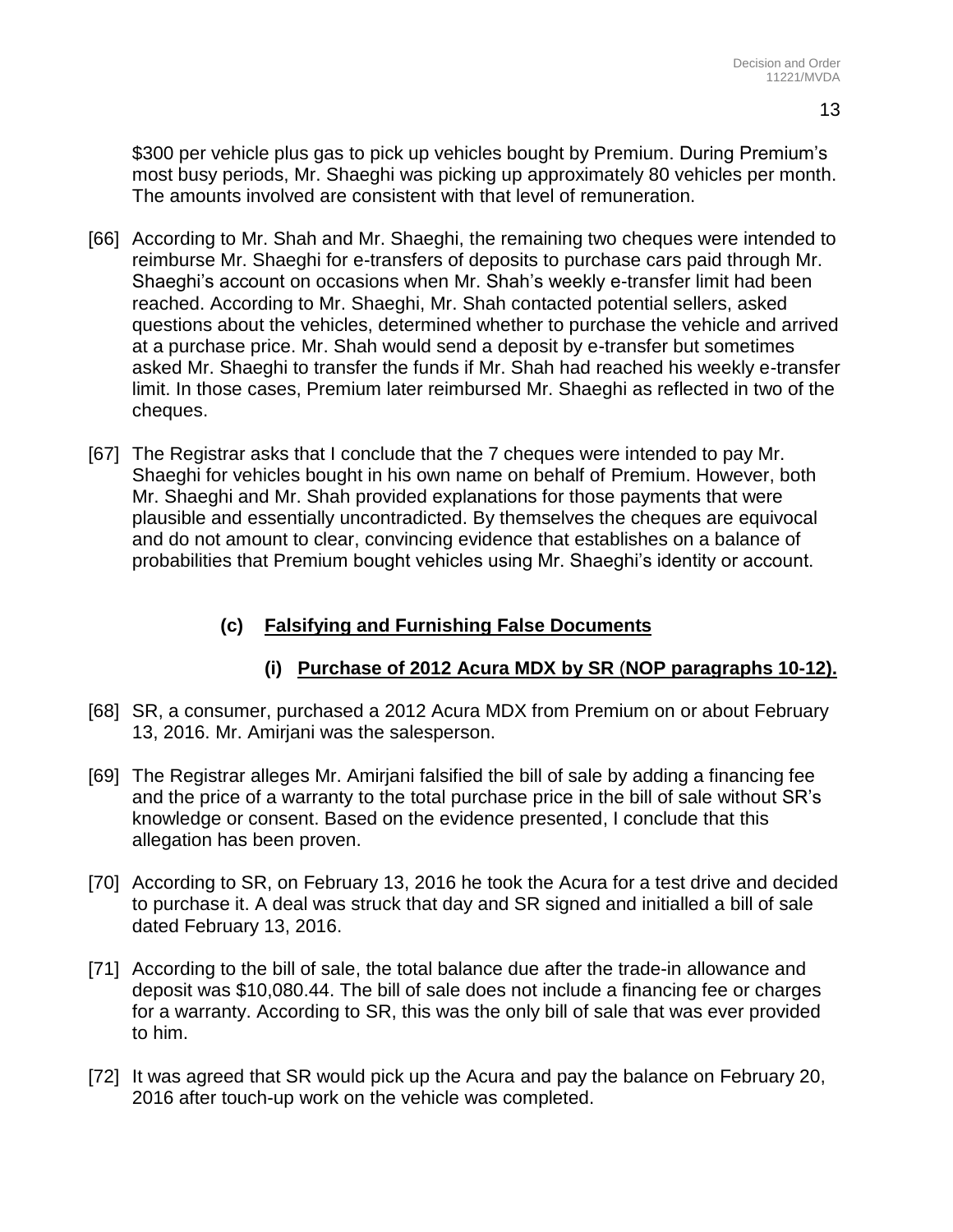- [73] According to SR, when he returned to the dealership that day he had decided to finance the balance of the purchase price through Premium. Mr. Amirjani recommended extended warranty coverage at an additional cost that could be added to the amount being financed.
- [74] According to SR, Mr. Amirjani was insistent about selling the warranty. He offered an enhanced warranty package at a reduced cost, the precise cost of which would have to be determined by the warranty company based on the model, year and condition of the car. Mr. Amirjani told him that in order to find out the precise cost of the coverage, he (Mr. Amirjani) would have to submit SR's application to the warranty company. However, if financed, it would amount to about \$12/month.
- [75] SR was adamant in his testimony that he did not believe in warranty coverage, had never bought it in the past, and did not want it in this case. However, he signed a document entitled "Extended Limited Warranty Application" thinking that once the cost was determined, Mr. Amirjani would get back to him to confirm his intention to purchase. He would decline at that point because, in the face of Mr. Amirjani's insistence, it would be easier to decline over the phone.
- [76] In fact, although the document is stated to be a warranty application, it also states on its face that it is an offer by the purchaser to buy warranty coverage and requires only acceptance by the warranty company for the purchase to become binding. In other words, once the "application" is submitted to and accepted by the warranty company, the applicant has purchased the coverage.
- [77] According to SR, Mr. Amirjani did not make that clear to him when he signed the application. He left Premium that day with the impression that he had applied for, but not purchased, warranty coverage.
- [78] According to SR, the only copy of the bill of sale which he signed and initialed was the one given to him by Premium on his first visit. He did not sign any subsequent or modified bill of sale in which he agreed to an additional financing fee or warranty charge. He was therefore unpleasantly surprised when, a couple of weeks later, he received correspondence from the bank that financed his car loan indicating that the amount he borrowed to purchase the Acura was \$12,343.16 and not \$10,088.44 as indicated on his bill of sale.
- [79] SR eventually received a copy of the bill of sale that Premium submitted to the bank and that second bill of sale was made an exhibit. It appears to be identical to SR's original bill of sale except that certain numbers have been changed to reflect the addition of the extended warranty cost (\$1500 plus tax), a financing fee of \$450, lien registration fee (\$108.85) and a plate transfer fee of \$50. SR's initials do not appear beside any of the changed numbers.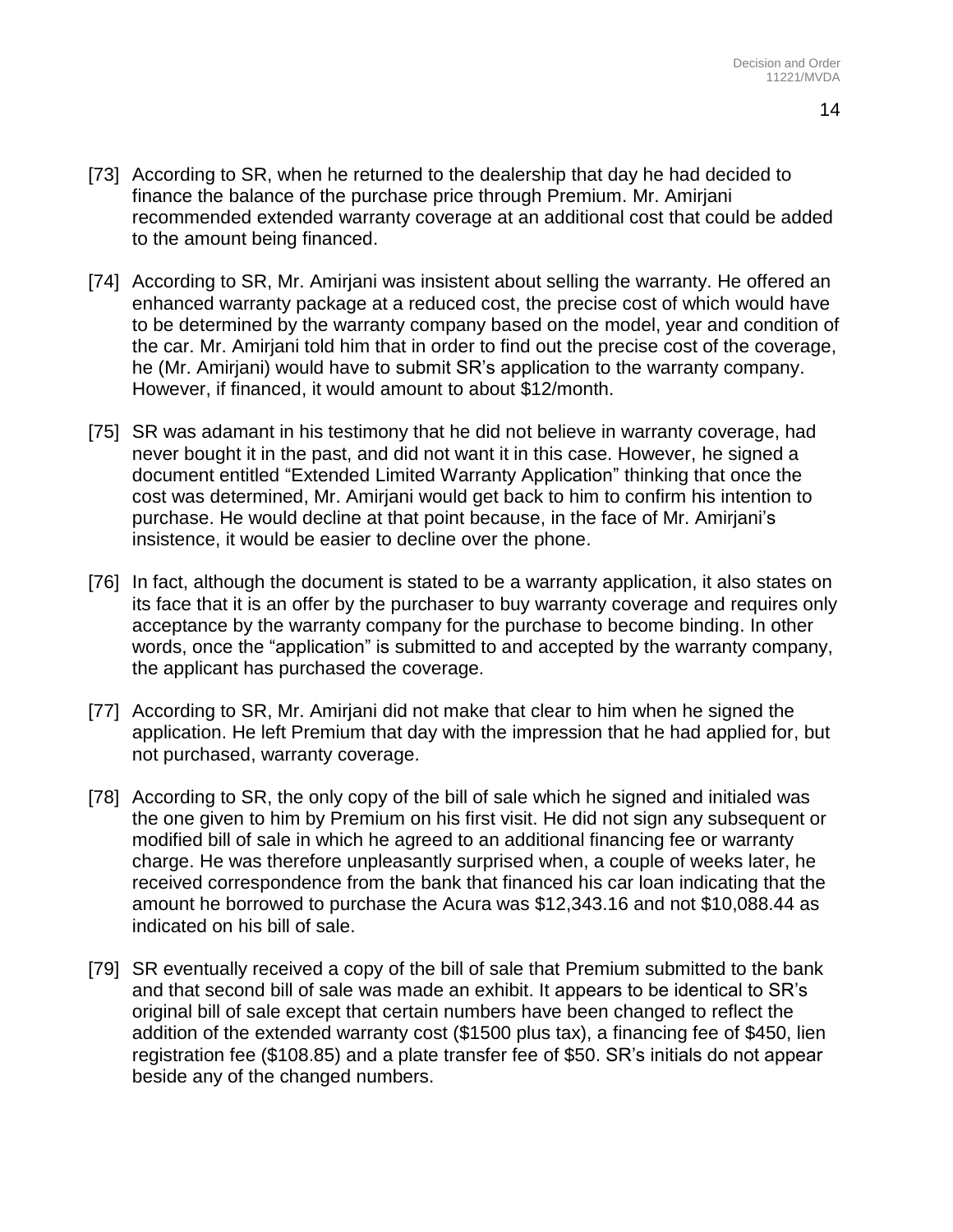- [80] The Registrar states Mr. Amirjani falsified the first bill of sale by altering it to add the warranty purchase cost and the financing fee to which SR was unaware and did not consent.
- [81] Mr. Amirjani testified that he met with SR twice; once on February 13, 2016 when he test-drove the vehicle and decided to purchase it, and again on February 20, 2016 when the transaction was finalized and most of the paperwork was generated and signed.
- [82] According to Mr. Amirjani, on February 13, he and SR struck a deal and he completed the original bill of sale based on the purchase price of the Acura and the value of SR's trade-in. At that point SR did not want to purchase a warranty and had not yet decided to finance the vehicle through Premium so those charges were not included in the original bill of sale.
- [83] Mr. Amirjani testified that when SR returned on February 20 to finalize the deal, he decided to finance the purchase through Premium and purchase a warranty. The price of the warranty was discussed and agreed upon.
- [84] According to Mr. Amirjani, the financing documents were generated by Rose Gallardo, Premium's administrative staff person<sup>8</sup>. According to both Mr. Amirjani and Ms. Gallardo, rather than generating a new bill of sale, the numbers on the original bill of sale were whited out and changed to reflect the new deal - mainly the addition of Premium's financing fee and the cost of the warranty.
- [85] According to both Mr. Amirjani and Ms. Gallardo, the bill of sale was modified in SR's presence and with his knowledge and consent. SR reviewed the financing documents which reflected the new charges and signed them indicating his agreement. Mr. Amirjani testified that a copy of the modified bill of sale was provided to SR on the same day he picked up the vehicle.

### **Finding**

 $\overline{a}$ 

- [86] Having heard and observed SR's testimony in chief and in cross-examination, I conclude on a balance of probabilities that the bill of sale created by Mr. Amirjani which includes the cost of the warranty and the financing fee was false in that SR did not consent to the purchase of the warranty or the financing fee.
- [87] SR's testimony struck me as genuine. He presented as a person who likely did not carefully review the paperwork that was prepared and signed during his second visit and his understanding of the transaction relied heavily on what he was told by Mr. Amirjani.

<sup>&</sup>lt;sup>8</sup> Those documents included a conditional sales contract for consumer purchase, application for credit and authorisation for pre-authorised debit plan.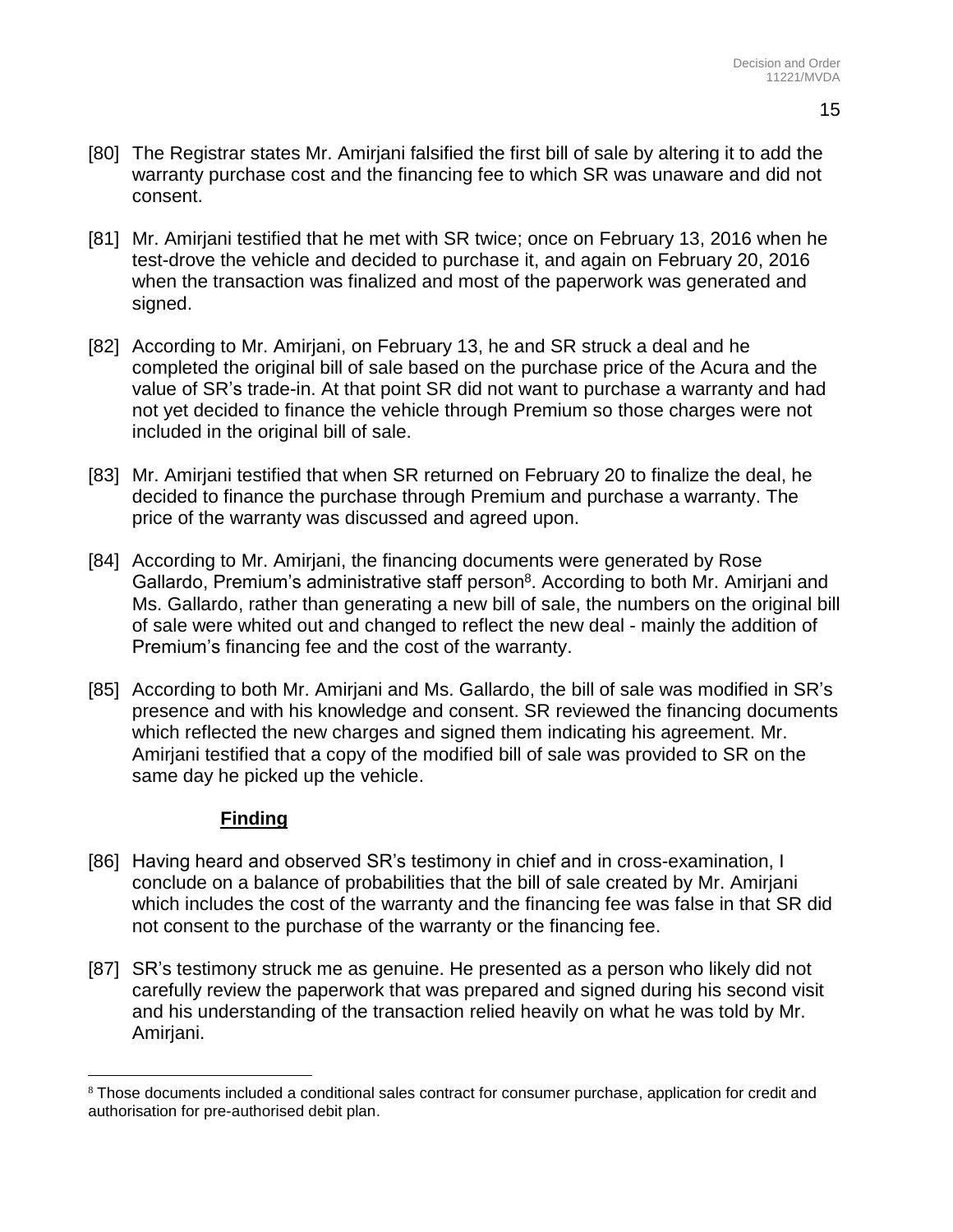- [88] Premium argues that SR's credibility is suspect because although his trade-in vehicle had been accident damaged, SR ticked off a box in the disclosure form that indicated otherwise. SR testified that the accident was brought to his attention by Mr. Amirjani after he obtained a vehicle history report and Mr. Amirjani himself ticked off the boxes on the disclosure form after learning of the accident. In these circumstances I am not convinced that SR knowingly attempted to mislead Premium or that it reflects negatively on SR's credibility.
- [89] In my view, it is more likely than not that SR sincerely believed that he signed an application only for warranty coverage and did not understand that the document was a binding commitment to purchase. Similarly, I believe that SR was genuinely unaware that by financing the vehicle through Premium it would charge him a \$450 fee.
- [90] The appellants point out that the cost of the warranty is reflected in the financing documents which SR signed during his second visit and the financing fee is disclosed in the credit application form signed by SR on his first visit.
- [91] That is true but SR testified that Mr. Amirjani did not bring the financing fee specifically to his attention and he did not read the transaction documents carefully he understood the application for warranty coverage was just an application and not a binding commitment.
- [92] SR instead relied upon the bill of sale to set out the relevant charges. The only bill of sale SR signed and initialed was the original one which he signed on his first visit to Premium. The modified bill of sale produced by Premium lacks SR's initials indicating his agreement to the modifications.
- [93] SR's reliance on the bill of sale to set out all relevant charges is consistent with the Regulation. Under the Regulation, it is the dealer's obligation to ensure that any contract to sell a used motor vehicle is signed by the parties, given to the purchaser, and includes, in a clear, comprehensible and prominent manner,
	- an itemized list of the charges that the purchaser is required to pay…
	- the total sale price under the contract…
	- the balance that the purchaser will have to pay under the contract.
- [94] Mr. Amirjani testified that his practice was to get customers to initial changes on the bill of sale. That is also a regulatory requirement – contracts are required to be signed by the parties and, although the Regulation does not explicitly address modifications after signing, industry practice is that the parties initial modifications to signify agreement.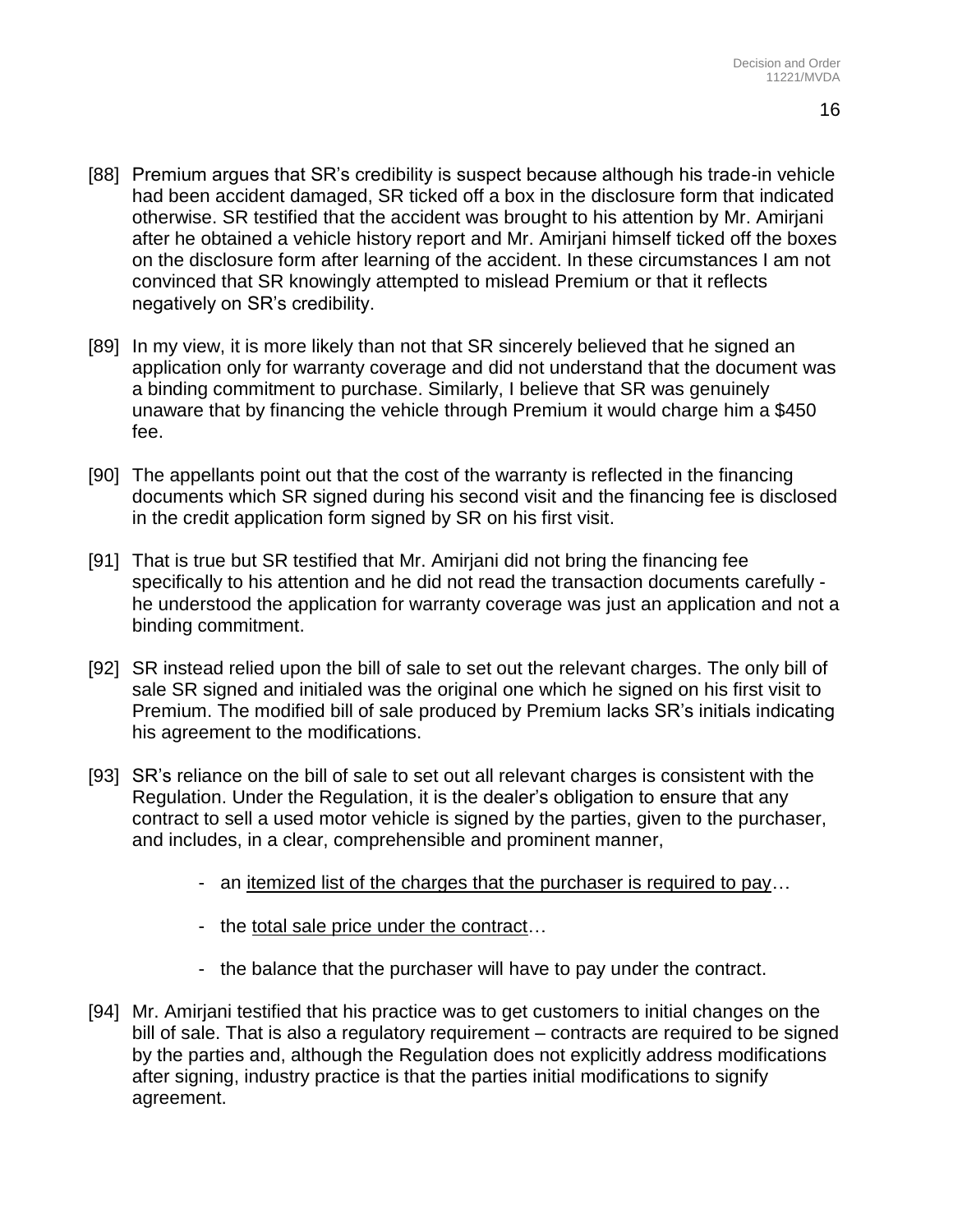- [95] If SR agreed to the financing fee and the warranty charge, the Regulation required them to be itemized on the bill of sale and initialed by the parties or a new contract that clearly itemized all of the charges would need to have been drawn up and resigned by the parties. Either method would have been sufficient to meet the Regulation's requirement. SR's initials are absent from Premium's version of the bill of sale which supports his testimony that he did not understand or agree to the additional warranty cost or financing fee.
- [96] It is possible that there was a genuine misunderstanding Mr. Amirjani may have believed that SR understood and consented to the additional charges while SR believed there were no additional charges. However, in my view, if Mr. Amirjani did not actually know that SR did not consent to the charges he ought to have known.
- [97] The Regulation requires the dealer to ensure that the bill of sale contains an itemized list of charges, the total sale price, and the balance the purchaser will have to pay. If Mr. Amirjani complied with the Regulation, the additional charges would have been itemized on the bill of sale resulting in a new increased total balance. Those modifications would have been initialed by SR thus bringing them directly to his attention. If there was a genuine misunderstanding in this case, it appears to have been caused by Mr. Amirjani's failure to comply with the Regulation.
- [98] I therefore conclude that Premium's revised bill of sale was false in the sense that Mr. Amirjani added a financing fee and a warranty charge to the bill of sale without SR's knowledge or consent.

### **(ii) Purchase of 2013 VW Tiguan by AI and LI - NOP, paragraphs 13-15.**

[99] In January 2015, AI and his spouse LI purchased a 2012 VW Tiguan from Premium. Mr. Amirjani was the salesperson.

[100] The Registrar alleges that:

- The bill of sale provided by Mr. Amirjani to AI failed to disclose that the vehicle was involved in an accident that caused damages worth \$13,750. That was later revealed when AI attempted to trade it in at another dealership.
- In order to cover-up that non-disclosure, Mr. Shah provided to AI a copy of the original bill of sale that had been falsified by adding to it the value of the accident damage.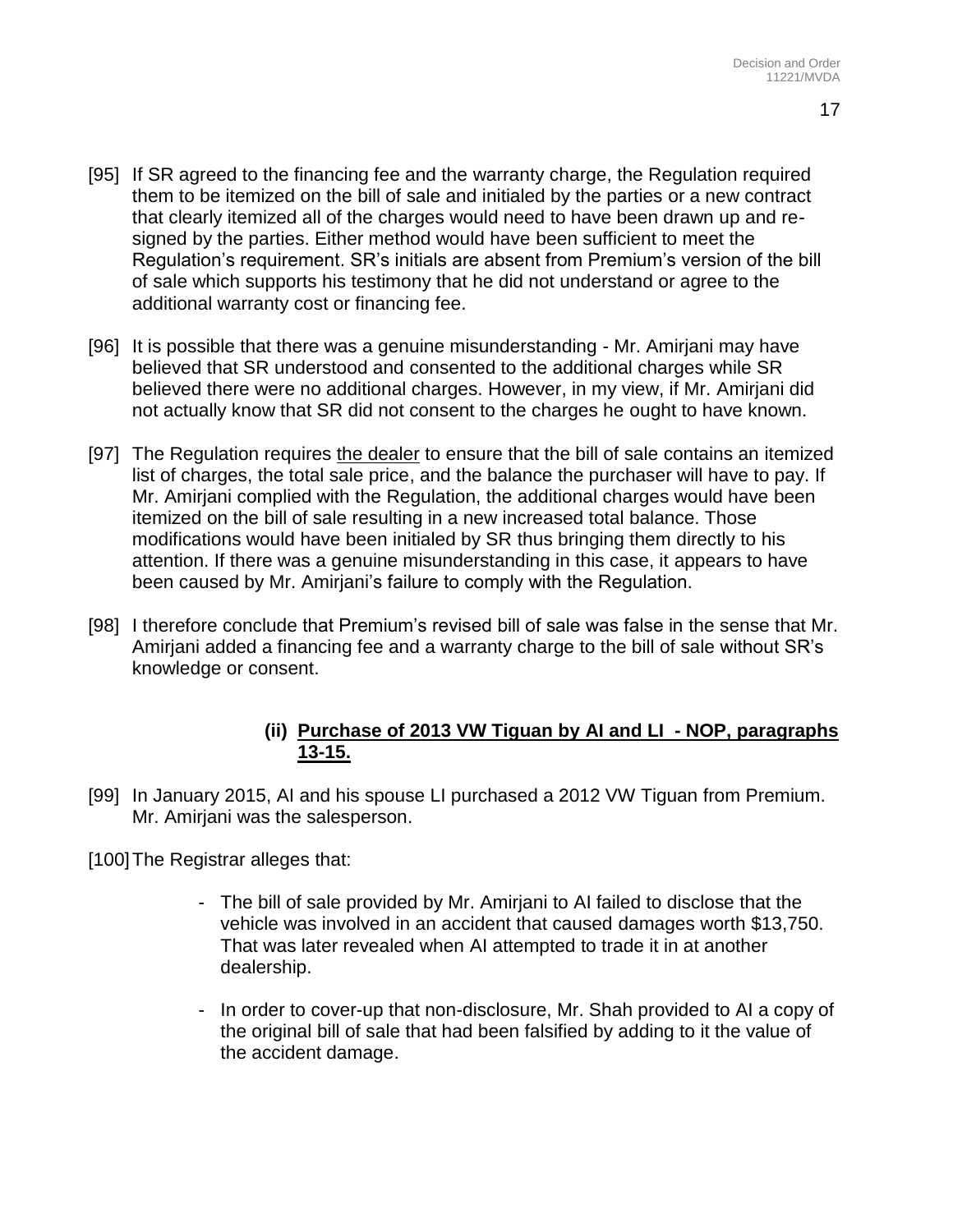[101]Based on the available evidence I conclude that:

- Mr. Amirjani failed to disclose the value of accident damage in writing on the bill of sale as required by the Regulation,
- Mr. Amirjani amended Premium's copy of the bill of sale to falsely indicate that the value of the accident damage had been included on the bill of sale.
- [102]The Registrar relied upon the testimony of AI. LI did not testify.
- [103] According to AI, he and his spouse were interested in buying a used VW Tiguan and they found a 2012 model for sale at Premium. They went to Premium on January 25, 2015, took the vehicle for a test drive, and decided to buy it.
- [104]According to AI, Mr. Amirjani provided the couple with a Carfax report detailing the vehicle's history and which mentions previous damage. AI kept his copy of the report along with the original bill of sale in a file he kept at home.
- [105]The report indicates that that the vehicle was in a previous accident. It describes the damage as "moderate" but doesn't mention any monetary value of the accident repairs. According to AI, based on the Carfax report they concluded that the vehicle had not been seriously damaged, and they agreed to purchase the car for \$20,988 plus licencing and registration fees.
- [106]The purchase was being made by both AI and LI, and Mr. Amirjani provided them with a bill of sale which listed both as purchasers and which they both signed and initialed. In the comments section Mr. Amirjani disclosed the accident referenced in the Carfax report. He wrote:

safety & E-tested. Accident reported on 11/27/14 front and rear

- [107] The bill of sale is dated January 25, 2016 and the couple picked up the vehicle about a week later. In his testimony, AI provided no detail about that second visit except to say that both he and his wife went together to pick up the vehicle . In crossexamination he testified that he could not recall whether his wife went inside the dealership while he stayed outside to check over the car.
- [108]AI testified that the couple later decided to purchase a different vehicle from another dealership and use the VW as a trade-in.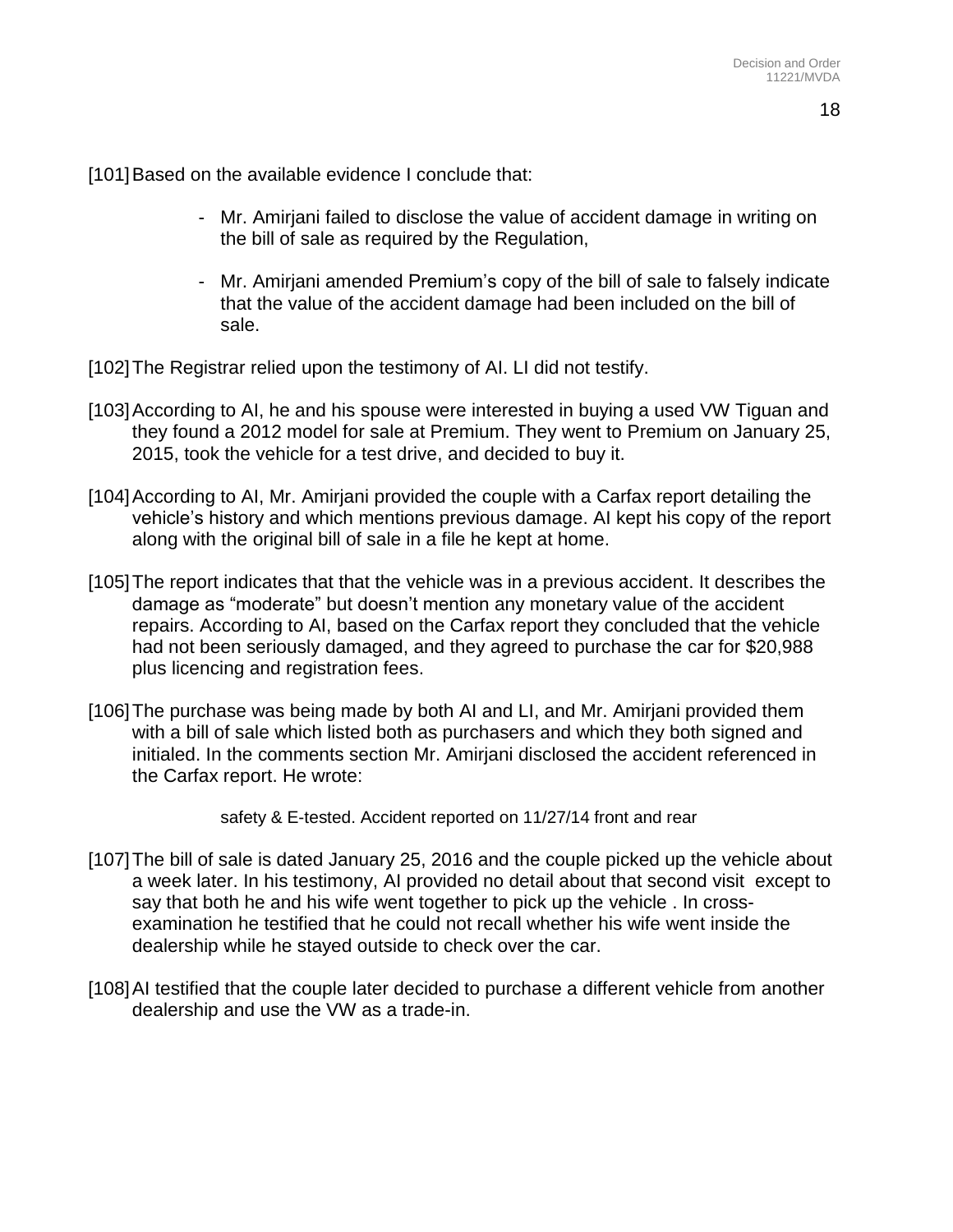- [109]That dealership initially told them that the trade-in value of their vehicle would be \$17,500. However, after the dealership obtained a Carproof report which revealed the value of previous accident damages as \$13,962, the dealership advised that the trade-in value would be only \$11,000.
- [110] In this case the information contained in the Carfax and Carproof reports for the same vehicle was different - the Carfax report described the vehicle damage as "moderate" but the Carproof report stated that the accident caused damage worth \$13,962.
- [111]AI testified that he was surprised that the true value of the accident damage was not disclosed and, after consulting OMVIC, he wrote to Premium to complain and asked for compensation.
- [112] Mr. Shah replied in a letter dated December 27, 2016. He stated that the Carproof report was disclosed and signed by the purchaser and the specific amount of the damage was included on the bill of sale. Mr. Shah included with his letter:
	- a copy of a Carproof report upon which LI's initials (but not AI's) appear on every page,
	- a copy of the bill of sale identical to the original bill of sale but to which "\$13,750" has been added to the comments section. That modification was not initialed by either purchaser.
- [113]AI testified that he kept all of the original documents relating to the transaction including the Carfax report given to him during his first visit and the bill of sale provided to him by Mr. Amirjani. A copy of that bill of sale was made an exhibit. He testified that:
	- the \$13,750 damage to the vehicle was not revealed to him and his spouse when he purchased the vehicle. If they had been made aware of it they certainly would not have bought the vehicle.
	- he had never seen the Carproof report purportedly bearing his wife's initials until it was sent to him by Mr. Shah. He stated that he and his wife bought the car together, signed all the transaction documents together, and his wife did not initial the report.
	- The bill of sale sent to him by Mr. Shah does not correspond to the bill of sale given to him and his wife when they purchased the vehicle. It was altered by the addition of the damage value.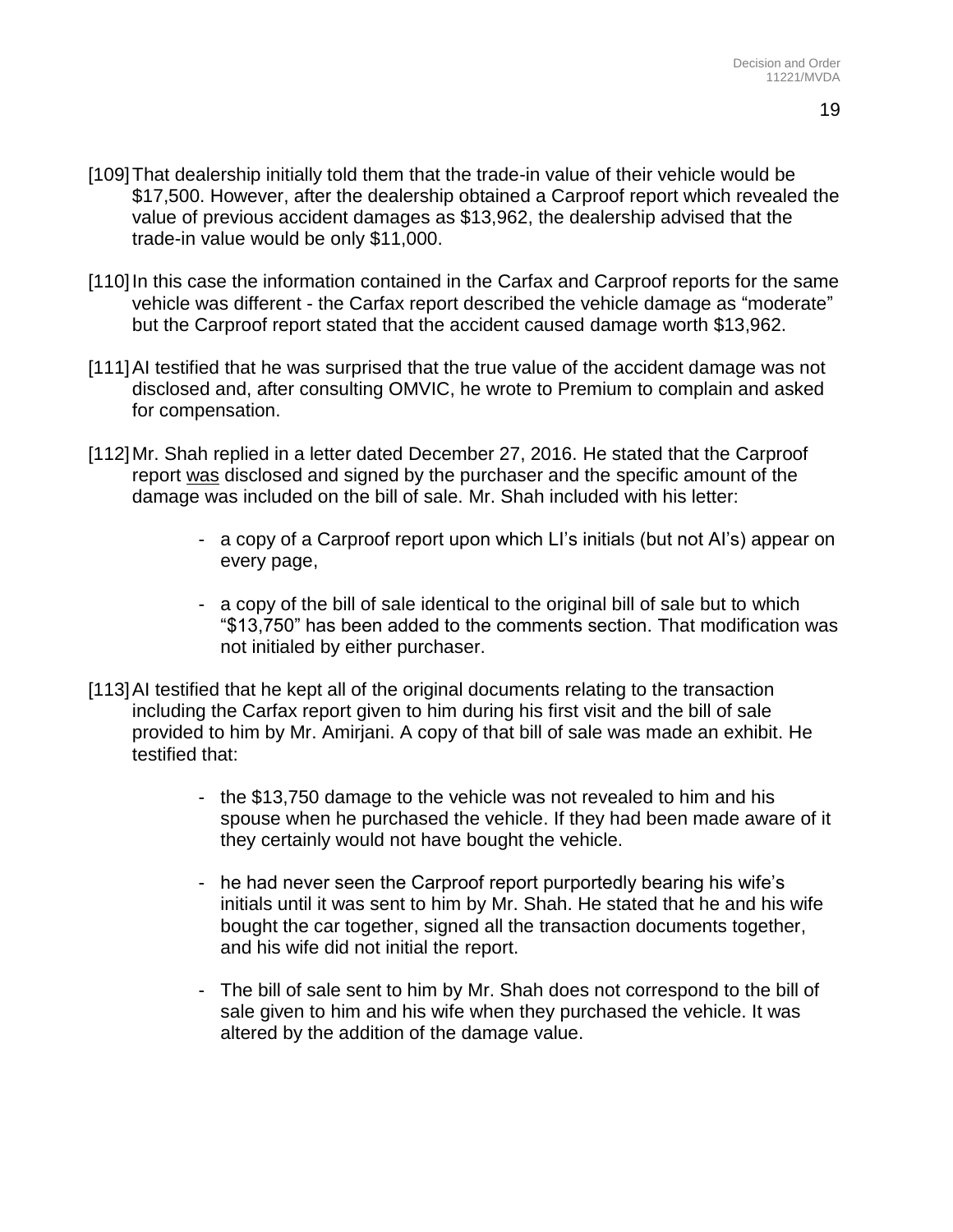- [114]Based on AI's testimony, the Registrar alleges that Premium failed to disclose on the bill of sale the value of the accident damage as required and Mr. Shah later produced a falsified version of the bill of sale to which the accident value had been added.
- [115] In response, Mr. Amirjani testified that when the couple first came to view the vehicle and take it for a test drive, Premium's paper file containing the Carproof report could not be located. Both Mr. Shah and Mr. Amirjani testified that at that point there were several salespeople working at Premium and sometimes files would be taken but not immediately returned. According to Mr. Amirjani, he therefore printed a copy of a Carfax report to show to the couple. Mr. Amirjani testified that the couple signed the bill of sale, initialed the Carfax report on each page and he (Mr. Amirjani) summarized in the comments section essentially all of damage information contained in the Carfax report.
- [116] The couple returned a week later to pick up the vehicle after touch-up work was done. According to Mr. Amirjani, by then the paper file with the Carproof report re-surfaced and upon reviewing it he realized that it contained the value of the damage.
- [117] Mr. Amirjani stated that LI came into the dealership while AI stayed outside to check over the vehicle. He testified that he explained to LI that he now had a Carproof report that indicated the damage value and he circled that number on the report.
- [118] He testified that LI took the Carproof report outside and showed it to AI. He stated that AI saw the Carproof report and discussed it with LI while they looked over the car again. According to Mr. Amirjani, he spoke to both AI and LI outside about the damage and they were both aware of the Carproof report and the amount of the damage reported. After looking over the car, and seeing no visible damage, they decided to proceed with the transaction.
- [119] According to Mr. Amirjani, LI went back inside the dealership and initialed every page of the Carproof report and he added the value of the damage to Premium's copy of the bill of sale in LI's presence. The appellants state that the accident value was disclosed, LI initialed the report, and the bill of sale was modified in LI's presence to add the accident value.

### **Finding**

[120]I conclude that Mr. Amirjani failed to disclose on the bill of sale the value of the accident damage to the purchasers as required under the Regulation and that Premium's copy of the bill of sale was later modified to add the accident value without the purchasers' knowledge.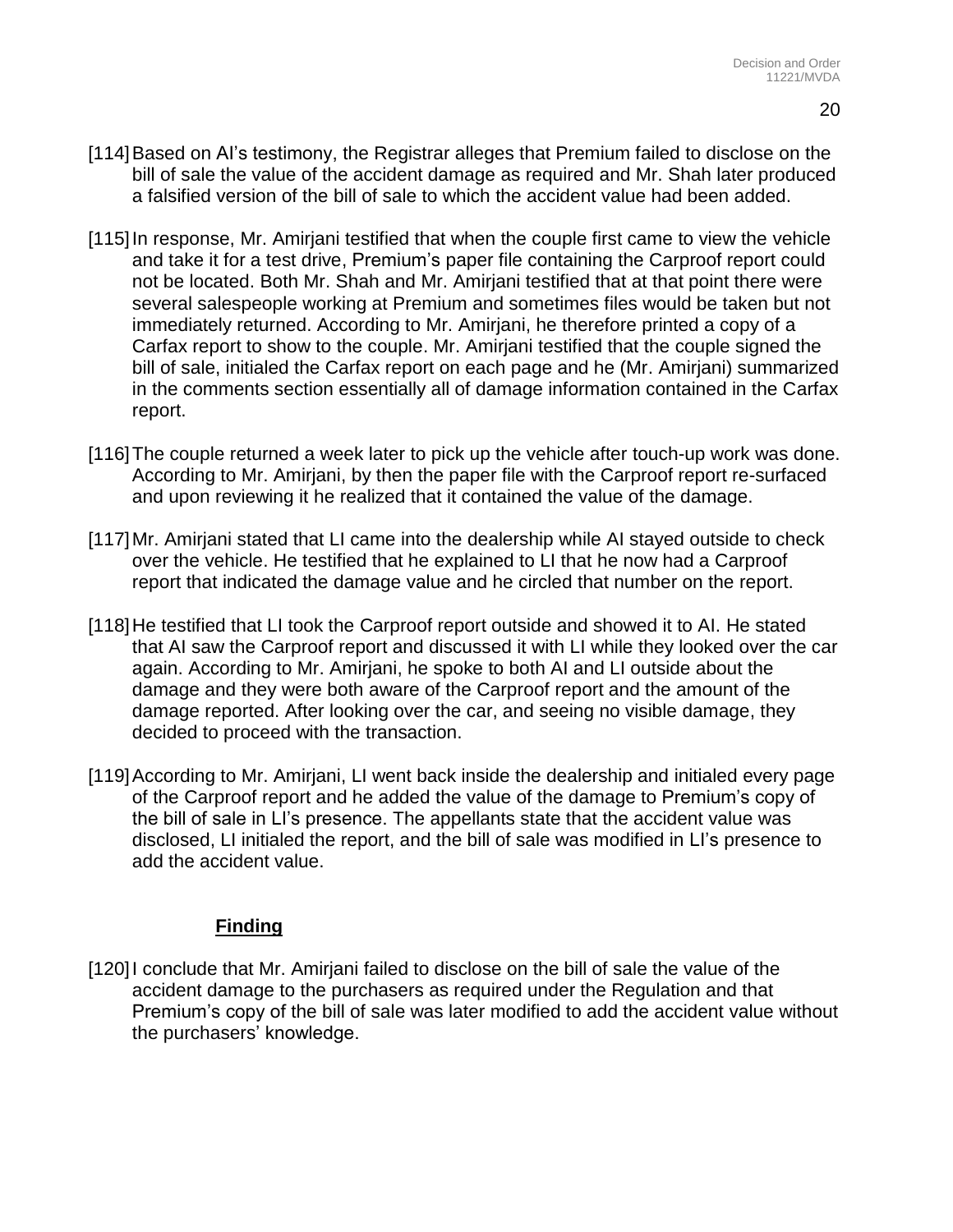- [121] According to the appellants, since LI did not testify and AI was not present when (according to Mr. Amirjani), LI initialed the report and the bill of sale was modified, Mr. Amirjani's sworn testimony that LI knew of the damage and agreed to the alteration of the bill of sale was uncontradicted and should be accepted.
- [122] Clearly there is no direct evidence from LI, and I place no reliance on AI's testimony that his wife did not initial the Carproof report. I instead reach my conclusion based on the testimony of AI and the Mr. Amirjani.
- [123] I note that AI provided his testimony in a clear, unvarnished manner. I detected no embellishment and no animosity toward the appellants. His testimony conveyed an air of sincerity and his account contained no internal inconsistency.
- [124]On the other hand, Mr. Amirjani's version of what occurred is inconsistent with his own practice generally, his practice in this transaction, and with the requirements set out in the Regulation.
- [125] With respect to Mr. Amiriani's practice generally, he testified that his practice is to have purchasers initial when changes are made to transaction documents. Yet, neither LI nor AI's initials appear on the bill of sale to signify they knew of the damage amount. In my view, if that very significant information was actually disclosed as Mr. Amirjani described, he would have, consistent with his general practice, obtained the initials of both purchasers to acknowledge it. The absence of either purchaser's initials on the bill of sale suggests that the damage amount was added to Premium's copy of the bill of sale without their knowledge.
- [126]With respect to Mr. Amirjani's practice in this transaction, I note that AI and LI were both purchasers and Mr. Amirjani obtained both of their signatures on the bill of sale, both initialed the Carfax report, and both initialed the comments section of the bill of sale detailing the damage.
- [127] However, according to Mr. Amirjani, he obtained the initials of only LI on the Carproof report and did not obtain the initials of either purchaser on the bill of sale to signify their agreement to the addition of the accident value.
- [128]In my view, if the Carproof report and accident value were disclosed to both purchasers as claimed, Mr. Amirjani would have, consistent with his earlier approach in this transaction, obtained the initials of both purchasers on the report and the bill of sale. The absence of AI's initials on the report or either purchaser's initials the bill of sale is consistent with AI's version of events and suggests that the accident value was not disclosed, and instead was added later to Premium's copy of the bill of sale.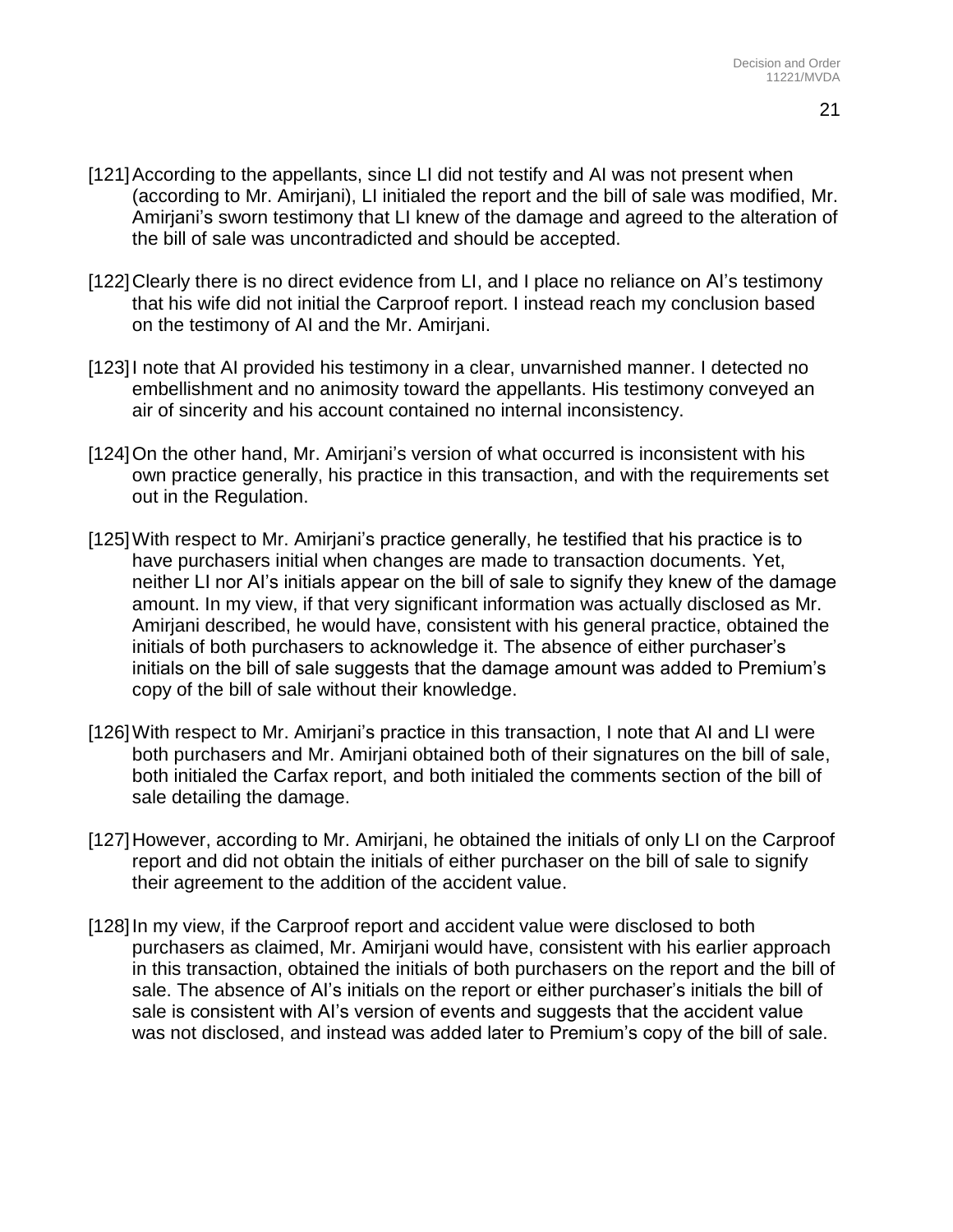[129] Thirdly, Mr. Amirjani was required by Regulation to provide the purchasers with a written bill of sale. That requirement implies that if the bill of sale is modified, especially to include information required to be disclosed by regulation, a copy of that modified document must be provided to the purchasers. AI testified that he kept a file with all of the transaction documents he obtained, including the original bill of sale. His evidence, which I accept, was that he was unaware of and had never seen Premium's modified version of the bill of sale until it was sent to him by Mr. Shah in response to his complaint. In my view, if Mr. Amirjani's account was accurate, not only would the modified bill of sale be initialed by both purchasers, but the purchasers would have been provided with a copy of the modified document.

[130] therefore conclude on a balance of probabilities that:

- Mr. Amirjani failed to disclose the value of accident damage in writing on the bill of sale as required by the Regulation,
- Mr. Amirjani amended Premium's copy of the bill of sale to falsely indicate that the value of the accident damage had been included on the bill of sale.

# **(iii) Purchase of 2013 Ford F150 by JD (NOP, paragraphs 16-18)**

- [131] JD purchased a 2013 Ford F150 Raptor from Premium on February 23, 2016. Mr. Amirjani was the salesperson. It is undisputed that the roof of the vehicle was damaged when it was purchased. The Registrar alleges that:
	- Mr. Amirjani failed to make JD aware of the damage. He did not disclose it verbally or describe it in writing on the bill of sale.
	- When JD became aware of the damage and complained, Premium claimed that the damage was disclosed and provided a modified version of the bill of sale to which a description of the damage had been added.
- [132]Based on the evidence provided, I cannot conclude on a balance of probabilities that these allegations have been proven.
- [133]According to JD, he became interested in purchasing the F150 when he saw it on Premium's lot, but it was displayed on a ramp which made it impossible to clearly see the roof of the cab.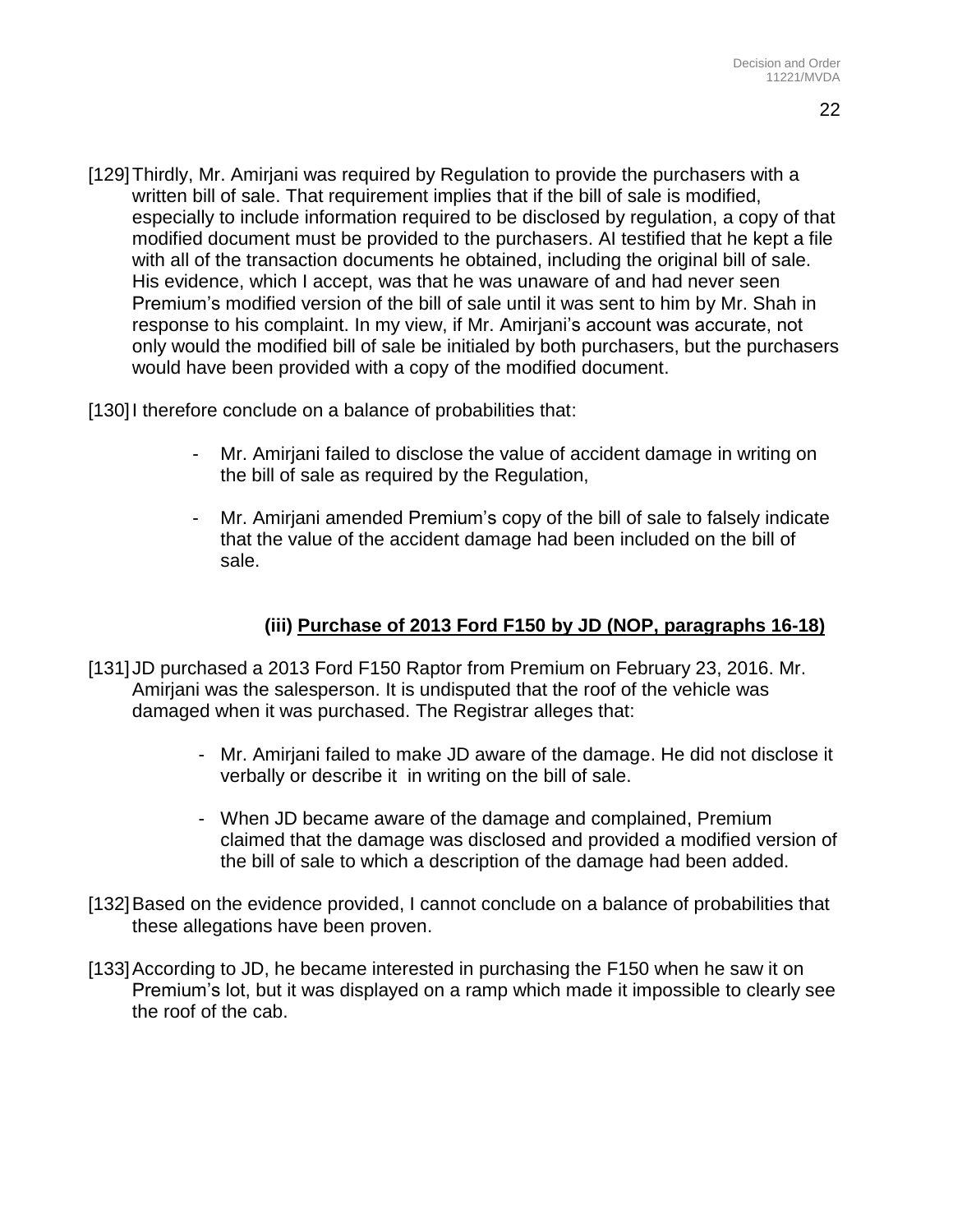- [134] He testified that he test-drove the vehicle and, although he thoroughly looked it over, he did not see the roof damage because it was hidden by snow. According to JD, Mr. Amirjani did not tell him the roof was damaged and he was unaware of it when he decided to buy the vehicle.
- [135] A bill of sale was drawn up which JD remembers reading and signing. According to him, roof damage was not disclosed on it. He financed part of the purchase price through Premium and testified that although he was given copies of the financing documents, he was not given a copy of the bill of sale. He was told by Mr. Amirjani that the bill of sale would be sent to him by mail.
- [136] Within a few days of taking possession of the vehicle, JD saw the damage. He got two estimates of the cost of repair (between \$4,100 and \$4,200) and contacted Mr. Amirjani. Although discussion took place about repairing the vehicle, ultimately no resolution was reached.
- [137] JD contacted OMVIC and sent a written letter of complaint to Premium. Mr. Shah responded in a letter dated February 29, 2016. Mr. Shah stated that Premium would not accept responsibility for the damage because JD was aware of it when he bought the vehicle and it was disclosed on the bill of sale. Mr. Shah included Premium's copy of the bill of sale which contains a handwritten notation in the comments section that refers to roof damage. The bill of sale is signed by JD and appears to have his initials beside the comments section.
- [138]The Registrar's theory is that the vehicle was displayed on Premium's lot on a ramp in such a way that the damage was obscured and was sold in February when snow further hid the damage. Since the damage would become obvious eventually, a bill of sale was purposefully not provided to JD so that a description of the damage could be added later to respond to the inevitable complaint.

#### **Finding**

- [139]The onus is on the Registrar to prove the allegations on a balance of probabilities based on clear and convincing evidence. In this case that onus has not been met.
- [140]Unlike the previous two transactions where falsification of the bill of sale is alleged, there is no earlier version of the bill of sale to which the questionable version can be compared. Mr. Amirjani states that he disclosed the damage on the bill of sale and that is consistent with both his regulatory obligation and Premium's copy of the bill of sale introduced into evidence. Without an original bill of sale that lacks reference to the roof damage, I am unable to conclude that the roof damage was not disclosed or that Premium's version was falsified.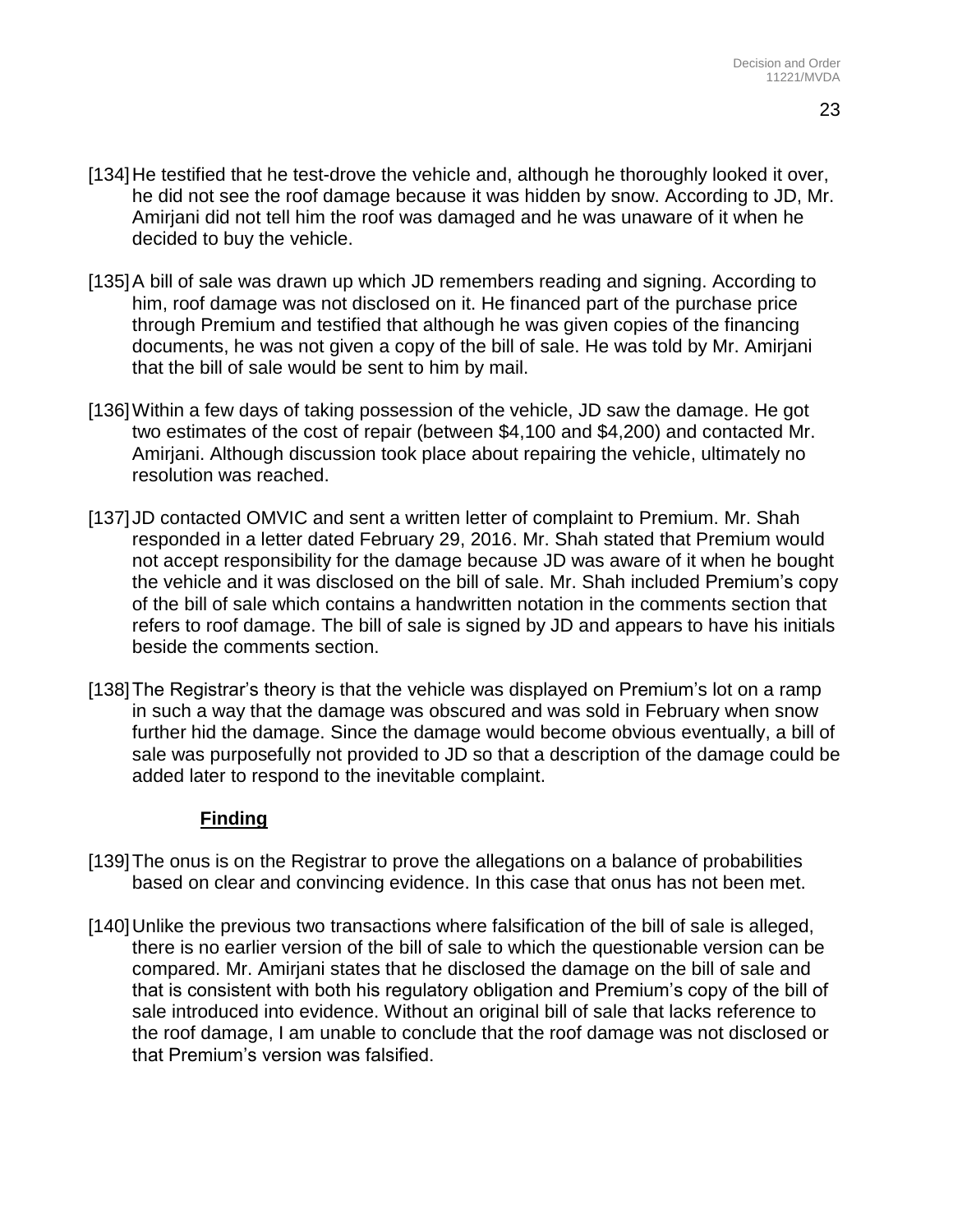- [141]The Registrar argues that there is no original bill of sale to which Premium's version can be compared because that bill of sale was intentionally not provided to JD so that it could later be falsified.
- [142] That strikes me as speculative and inconsistent with Premium's and Mr. Amirjani's practice (at least as revealed in the several other transactions examined in these proceedings), to provide purchasers with a bill of sale at the time of the transaction.
- [143] Based on the available evidence, I am unable to conclude that the allegations raised in this transaction have been proven.

# **(d) Non-Disclosure to Purchasers (NOP, paragraph 19-21)**

[144] The Registrar alleges that in the following 11 transactions, Premium failed to provide written disclosure in the bill of sale as required by the Regulation. The type of information not disclosed varies among the transactions but includes previous accident damage in excess of \$3,000, out of Province registration, and structural damage or repairs.

# **(i) Purchase of 2010 VW Golf by SM (NOP paragraph 19)**

- [145] The Registrar alleges that SM purchased a 2010 VW Golf from Premium on July 28, 2015 and that previous damage in excess \$3,000 was not disclosed on the bill of sale contrary to the Regulation.
- [146]The essential facts are not in dispute and I find that Premium contravened the Regulation by failing to disclose previous damage to the vehicle that resulted in over \$27,000 of repairs.
- [147] SM bought the vehicle from Premium in July, 2015. According to her, the salesperson was Mike Eftehkar. He told her that the previous owner provided a letter saying that the car was in "mint condition" and had no previous accidents. The bill of sale indicates that the selling price was \$22,295 (including an extended warranty) and no previous damage was disclosed.
- [148] According to SM, in October 2015 the VW emissions scandal became publicly known and she took the vehicle to a VW dealership to get an estimate of its value. The dealership obtained a Carproof report dated October 19, 2015 which revealed that the vehicle had sustained over \$27,000 worth of damages in two accidents that occurred in 2011 and 2012. The VW dealership estimated that the vehicle for which SM paid \$22,295 was worth \$6,000.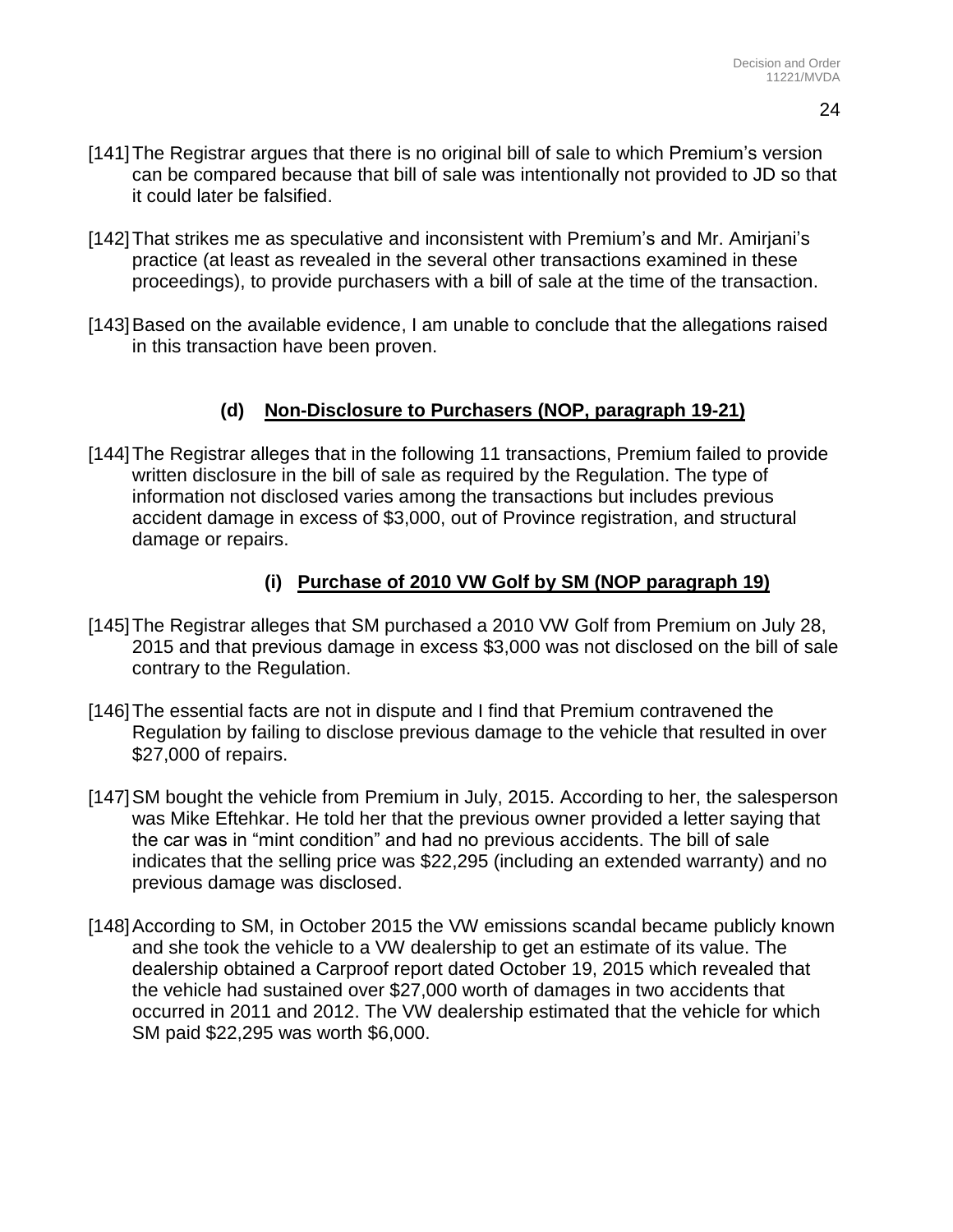- [149]SM got in touch with Premium and had several discussions with the salesperson and Premium's manager. The salesperson at first tried to persuade her to agree to exchange the VW for another vehicle but she eventually insisted she wanted her money back.
- [150] On October 22, 2015, SM sent an email to the salesperson as well as a registered letter to Premium saying that in order to avoid a Small Claims Court action, she would accept returning the vehicle to Premium in exchange for \$20,000. Mr. Shah agreed and Premium bought back the vehicle for that amount.
- [151]According to Mr. Shah, Premium obtained the vehicle from another customer as a trade-in. That customer completed a vehicle disclosure form and did not report any previous damage. The salesperson relied upon the previous owner's disclosure and failed to obtain a Carfax report that would have revealed the previous damage. According to Mr. Shah, once he received SM's email and suggested resolution, he agreed to SM's request and settled with her by payment of \$20,000.
- [152] The fact that Premium relied upon the previous owner's disclosure is supported by that owner's disclosure form and correspondence between Premium and that owner in which Premium requested compensation. However, while that may be an explanation, the fact is that Premium failed to disclose accident damage in excess of \$3,000 in the bill of sale as required by the Regulation.
- [153]The information was readily available and was apparently noted in both the Carproof and Carfax reports. It would have been little trouble to obtain and review a vehicle history report before selling the vehicle to SM. I note that the vehicle was acquired by Premium in March, 2015 and the previous owner's disclosure form is dated March 27, 2015. Premium owned the vehicle for several months before it was sold and had ample time to obtain a vehicle history report to verify the previous owner's disclosure.
- [154] acknowledge that Mr. Shah resolved the matter reasonably quickly by re-purchasing the vehicle. However, I also note that the purchaser owned the vehicle for only three months before she sold it back to Premium at a loss of approximately \$2,295. Premium's failure to disclose as required by the Regulation directly resulted in a monetary loss to SM.
- [155]I conclude that information about the significant previous accident damage was readily available and Premium failed to comply with the Regulation by not providing a written statement in the bill of sale disclosing previous accident damage in excess of \$3,000.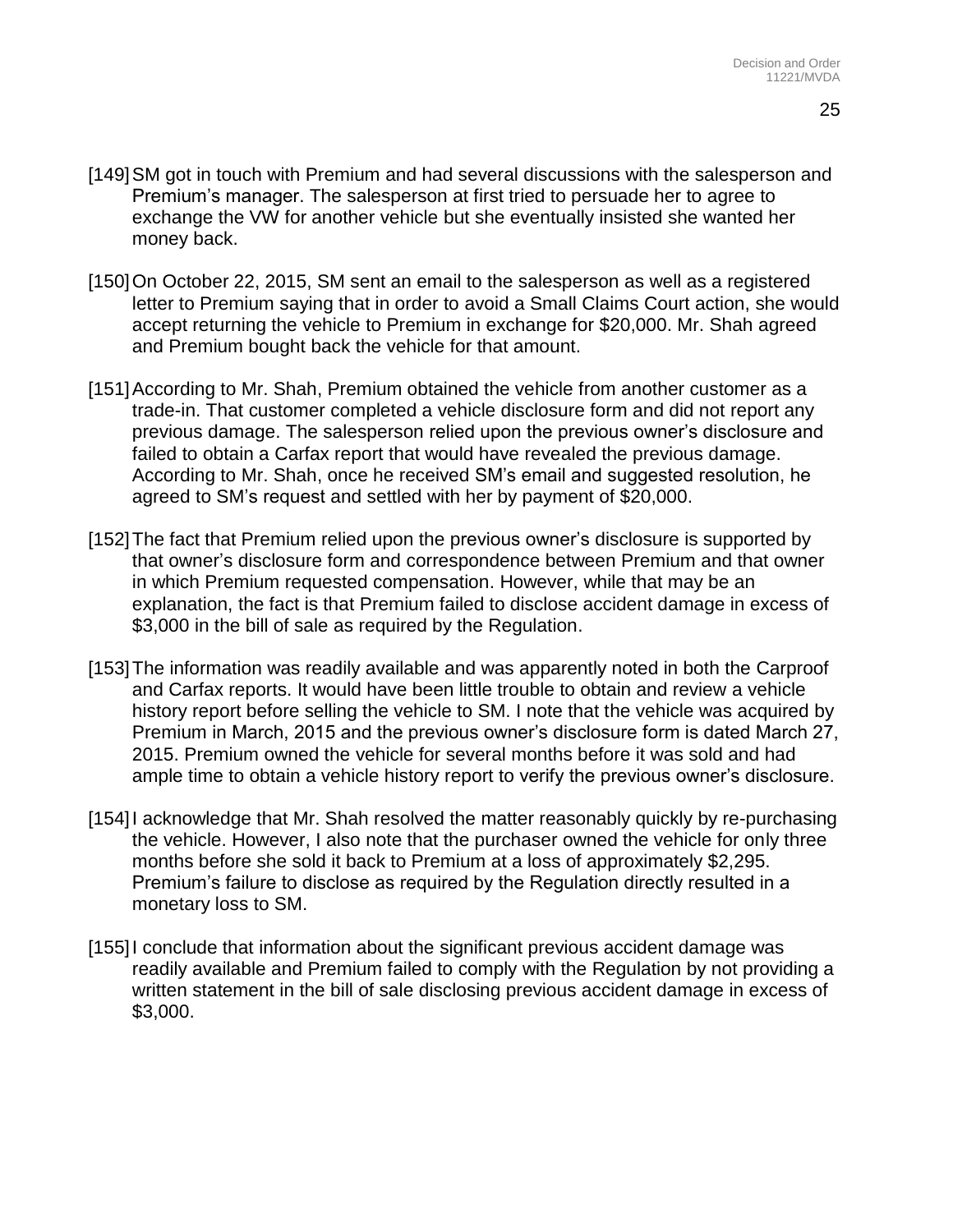26

## **(ii) Purchase of 2005 Honda S200 by JP (NOP paragraph 19)**

- [156] JP purchased a 2005 Honda S200 from Premium on December 20, 2012. Premium's salesperson was Mr. Cong Ta.
- [157] The Registrar alleges that Premium failed to disclose in the bill of sale that the vehicle had sustained previous accident damage in excess \$3,000, previous out of Province registration, and previous structural (frame) damage, and Premium thereby breached both the Regulation and the conditions placed on Premium's registration by Tribunal Order released January 23, 2014.
- [158]I conclude that in this transaction Premium contravened the Regulation by failing to disclose the required information on the bill of sale. Since this transaction occurred before the condition was placed on Premium's registration, I cannot conclude that its failure to disclose contravened the condition.
- [159] JP testified that when he purchased the vehicle, out of Province registration, accident damage in excess of \$3,000, and frame damage were not disclosed to him either verbally or in writing. None of those information items are included on the bill of sale.
- [160]According to JP, approximately 18 months ago, he considered selling the vehicle and took it to a Ford dealership for evaluation. The dealership obtained a Carproof report which indicated that the vehicle had been previously registered in the US, had sustained previous structural (frame) damage, and accident damage of \$11,310.
- [161] JP contacted Premium. Discussions took place involving Mr. Shah about Premium repurchasing the vehicle. However, by this time JP had owned and driven the vehicle for several years. Mr. Shah offered to re-purchase the vehicle at a price that he felt reflected its current condition but ultimately, he and JP could not agree on a suitable price. JP still owns the vehicle.
- [162] Premium's salesperson in this transaction was Mr. Cong Ta. He testified the Honda S200 is a unique vehicle and people who buy them are often enthusiasts. According to Mr. Ta, JP appeared informed about the S200 and its value.
- [163]Mr. Ta stated that he had a Carfax report for the vehicle that described damage due to accidents but contained no mention of frame or structural damage. He said he was transparent with JP and showed him the Carfax report.
- [164]According to Mr. Ta, because of the reported accident damage, JP insisted that his mechanic check the car before the deal was finalized. According to JP, the previous accident damage was not brought to his attention and the deal was made subject to a mechanical inspection because when he took the car out for a test drive the "check engine" light turned on and there was a rumbling sound in the back. His mechanic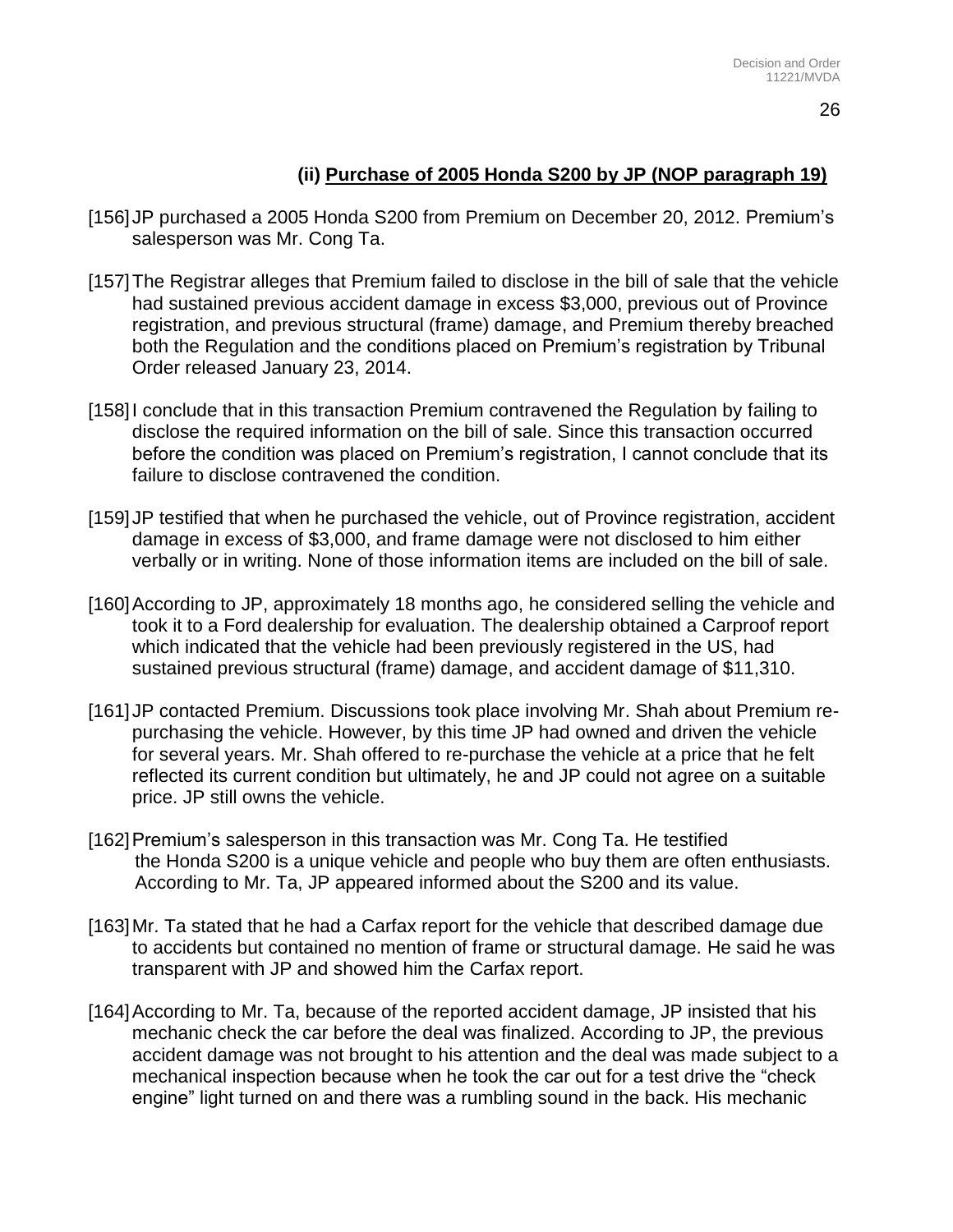27

was not specifically looking for accident or frame damage, and at that point he was unaware of it.

- [165] In fact, the bill of sale is more consistent with JP's version of the transaction. It states that the deal is subject to JP's mechanic checking a "rumble" in the back and the "check engine" light. There is no mention of the car being inspected to check for damage due to previous accidents.
- [166] Mr. Ta testified that despite the fact that he did not specifically note the accidents in writing on the bill of sale – an error which he acknowledges - they were verbally discussed with JP and he was aware of them. According to Mr. Ta, the previous damage was reflected in the purchase price. JP purchased the vehicle for \$17,212 (before tax, other fees and charges). Mr. Ta testified that without accident damage the car would have sold for \$20,000 to \$25,000.
- [167]That was supported by Mr. Shah's testimony. He provided a calculation of valuation with the assistance of the relevant Black Book excerpts. According to those calculations, which I accept, the black book value of the S200 in 2012 with the same mileage as the one purchased by JP would have been \$29,000.
- [168]With respect to structural damage, Mr. Ta essentially testified that he relied upon the Carfax report which did not mention frame damage and he disclosed in good faith all the information available to him.
- [169]I conclude that Premium contravened the Regulation in this case by failing to include in the bill of sale a written statement that the vehicle was involved in accidents resulting in over \$3000 in repairs, previous registration outside of Ontario, and had been structurally damaged.
- [170]I acknowledge that Mr. Ta verbally disclosed accident damage to JD. However, failure to provide the required information in writing is not excused by providing the information verbally. Written, as opposed to verbal disclosure is required by the Regulation for good reasons. Verbal disclosure is easy to claim and greatly vulnerable to misunderstanding and miscommunication. Disclosure in writing is relatively clear, brings the fact of accident damage to the purchaser's attention in black and white, greatly enhances transparency, reduces the chance of misunderstanding and miscommunication, and creates a documentary record that disclosure was made when the purchaser agreed to the sale.
- [171]With respect to structural damage and out of Province registration, I find that JP was not informed of that verbally and it was not disclosed in the bill of sale as required by the Regulation.
- [172]The fact that structural damage was not referenced in the Carfax report is no excuse in this case for not reporting it. The damage was clearly described in the Carproof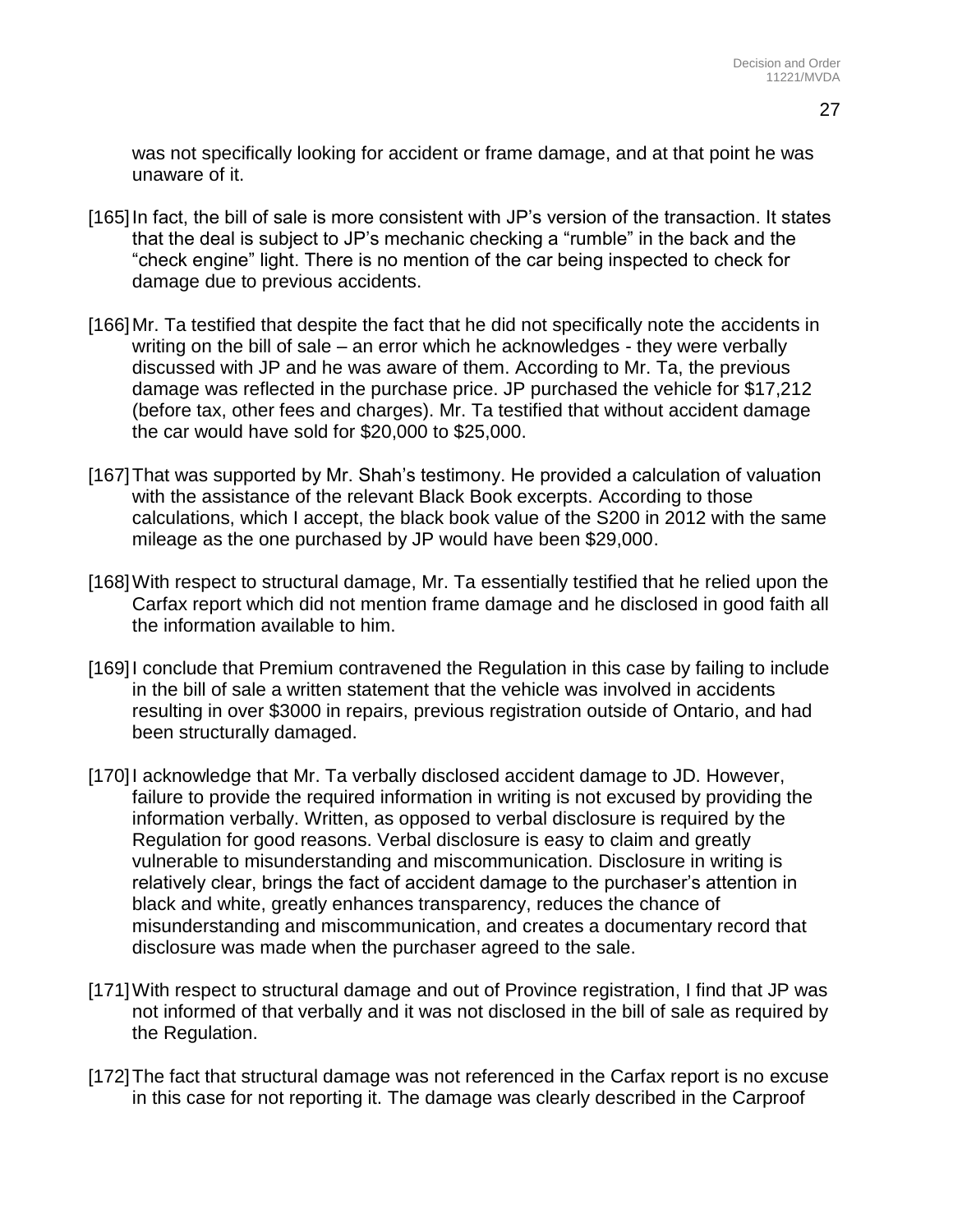report for the vehicle and Carproof reports are readily available to dealers and widely used. It was immediately available to the Ford dealership to which JP took his vehicle when he considered selling it.

### **(iii) Purchase of 2010 Lexus RX350 by ZT (NOP paragraph 19)**

- [173]In this transaction the Registrar alleges that Premium breached the Regulation and a condition of its registration by failing to provide the buyer with a written statement on the bill of sale that the vehicle had previously sustained structural damage.
- [174]This transaction took place on October, 2011, before the relevant condition was imposed in January 2014 and I therefore cannot conclude that the condition was breached.
- [175]However, based on the available evidence I conclude that Premium actually knew that that vehicle had sustained structural (frame) damage and failed to provide a statement to that effect in the purchaser's bill of sale. As a result, the purchaser bought the vehicle unaware of frame damage.
- [176] The purchaser, ("ZT"), testified that in the fall of 2011, he and his wife were looking for a vehicle and had narrowed their search to a Lexus RX350. Premium had a 2010 model for sale and they attended at Premium and eventually purchased the vehicle on October 1, 2011. The salesperson in this case was Shahal Sharinghas.
- [177]According to ZT, Mr. Shah verbally told him that the vehicle had been in a minor "cosmetic" accident. ZT specifically asked whether the vehicle had sustained structural damage and was told that it had not. Mr. Shah showed him a Carfax report that contained reference to an accident but no reference to structural damage.
- [178]According to ZT, he was given a copy of that Carfax report which he kept stapled to the bill of sale along with Mr. Shah's business card. In fact, that Carfax report relates to a different 2010 Lexus RX350.
- [179]ZT signed a bill of sale and a copy was made an exhibit. The comments section of the bill of sale states:

Previous US car. Carfax shows accident. No amount has been declared. Carfax was given to customer. The car was sold Unibody. The car will be inspected at Lexus at Dealer cost.

[180] The reference to "unibody" was not understood by ZT and it was not explained to him. In fact, the evidence indicated that "unibody damage" is understood in the industry to refer to structural damage.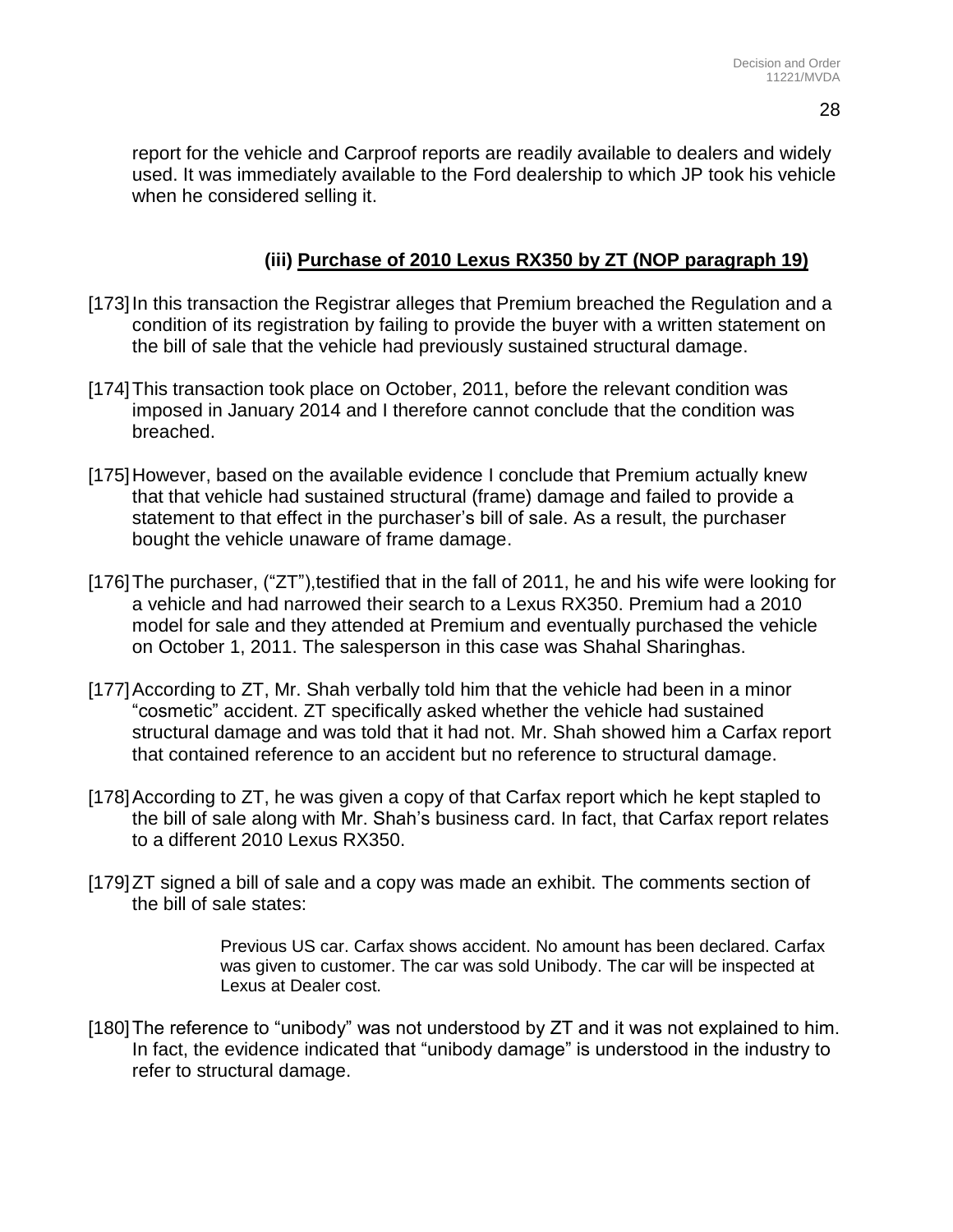- [181]The vehicle was inspected by a Lexus dealer before the sale was finalized. No major problems or structural damage was detected and the purchase was completed.
- [182]ZT testified that in or around 2017 his family's needs changed and they attempted to sell the vehicle to a Lexus dealership. The dealer obtained a Carproof report printed in October, 2017 which revealed that the vehicle was reported to have sustained "unibody damage" – structural damage - before it was sold by Premium to ZT.
- [183]ZT took the vehicle to other dealers who told him the same thing. Dealers either did not want to purchase it or offered far less than what it would be worth without reported frame damage. According to ZT, dealers told him that with the reported frame damage the car was worth \$6,000 to \$12,000. Without the reported damage it was worth \$17,000 - \$19,000.
- [184] According to ZT, he got in touch with Mr. Shah and eventually involved OMVIC. Mr. Shah was initially resistant to resolve the matter but eventually, and after receiving approximately 20 photos detailing the car's condition, he agreed to buy the vehicle back for \$16,000.
- [185] According to ZT, he drove the vehicle from Ottawa to Newmarket and bought a plane ticket to return. However, when he arrived at Premium, Mr. Shah examined the car and refused to buy it back for \$16,000 due to its condition. In ZT's view, Mr. Shah was aware of the car's condition through the photographs but took advantage of the fact that ZT had driven from Ottawa to further drive the price down. After some hours of haggling, ZT agreed to accept \$12,500 for the vehicle.
- [186] Premium and Mr. Shah argue that the Regulation was not breached because there is no evidence that the car was actually frame damaged. The vehicle was checked by a dealership before the sale to ZT and at another Toyota dealership after the vehicle was re-purchased by Premium. Both inspections did not detect evidence of frame damage.
- [187] cannot accept that argument. The fact that structural damage was reported by Carproof is evidence that the car was structurally damaged. The industry and the public rely on those reports. Reported information indicating structural damage is very relevant to purchasers because it will directly impact the market value of a vehicle. Premium was under a legal obligation to clearly and unambiguously disclose reported structural damage in writing in the bill of sale. The fact that no structural damage was detected by dealership inspections is, in my view, immaterial.
- [188] In this case there is compelling evidence that Premium was actually aware that the vehicle was reported to be frame damaged and withheld that information from ZT.
- [189]ZT purchased the vehicle from Premium on October 1, 2011. According to the Carproof report, the vehicle was sold at a US auction on July 5, 2011 and imported to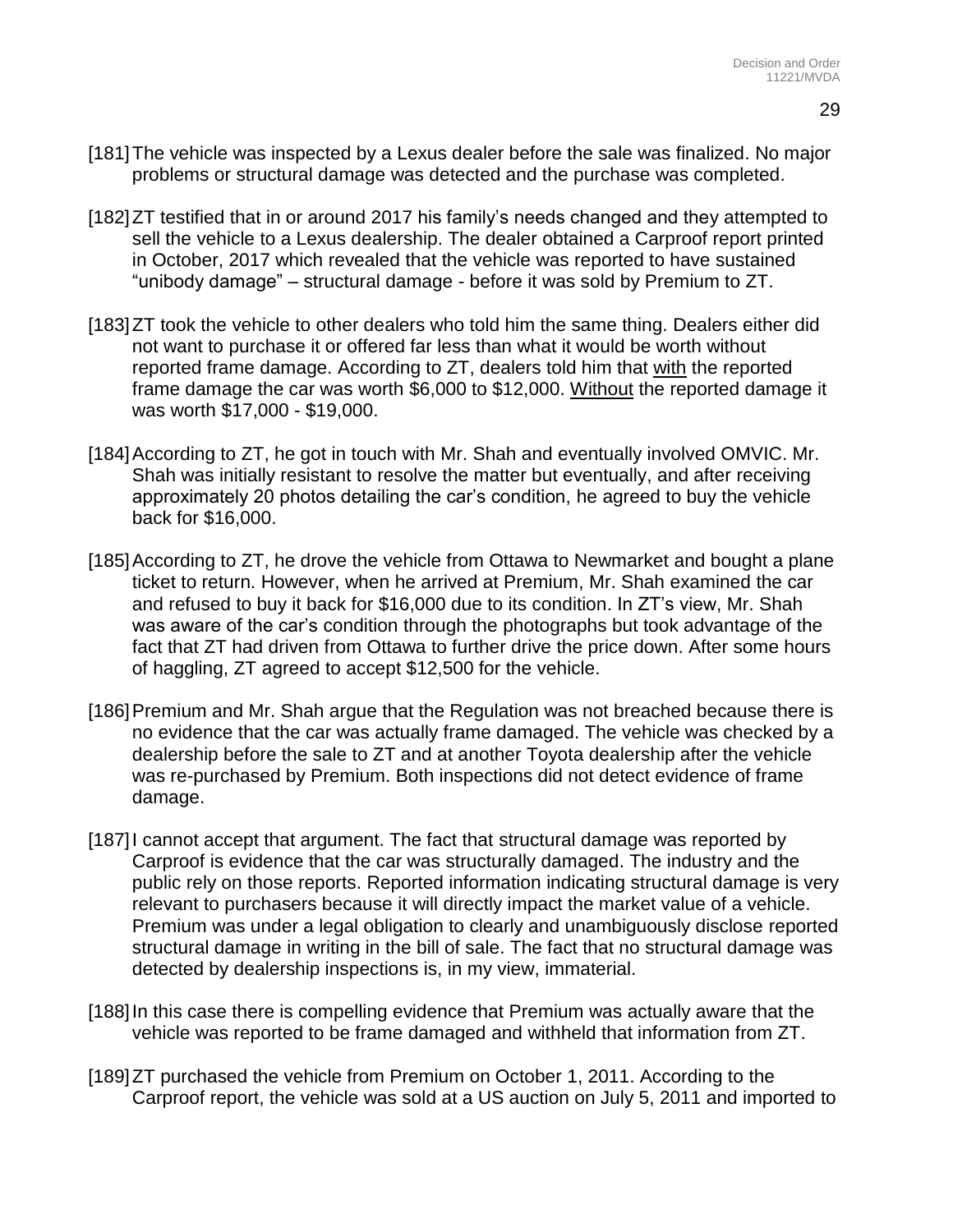and registered in Canada on or around July 15, 2011. A new owner is reported registered on October 7, 2011 - likely a reference to the ownership being transferred from Premium to ZT.

- [190] Between the time the vehicle was imported into Canada in July 2011 and the time a new owner is reported in October, 2011 there were no reported transfers of ownership. Based on that, I conclude that Premium purchased the vehicle at the US auction in July 2011 and sold it to ZT in October 2011.
- [191]In reference to the July, 2011 auction at which Premium purchased the vehicle, the Carproof report states:

"Frame Damage – Auction Announced as Unibody Damage"

- [192] Frame damage was apparently announced at the US auction where it was bought by Premium and is clearly noted in the Carproof report. In my view, Premium bought the car at the auction aware that it was reported to have been frame (structurally) damaged.
- [193]That conclusion is also supported by the bill of sale which states in the comments section "Carfax was given to the customer - the Car was sold unibody". When ZT later complained to Premium in 2016 that the car was reported to be frame damaged, Premium's initial response was that he should have known, the car was sold "unibody".
- [194] In my view, Premium knew the vehicle had been structurally damaged and contravened the Regulation by failing to disclose that in writing in the bill of sale. To say "car was sold unibody" is unclear and does not convey in a clear and comprehensible manner that the vehicle sustained any type of damage, much less frame damage.
- [195]There are two other matters that the Registrar raised in connection with this transaction. Firstly, ZT testified that when he purchased the car he was given a Carfax report for the vehicle that indicates no frame damage was reported. He later learned that the report related to a different vehicle of the same year, make and model. The Registrar alleges that ZT was given the wrong report – a cleaner report – to intentionally obscure the frame damage. Premium denies that it provided the wrong Carfax report to ZT and suggests that ZT was shopping for that make and model of Lexus and obtained the Carfax report from another dealer when looking at another vehicle.
- [196] accept ZT's evidence that the Carfax report given to him by Premium was kept by him stapled to the bill of sale and that it relates to a different RX350. However, it appears that the Carfax report for the correct vehicle also contains no reference to frame or structural damage. There appears to have been no advantage to providing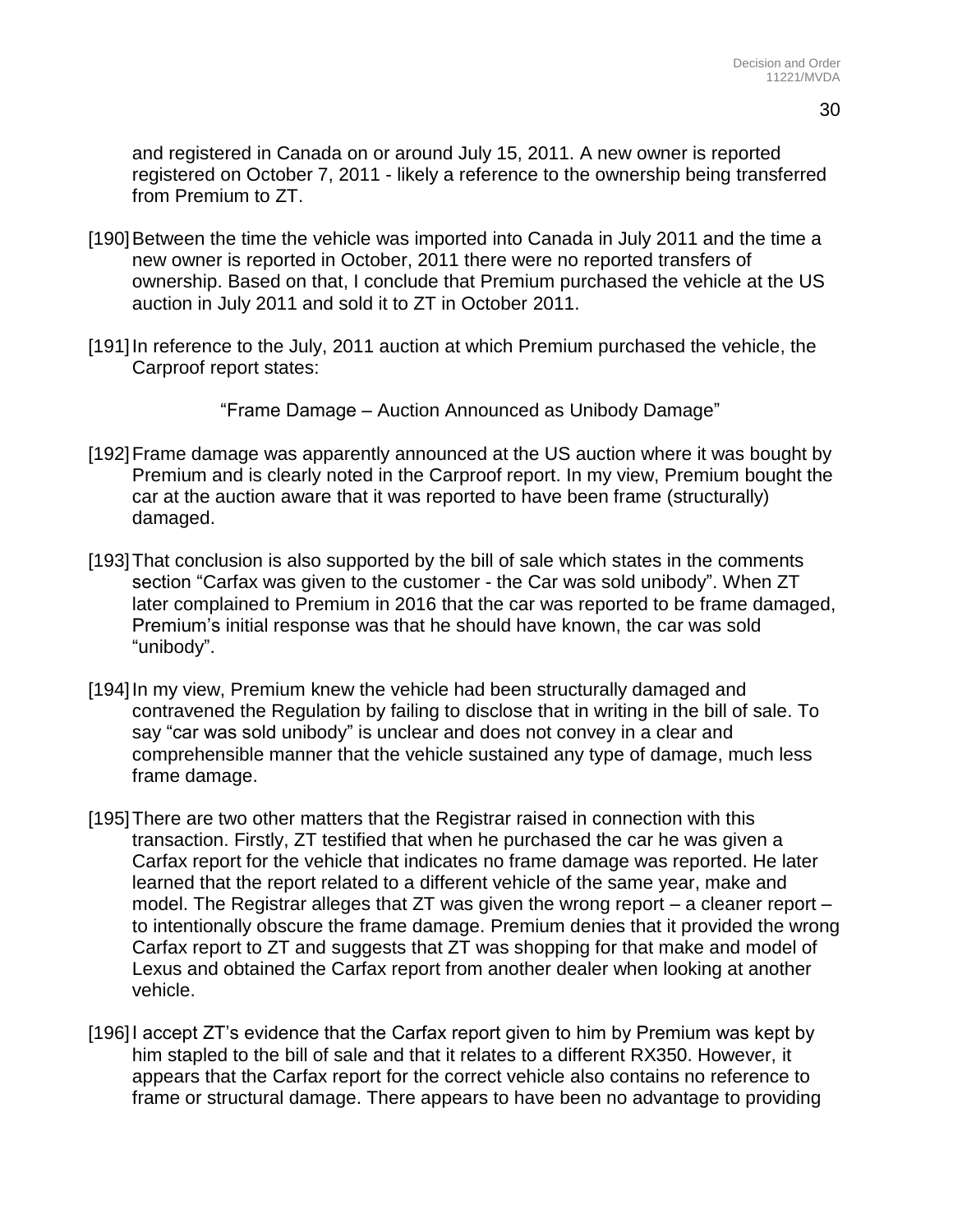the wrong Carfax report. I cannot conclude that Premium intentionally gave the wrong report to ZT to hide reported frame or structural damage.

- [197]Secondly, the Registrar alleged at the hearing and in its submissions that Premium and Mr. Shah acted dishonestly by first agreeing to buy back the vehicle for \$16,000 and then, after ZT drove from Ottawa to Toronto with a return plane ticket, raised flimsy concerns about the vehicle's condition to drive the price down to \$12,500, knowing that ZT was in a weak position and would likely accept a lower amount than previously discussed.
- [198] decline to make a finding on that issue. Firstly, deciding that issue requires evidence of the true value of the vehicle when it was re-purchased and that evidence is lacking. Secondly, the allegation raised in the NOP in connection with this transaction is that Premium failed to disclose structural damage as required by the Regulation. There is no allegation concerning Premium's conduct regarding the re-purchase. That matter appears to be outside the confines of the issues raised in the NOP and I decline to make a finding on it.

#### **(iv) Purchase of 2006 Nissan Frontier by CO (NOP paragraph 19)**

- [199]The Registrar alleges that in this transaction, Premium breached the Regulation and a condition of its registration by failing to provide the buyer with a written statement in the bill of sale that the vehicle had previously sustained structural damage.
- [200]Again, this transaction took place on November 29, 2011, before the relevant condition was imposed (in January 2014) and I therefore cannot conclude that the condition was breached.
- [201]However, based on the available evidence, I conclude that Premium actually knew that the vehicle was reported to have sustained structural (frame) damage and failed to disclose that to the purchaser on the bill of sale.
- [202]The purchaser ("CO"), testified that he purchased a 2006 Nissan Frontier from Premium on November 29, 2011. The salesperson appears to have been Shahab Shindest.
- [203]According to CO, at the time of purchase he was not told that the vehicle had sustained structural or frame damage. Premium provided him with a Carfax report that did not contain any reference to structural or frame damage. The bill of sale does not disclose any structural damage.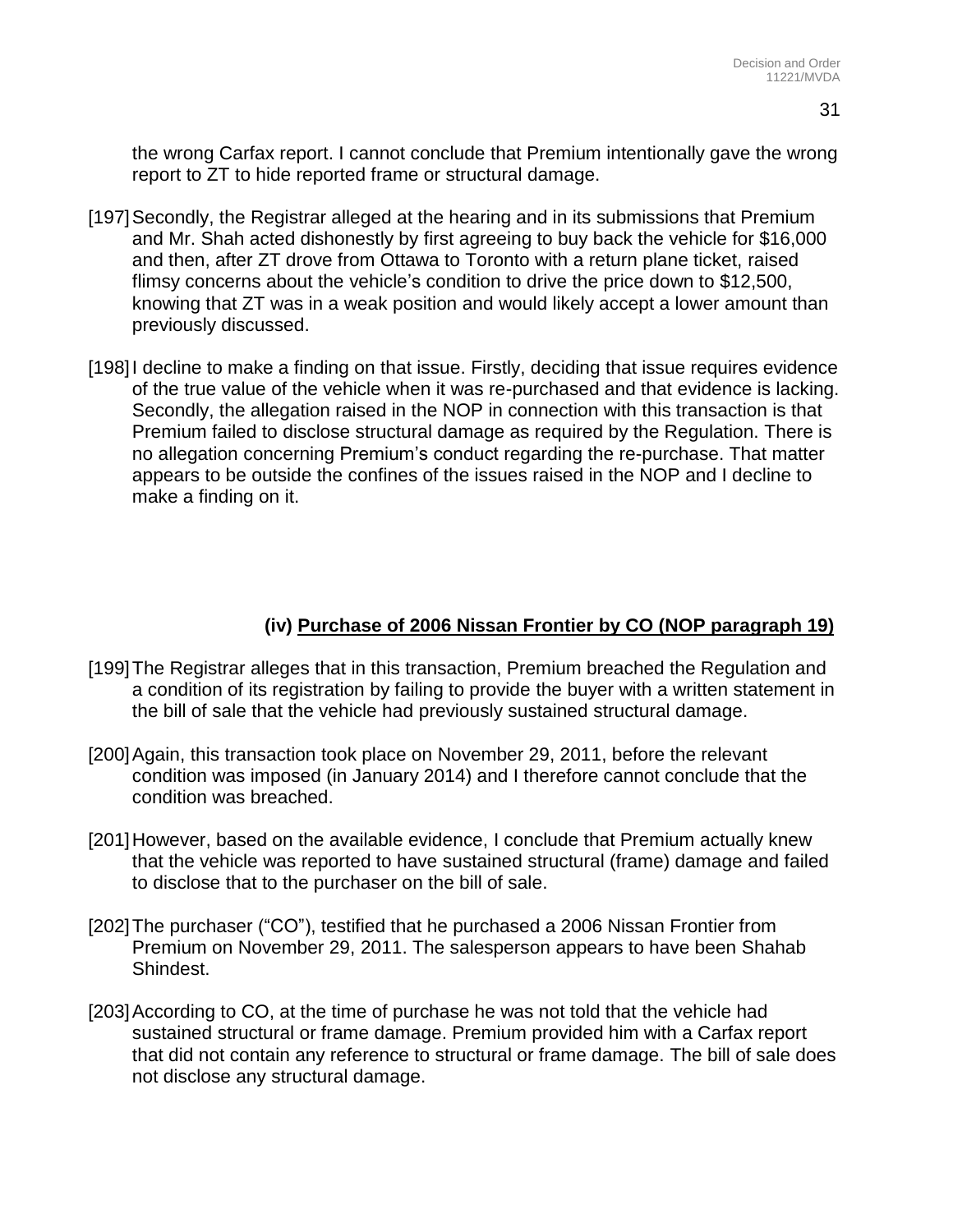- [204]According to CO, in 2017 he took the Frontier to another dealership to use it as a trade-in. f. That dealership initially estimated the Frontier to be worth \$7,000 subject to an inspection. Upon reviewing a Carproof report that indicated that the Frontier had sustained structural damage, the dealership considered the vehicle to be worth \$2,000.
- [205] The Carproof report that CO obtained from the other dealership was made an exhibit. It indicates that the vehicle was sold at a US auction in August 2010 and then imported into Canada. The report's comments relating to the auction include, "structural damage disclosed by seller" and "frame damage".
- [206] In this case the wholesale bill of sale that documented Premium's purchase of the vehicle at the US auction was made an exhibit. The bill of sale clearly states on its face, "Notes: Structural Damage" and is evidence that Premium was aware that the vehicle had sustained structural damage when it bought the car before selling it to CO.
- [207]I conclude that Premium contravened the Regulation. It knew that the vehicle had sustained structural damage and failed to disclose that information in writing to CO on the bill of sale.
- [208] Premium argues that the Regulation was not contravened because there is doubt as to whether the vehicle was actually structurally damaged. The Carproof report mentions structural damage while the Carfax report does not. Neither CO nor the new dealership had the car mechanically inspected to determine which report was correct. Premium argues (essentially) that the Regulation requires disclosure of actual structural damage and in this case actual damage was not confirmed by a mechanical inspection.
- [209]I disagree. The Regulation requires that the dealer disclose structural damage and, in this case, Premium was explicitly informed when it bought the vehicle that it was structurally damaged. Premium was required by Regulation to disclose that information to CO, just as it was disclosed to Premium. Premium failed to disclose it and deprived CO of information necessary to accurately assess the vehicle's value. He likely paid more for the vehicle than he would have if Premium had complied with the Regulation.
- [210] In summary, I conclude that in this transaction Premium contravened the Regulation by failing to ensure that the bill of sale contained a written statement that the vehicle had sustained structural damage.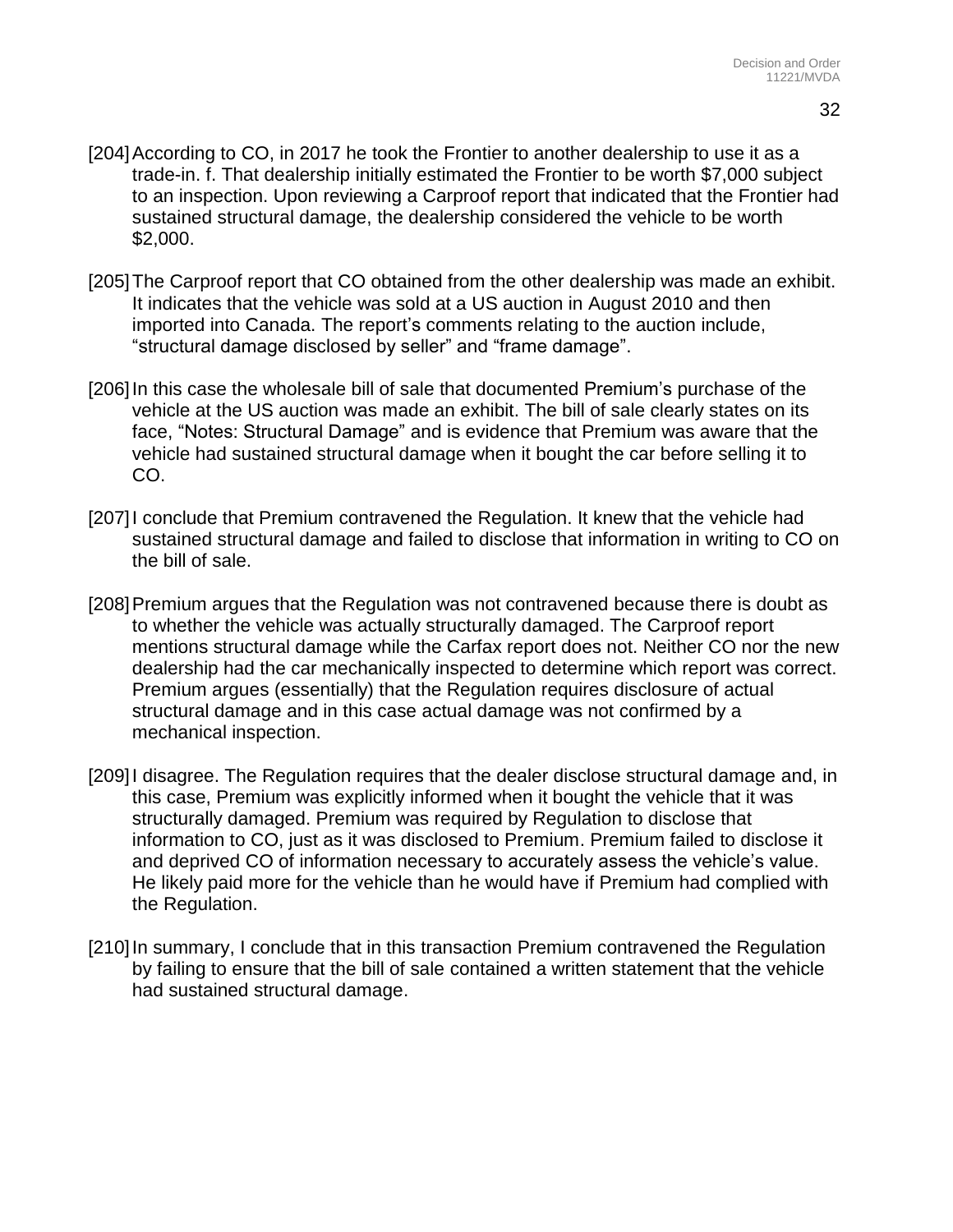# **(v) Purchase of 2012 Lexus RX 350 by KD (NOP paragraph 19)**

- [211]This is another transaction in which the Registrar alleges that Premium breached the Regulation and a condition of its registration by failing to disclose in the bill of sale that the vehicle had previously sustained structural damage.
- [212]Based on the available evidence, I conclude that Premium failed to disclose structural damage in the purchaser's bill of sale. As a result, Premium breached both the Regulation and a condition of its registration.
- [213]KD, the purchaser in this transaction, testified that he purchased a 2012 Lexus RX 350 from Premium on March 29, 2015.
- [214]According to him, at the time of purchase he was verbally told that the vehicle had not been in any previous accidents and had sustained no damage. The salesperson provided him with a Carfax report (which was made an exhibit) which states that no accident or structural damage was reported.
- [215]KD bought the vehicle and, consistent with the Carfax report, the bill of sale indicated that the vehicle was previously registered in the US but does not disclose any previous accidents, structural or frame damage.
- [216]About one year later KD attempted to trade-in the vehicle at another dealership. That dealership ran a Carproof report which indicated that the vehicle was sold at a US auction in September 2014 and it was announced at the auction the vehicle had structural damage. After reviewing the Carproof report the dealership refused to buy it.
- [217]KD immediately returned to Premium and asked that Premium buy the car back. According to KD, Premium initially refused but, after KD stated that he would complain to OMVIC, Premium bought the car back. The agreed purchase price was less than what KD paid Premium for the vehicle but reflected the fact that the vehicle had been driven by KD for a year.
- [218]Mr. Shah testified that Premium bought the car back in order to maintain customer satisfaction but takes the position that the car was not actually frame damaged. According to Mr. Shah, after it was bought back, he had the vehicle inspected at a Toyota dealership. The report of that inspection states, "No defects or damages found. Performed frame inspection - OK at this time".
- [219]According to Mr. Shah, the Carproof references to structural damage were inaccurate – they conflict with the results of the inspection and the information in the Carfax report. He testified that he got in touch with Carproof, provided them with his additional information about the vehicle's condition and Carproof later removed the references to frame or structural damage.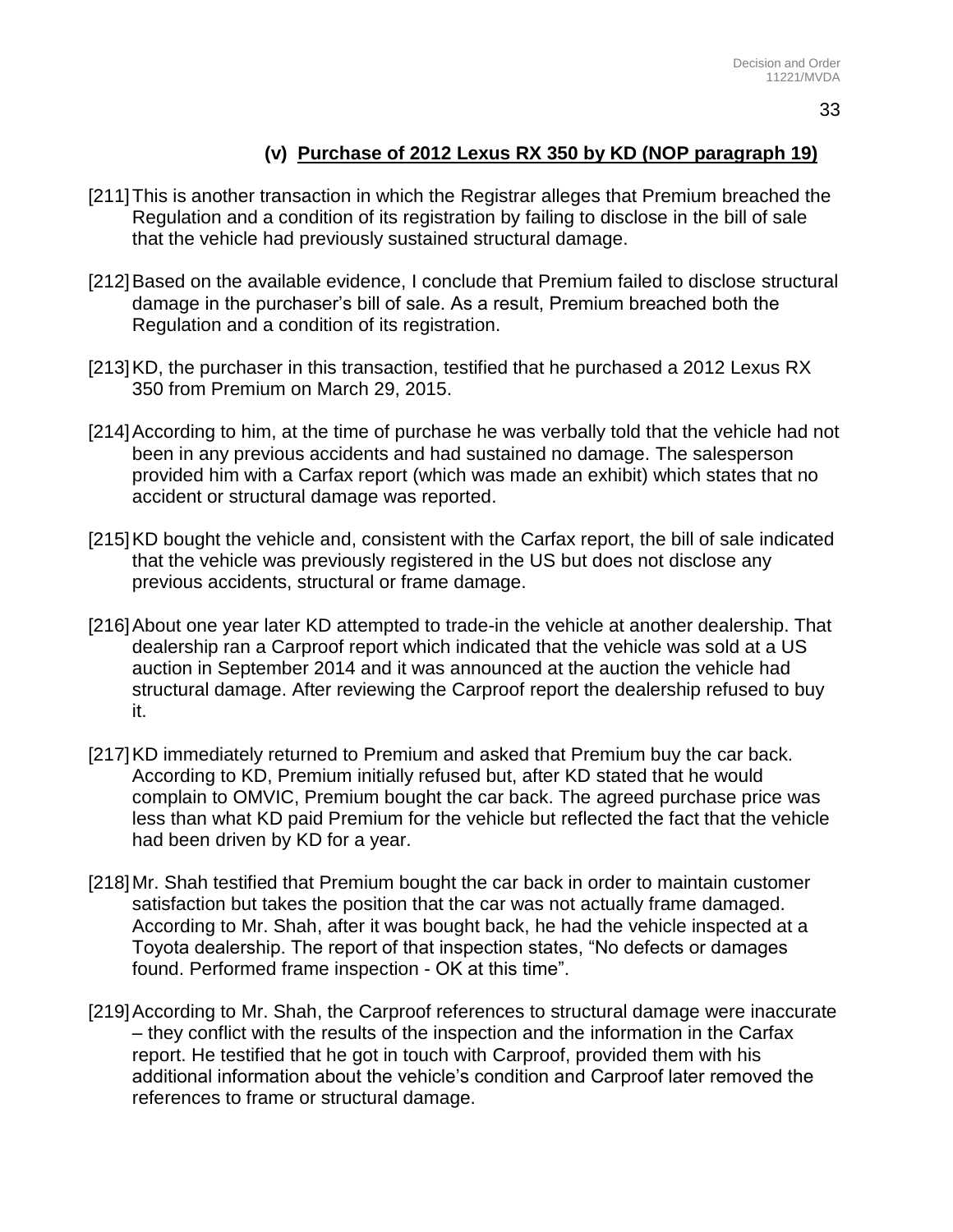- [220]As already stated, in my view, the fact that a subsequent inspection detected no frame damage is irrelevant. Premium was required to disclose structural damage and, in this case, the Carproof report clearly reported that the car had been frame damaged. That report affected the vehicle's resale value and was highly relevant to KD in deciding whether to purchase the vehicle and what price to pay - the refusal of the new dealership to accept the vehicle as a trade-in highlights that fact.
- [221] In my view, Premium was required to disclose structural damage in this case and failed to do so, thereby breaching both the Regulation and its conditions of registration.

#### **(vi) Purchase of 2012 BMW X6 by NH (NOP paragraph 19)**

- [222]Information concerning this transaction as well as the following three transactions was provided by Laura Halbert, OMVIC's Deputy Registrar and Director of Compliance.
- [223]Ms. Halbert testified that during the September 2015 inspection, the OMVIC inspector reviewed a sampling of Premium's transaction files and found instances where Premium failed to disclose previous out of Province registration. In this and the following three transactions, the inspector obtained from Premium's transaction files copies of the retail bill of sale which, in each case, contained no disclosure about out of Ontario registration. Mr. Amirjani was the salesperson on each of the four transactions.
- [224]The inspector was able to compare the retail bill of sale with the wholesale bill of sale and/or a Carfax or Carproof report for the same vehicle. In each case, the wholesale bill of sale and/or the vehicle history report indicated previous out of Province registration that was not disclosed on the retail bill of sale.
- [225]In this transaction the retail bill of sale indicates that NH purchased a 2012 BMW X6 from Premium on June 19, 2015. There is no disclosure on the bill of sale of previous out of Province registration.
- [226]The wholesale bill of sale refers to a Carfax report as having been provided to Premium when it purchased the vehicle and a copy of that report was in the file. The Carfax report clearly indicates that the vehicle was previously registered in Quebec in 2013 and 2014.
- [227]Based on that evidence, I conclude that when Premium sold the vehicle to NH in June, 2015 it contravened the Regulation by failing to provide a written statement on the retail bill of sale that the vehicle had been previously registered outside of Ontario.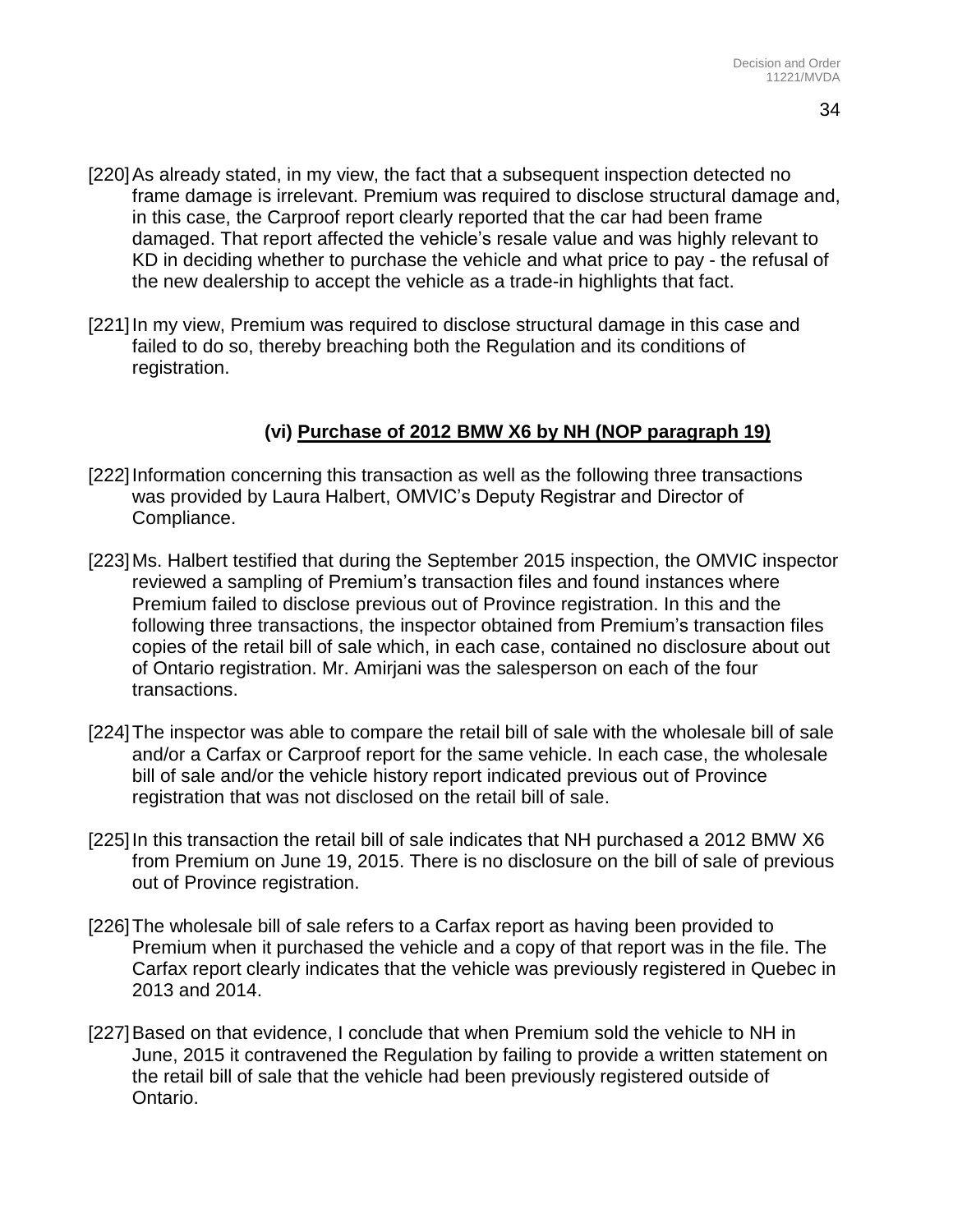#### **(vii) Purchase of 2012 Chevrolet Silverado by MW (NOP paragraph 19)**

- [228]In this transaction the retail bill of sale indicates that MW purchased a 2012 Chevrolet Silverado from Premium on August 5, 2015. There is no disclosure on the bill of sale that the vehicle was previously registered outside of Ontario.
- [229]A Carfax report for the vehicle was in the file and indicates that the vehicle was previously registered in Alberta in 2012 and 2014.
- [230]Based on that evidence, I conclude that when Premium sold the vehicle to MW in August 2015, it contravened the Regulation by failing to provide a written statement on the retail bill of sale that the vehicle had been previously registered outside of Ontario.

#### **(viii) Purchase of 2012 Ford F350 by numbered company (NOP paragraph 19)**

- [231]In this transaction the retail bill of sale indicates that a numbered company purchased a 2012 Ford F350 from Premium on June 6, 2015. There is no statement on the bill of sale indicating that the vehicle was previously registered outside of Ontario.
- [232]The wholesale bill of sale shows that the vehicle was purchased by Premium from a Calgary, Alberta company. The Carproof report for the vehicle in the file indicates that the vehicle was previously registered in Alberta in 2012 and 2013.
- [233]Based on that evidence, I conclude that when Premium sold the vehicle to the numbered company in June 2015, it contravened the Regulation by failing to provide a written statement on the retail bill of sale that the vehicle had been previously registered outside of Ontario.

### **(ix) Purchase of 2006 VW Jetta TDI by HM (NOP paragraph 19)**

- [234]In this transaction the retail bill of sale indicates that HM purchased a 2006 VW Jetta from Premium on April 30, 2015. There is no statement on the bill of sale indicating that the vehicle was previously registered outside of Ontario.
- [235]A Carproof report for the vehicle in the file states that the vehicle was previously registered in Texas in 2006 and 2007.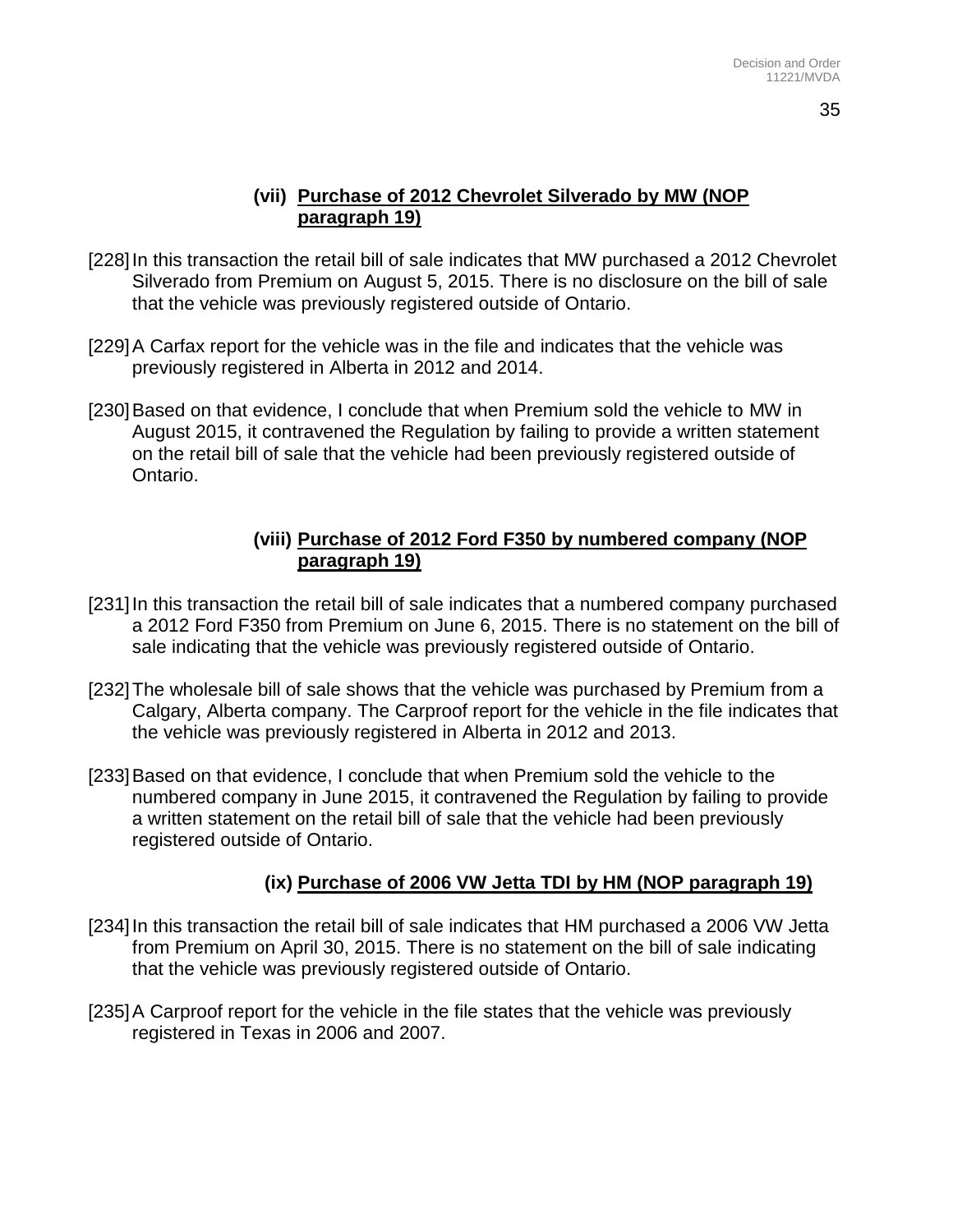[236]Based on that evidence, I conclude that when Premium sold the vehicle to HM in April 2015, it contravened the Regulation by failing to provide a written statement on the retail bill of sale that the vehicle had been previously registered outside of Ontario.

### **(x) Purchase of 2013 VW Tiguan by AI (NOP paragraph 19)**

[237] This transaction was dealt with in detail above under the section "Falsifying and Furnishing False Documents". As noted there, I conclude that in this transaction, Premium failed to provide a written statement on the retail bill of sale that the vehicle had sustained previous accident damage in excess of \$3,000.

#### **(xi) Purchase of 2013 Ford F150 by Lockwood Kia (NOP paragraph 20-21)**

- [238]The Registrar alleges that in this transaction Premium breached the Regulation by failing to disclose in the bill of sale that the vehicle had previously sustained structural damage, damage resulting in over \$3,000 in repairs, and previous out of Province registration.
- [239] In addition, the Registrar alleges that Premium demonstrated a lack of integrity by refusing to re-purchase the vehicle at the cost for which it was sold and forcing the purchaser to sue in Small Claims Court and get a default judgment in order to recover its losses.
- [240]The purchaser was Lockwood Kia ("LK"), another registered dealer. Mr. Amirjani was the salesperson. Section 5 of Ontario Regulation 332/08 imposes on dealer-to-dealer sales very similar disclosure obligations as are required in retail sales. In such sales, the selling dealer shall ensure that the following information is disclosed in the contract:
	- If there has been any structural damage to the vehicle or any repairs, replacements or alterations to the structure of a vehicle, a statement to that effect.
	- If the total cost of repairs to fix the damage caused to the vehicle by an incident exceed \$3,000, a statement to that effect and if the dealer knew the total cost, a statement of the total costs.
	- If the vehicle has been registered out of Ontario, a statement to that effect
- [241]According to Mike DeFreitas, LK's general manager, LK purchased a 2013 Ford F150 from Premium on September 20, 2016. No disclosure was made on the bill of sale indicating any accident damage, structural damage or out of Province registration. However, Mr. Amirjani provided LK with the vehicle's Carfax report which indicated no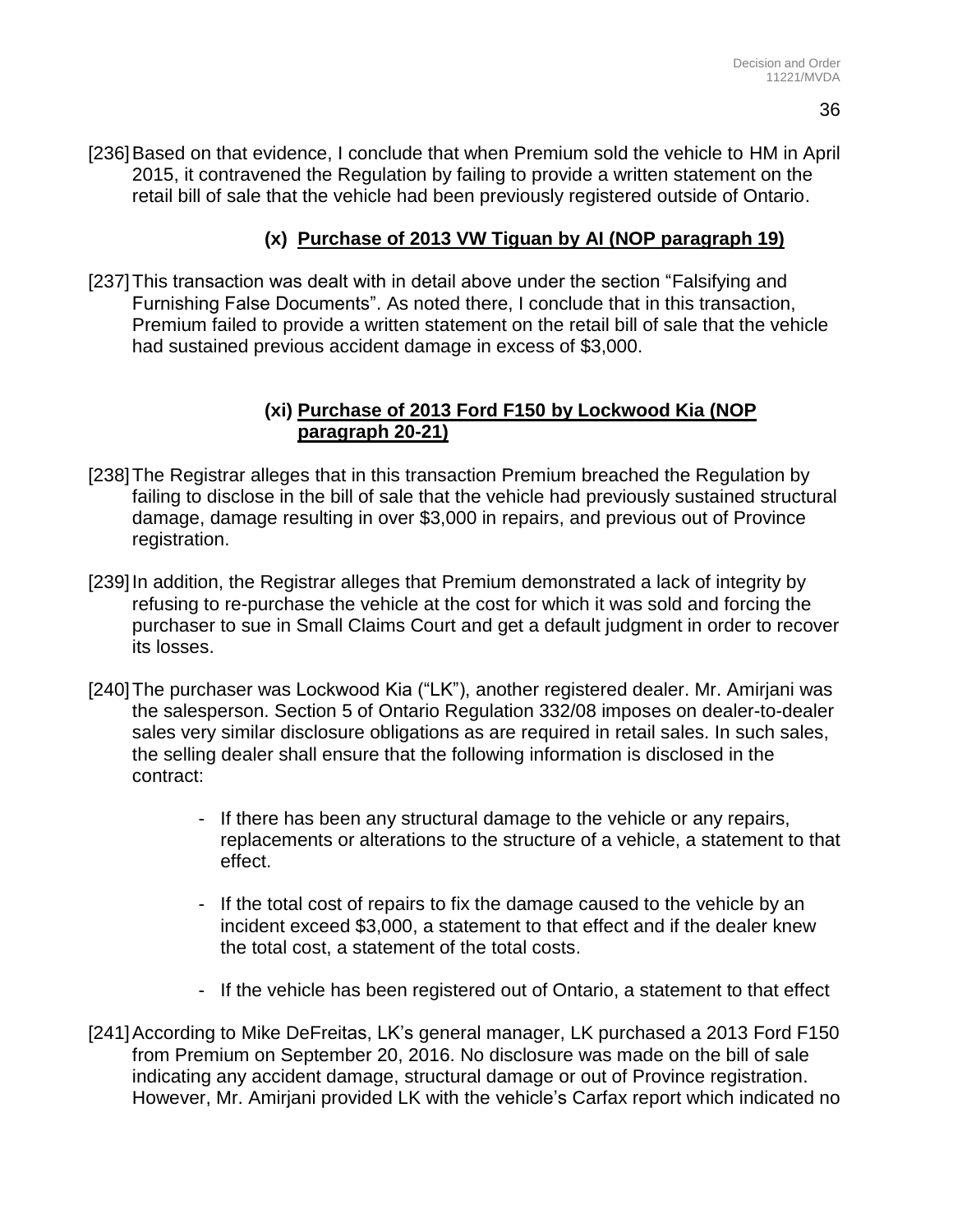reported accident or structural damage but does disclose previous registration in 3 other Provinces.

- [242]LK was given a Safety Standards Certificate from Premium's Motor Vehicle Inspection Station. The certificate is signed by a licenced technician and states that the vehicle was inspected in accordance with the *Highway Traffic Act* and Regulations and met all prescribed standards.
- [243]LK bought the vehicle intending to sell it to one of its customers. It received the vehicle and quickly sold it to its customer. It did not inspect the vehicle mechanically because it had just been inspected by Premium. About 6 months later, the customer returned to LK complaining that the frame was bent. The customer had arranged for the installation of an after-market suspension and the installing facility said the new suspension did not fit properly because the frame was bent.
- [244]LK had the frame inspected by LK's own licenced inspection facility as well as an outside body shop (also a licenced inspection facility). They both confirmed that the frame had been damaged and was bent making proper wheel alignment impossible.
- [245]According to Mr. DeFreitas, they also identified evidence that a previous attempt had been made to straighten the frame. There were 4 holes drilled – one in each corner of the frame – which Mr. DeFreitas testified is done when repairing a frame. Chains are attached to the holes and a frame straightening device applies force to bend the frame back to its original position.
- [246] In view of the fact that LK had sold a vehicle with undisclosed frame damage, LK agreed to buy the vehicle back from its customer and fully refunded the purchase price. Mr. DeFreitas then contacted Premium and requested that Premium reimburse LK.
- [247]Mr. Shah took the position that the vehicle was not frame damaged when it was sold to LK relying on both the Carfax report and the safety inspection done by Premium's licenced technician. He suggested that the frame was damaged after the sale by the installation of the new suspension. However, he offered to re-purchase the vehicle for approximately \$6200 less than what LK had paid for it. LK refused that offer.
- [248]In order to determine whether the frame had been damaged before or after Premium sold the vehicle to LK, Mr. DeFreitas contacted a previous owner, a construction company in Alberta, and asked for the vehicle's service and repair records. The company obliged and some of those records were made exhibits in these proceedings.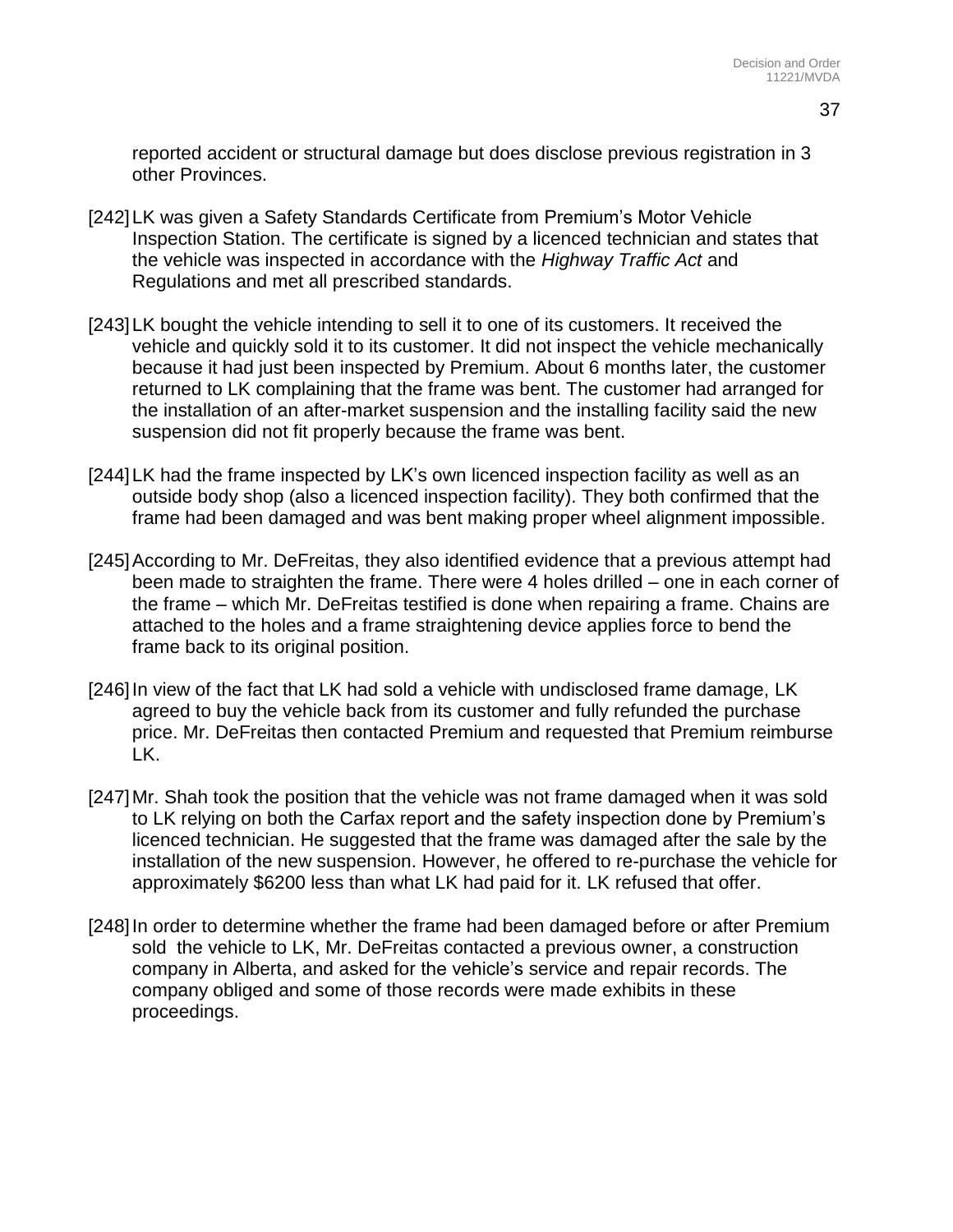[249] In summary those records show that:

- in January 2014 frame repairs involving 41 hours of labour and costing \$3,874 were completed at Big Rig Collision in Grande Prairie, Alberta
- In February 2014 frame repairs involving 14 hours of labour and costing \$1,428 were completed at Azorcan Collision Center in Terrace, British Columbia
- [250]Mr. DeFreitas testified that he sent those records to Mr. Shah but that still did not result in a resolution. As a result, LK sued Premium in Small Claims Court to recover its losses.
- [251]Premium did not defend that lawsuit and in August 2017, LK obtained a default judgement. Premium brought a motion to set the default judgement aside but in January 2018 that motion was denied.
- [252]According to Mr. DeFreitas, even after the motion to set aside was denied, Premium did not pay the judgement for another 8 months. LK only obtained full payment in August 2018 after contacting the local sheriff's office to collect and making an application to seize Premium's assets.
- [253]The Registrar alleges that Premium failed to comply with the Regulation by including a statement on the bill of sale disclosing structural damage and out of Province registration. In addition, the Registrar alleges that Premium and Mr. Shah acted without integrity by:
	- refusing to pay LK even after it was clear that it sold to LK a vehicle with significant frame damage,
	- forcing LK to commence a court action to recover its losses, and,
	- after a court order to pay was obtained, still refusing to pay until LK initiated collection proceedings.
- [254]With respect to the alleged failure to disclose, the appellants state that the evidence does not establish on a balance of probabilities that the vehicle was frame damaged when it was sold by Premium. They note that no structural or accident damage was reported in the Carfax report and, just before it was sold to LK, it was inspected by Premium's licenced technician who detected no damage. They point out that the damage only came to light after LK sold the vehicle to a new owner who installed a new suspension system. The appellants allege that the frame damage detected at that point was likely caused by the installation of the new suspension and was not present when Premium sold the vehicle.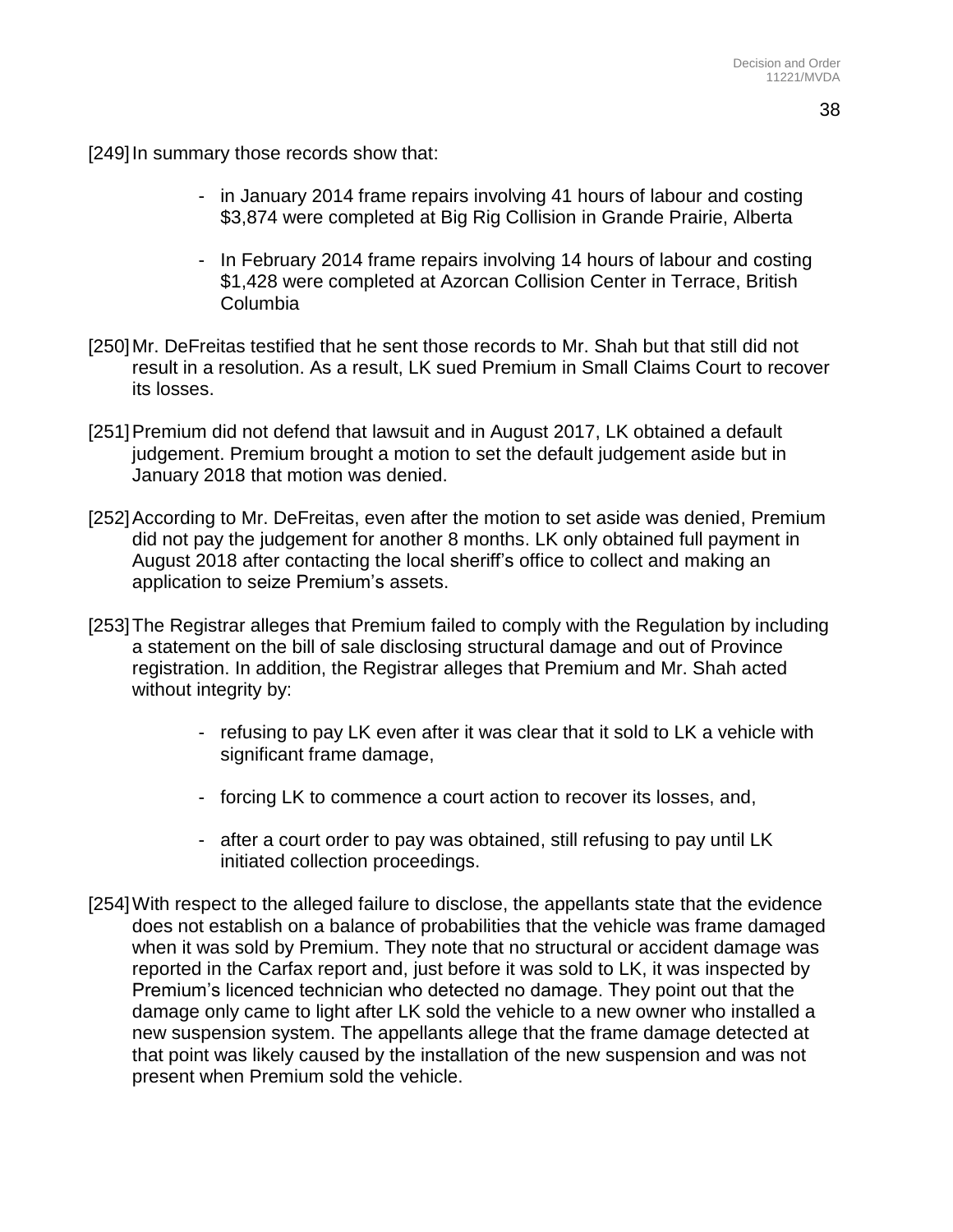[255]I conclude that the vehicle was frame damaged when Premium sold it to LK. The invoices obtained by LK from the previous owner show that significant frame repair involving 56 hours of labour and costing approximately \$5,200 in labour was attempted in British Columbia and Alberta before Premium acquired the vehicle. There is no evidence, aside from Mr. Shah's speculation, that installing the new suspension damaged the frame. On that point, Mr. DeFreitas testified that the facility that installed the new suspension:

> …are a reputable facility that I've actually done business with in the past. They specialise in this kind of work, so, no, I have – there's no way you can damage the frame to the point it was damaged installing springs and struts. It's just not possible.

- [256] In this case, despite the safety certificate issued by Premium, the Alberta and B.C collision repair shop invoices establish that the vehicle had previously sustained frame damage that was attempted to be repaired, and that damage resulted in over \$5,200 in repairs.
- [257] I therefore conclude that Premium and Mr. Amiriani, the salesperson on this transaction, breached the Regulation by failing to disclose previous structural damage or repairs, and out of Province registration. However, with respect to out of Province registrations, I note that they were described in the Carfax report given to Mr. De Freitas and he was aware of them.
- [258]Regarding Mr. Shah's failure to respond to LK's lawsuit even after it obtained a court order and Premium's motion to set aside the judgement was dismissed, I decline to find that it demonstrated a lack of integrity.
- [259]According to Mr. Shah, he disagreed with LK's claim because the vehicle did not have frame damage when inspected by Premium. He testified that he gave the statement of claim to his lawyer to deal with. His lawyer failed to respond resulting in the default judgement. Mr. Shah instructed his lawyer to bring a motion to set aside the default judgement which was unsuccessful. According to Mr. Shah, his lawyer then advised him to pay the judgement and he did so.
- [260]Mr. Shah had the right to dispute LK's claim and have that dispute settled in Small Claims Court. The only available evidence indicates that Premium's failure to file a statement of defence was due to an error by Premium's lawyer. The motion to set aside the default judgment was unsuccessful, and the judgment was eventually paid.
- [261] According to Mr. DeFreitas, LK was only paid when collection steps were taken. Mr. Shah testified that the judgment was paid soon after the motion to dismiss was rejected.
- [262]In the absence of some additional documentary support confirming collection steps taken and the timing of the payment in relation to those steps, I am not prepared to conclude that Mr. Shah's handling of LK's court claim demonstrates a lack of integrity.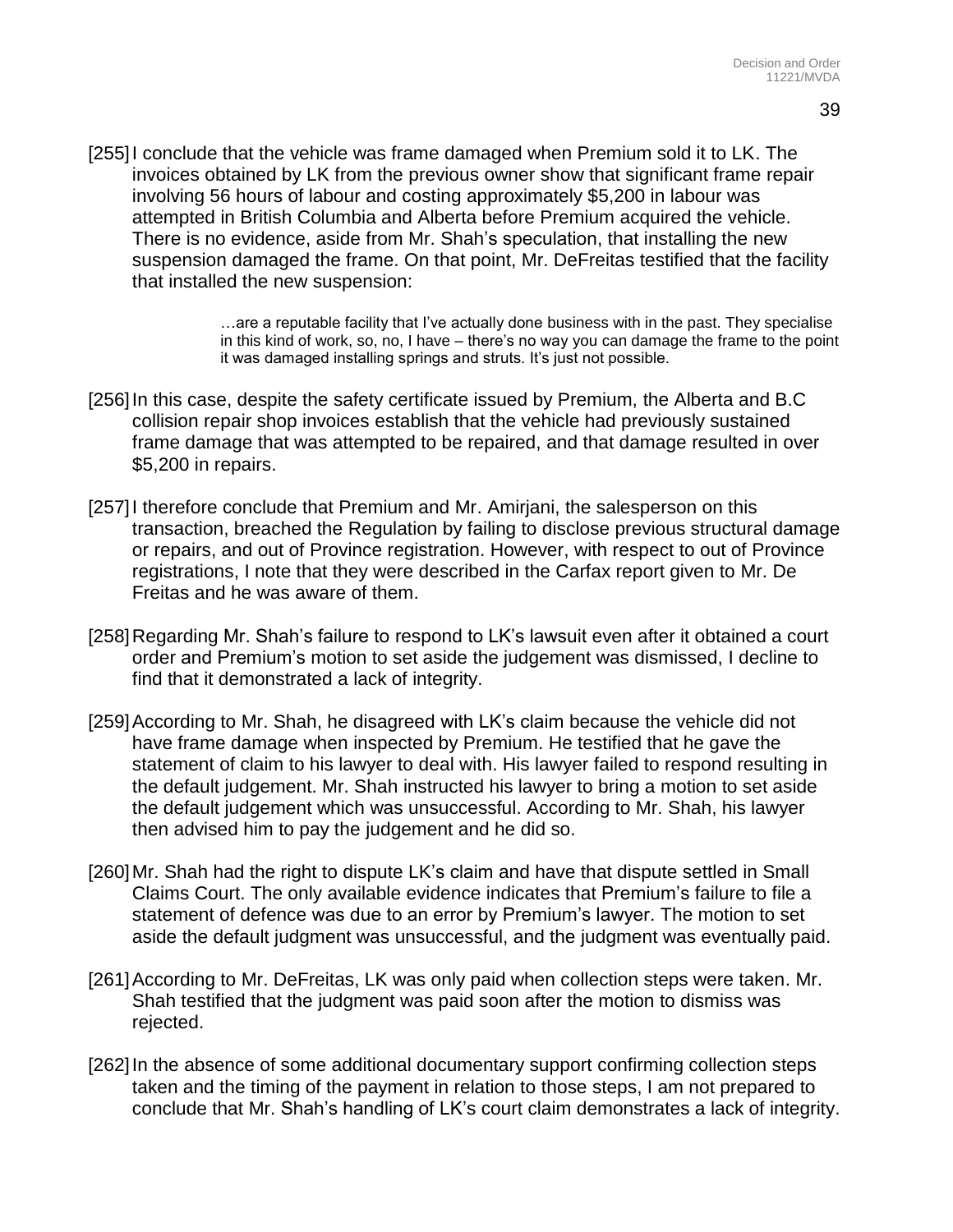## **(e) Unfair Business Practices - NOP, Paragraphs 21-23**

- [263]The Registrar alleges that Premium and Mr. Shah have engaged in unfair business practices which, if proven, would support a conclusion that their past conduct affords reasonable grounds for belief that they will not carry on business in accordance with the law and with integrity and honesty.
- [264]The Registrar relies upon a 2008 *Provincial Offences Act* conviction under the *Consumer Protection Act* for making a false, misleading or deceptive representation to a consumer purchaser for failing to disclose to a consumer in a bill of sale accident damage in excess of \$3,000.
- [265]The NOP also raised an additional July 2016 transaction where a consumer was allegedly induced to buy a vehicle warranty with false assurances that the warranty could be later cancelled. However, the Registrar stated in his submissions that he is no longer relying on that transaction.
- [266]Therefore, the only evidence regarding unfair business practices is the undisputed 2008 *Provincial Offences Act* conviction. According to a transcript of the proceedings, on January 11, 2008, Premium pled guilty to failing to disclose in writing to a consumer purchaser of a motor vehicle the value of previous accident damage.
- [267]This conviction took place in 2008, almost 12 years ago. In my view its only relevance is that it involves a failure to disclose key information to purchasers in writing – the same conduct noted in the eleven transactions described above under the heading "Non-Disclosure to Purchasers". It appears that despite a POA conviction in 2008, Premium continued to contravene the regulatory disclosure requirements in eleven transactions from 2011 to 2016.

### **I. SUMMARY OF FINDINGS**

- [268]The Registrar proposes revocation of the appellants' registrations based on 5 categories of conduct.
	- Retaining an unregistered salesperson
	- Using identities or accounts of other people to purchase Vehicles
	- Falsifying and furnishing false documents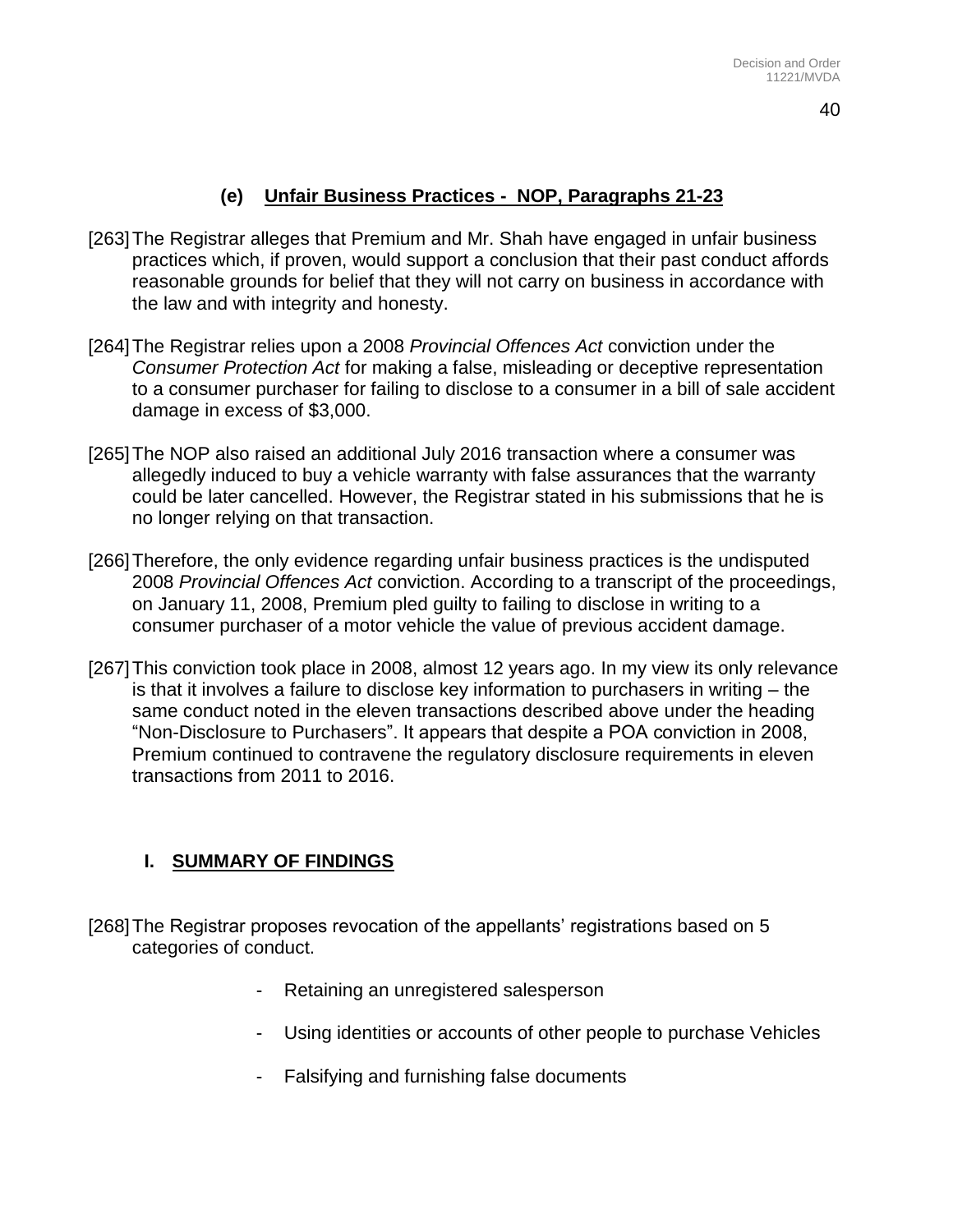41

- Non-disclosure to purchasers.
- Unfair Business Practices
- [269]The first two categories retaining an unregistered salesperson and using the accounts/identities of others to buy vehicles – I have determined to be unproven. The last category – unfair business practices – consists only of a 2008 conviction for failing to disclose in writing the value of accident damage on the bill of sale.

[270] Of the two remaining categories, I have found:

- two transactions in which Mr. Amirjani, acting as Premium's salesperson, was responsible for falsifying bills of sale,
- five transactions where Mr. Amirjani, acting as Premium's salesperson, failed to provide purchasers with the required written disclosure,
- 11 instances (including the 5 transactions referred to above) where Premium failed to provide the required written disclosure.
- [271]Those failures to disclose each amount to a contravention of the Regulation. In cases where the transactions occurred after January 23, 2014 they are also contraventions of Premium's and Mr. Shah's conditions of registration.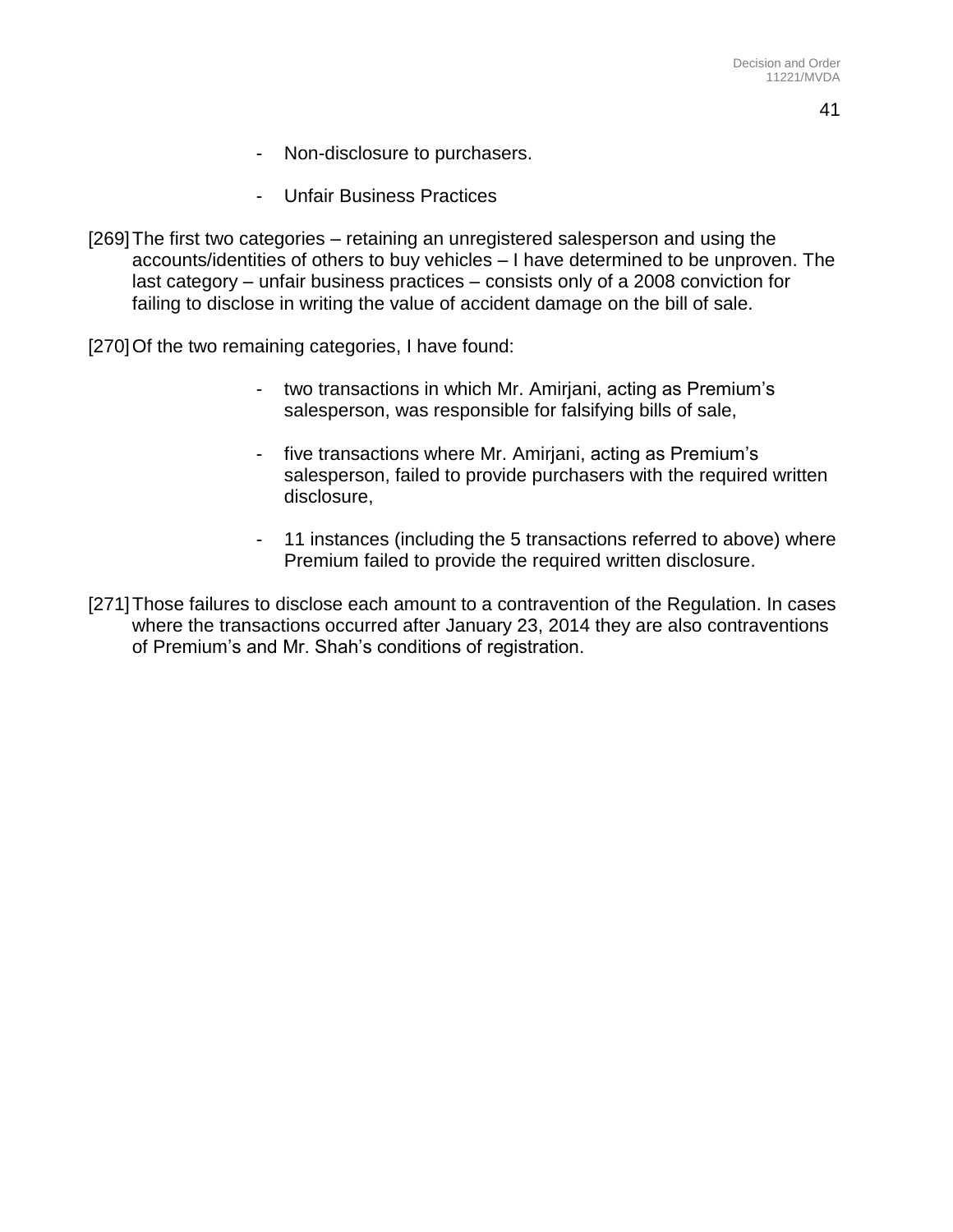[272]My findings are summarised in the table below.

| <b>Vehicle</b>                | Date of<br><b>Purchase</b> | <b>Buyer</b>       | <b>Salesperso</b><br>n | <b>Non-Disclosure</b>                                                                                                    |
|-------------------------------|----------------------------|--------------------|------------------------|--------------------------------------------------------------------------------------------------------------------------|
| 2012<br>Acura<br><b>MDX</b>   | Feb 13/16                  | <b>SR</b>          | Amirjani               | Bill of sale altered to add fee and<br>charge not agreed upon                                                            |
| 2011 VW<br>Tiguan             | Jan 25/15                  | <b>AI &amp; LI</b> | Amirjani               | Accident damage in excess of<br>\$3,000<br>not disclosed<br>Bill of sale later altered to add<br>damage amount           |
| <b>2013 Ford</b><br>F150      | Feb 23/16                  | JD                 | Amirjani               | Allegations not proven                                                                                                   |
| 2010 VW<br>Golf               | <b>July 28/15</b>          | <b>SM</b>          | Eftehkar               | Accident damage in excess of<br>\$3,000 not disclosed                                                                    |
| 2005<br>Honda<br>S200         | Dec 20/12                  | JP                 | Ta                     | Accident damage in excess of<br>\$3,000<br><b>Structural Damage</b><br>Out of Province registration<br>All not disclosed |
| 2010<br>Lexus<br><b>RX350</b> | Oct/11                     | <b>ZT</b>          | Sharinhas              | Structural Damage not disclosed                                                                                          |
| 2006<br>Frontier              | Nov 29/11                  | CO                 | <b>Shindest</b>        | Structural Damage not disclosed                                                                                          |
| 2012<br>Lexus<br>RX350        | Mar 29/15                  | <b>KD</b>          |                        | Structural Damage not disclosed                                                                                          |
| 2012<br>BMW X6                | June19/15                  | <b>NH</b>          | Melani                 | Out of Province registration not<br>disclosed                                                                            |
| 2012<br>Silverado             | Aug 5/15                   | <b>MW</b>          | Amirjani               | Out of Province registration not<br>disclosed                                                                            |
| 2012 Ford<br>F350             | June 6/15                  | #'d<br>Compan<br>у | Amirjani               | Out of Province registration not<br>disclosed                                                                            |
| 2006 VW<br>Jetta              | Apr 30/15                  | HM                 | Amirjani               | Out of Province registration not<br>disclosed                                                                            |
| 2013 Ford<br>F150             | Sept<br>20/16              | <b>LK</b>          | Amirjani               | Accident damage in excess of<br>\$3,000<br><b>Structural Damage</b><br>Out of Province registration<br>All not disclosed |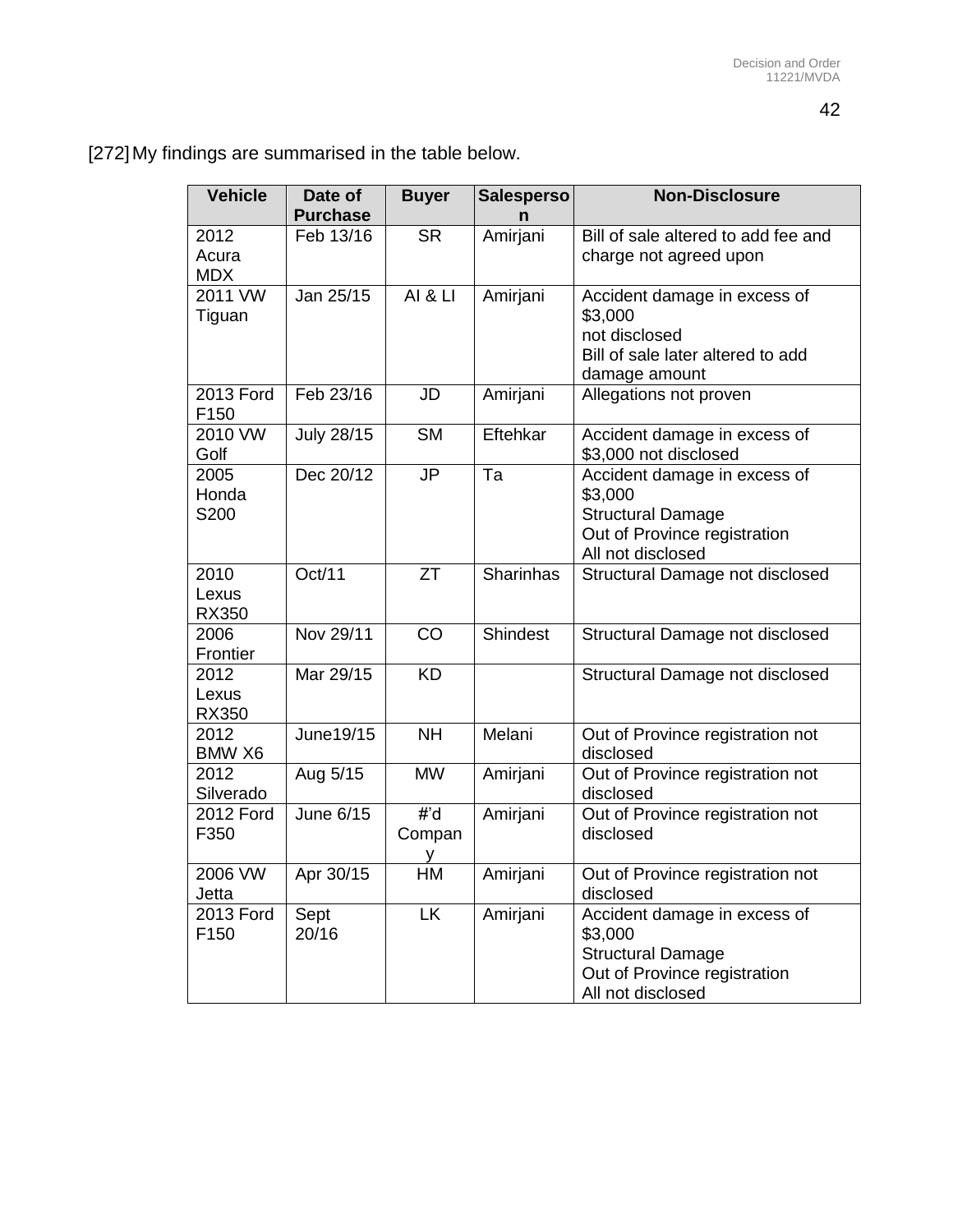# **J. DISPOSITION**

# **(a) Daniel Amirjani**

[273]I have found that Mr. Amirjani:

- created a bill of sale that to which a warranty charge and financing fee were added without the customer's knowledge or consent.
- failed to disclose accident damage on a bill of sale and then altered the bill of sale to add in the damage amount to give the false impression that it was disclosed.
- failed to disclose on a bill of sale out of Province registration in 3 consumer sales, accident damage value in one sale, and structural damage and out of Province registration in a dealer-to-dealer sale.
- [274]The Registrar alleges that Mr. Amirjani's past conduct in that regard affords reasonable grounds for belief that he will not carry on business in accordance with law and with integrity and honesty.
- [275]The Court of Appeal of Ontario in *Registrar, Alcohol and Gaming Commission of Ontario v. 751809 Ontario Inc. operating as Famous Flesh Gordon's<sup>9</sup>* , stated that "reasonable grounds for belief" requires something more than mere suspicion but less than proof on a balance of probabilities. In other words, the Registrar does not have to show that that Mr. Amirjani's past conduct will make it more likely than not that he will not carry on business as required. The Registrar need only show that there are reasonable grounds for belief that his business will not be carried on in accordance with law and with integrity and honesty.
- [276] In my opinion, reasonable grounds for such a belief exist in this case. In one case Mr. Amirjani created a bill of sale which reflected charges not agreed to and, in another case, altered a bill of sale to conceal his failure to disclose the value of accident damage on a bill of sale. That conduct suggests a lack of transparency and honesty in his dealings with consumers.
- [277]He also failed to act in accordance with the law when he contravened the Regulation by failing to disclose required information on the bills of sale in five transactions.
- [278]Past conduct is often an indicator of future behaviour and in my view Mr. Amirjani's past conduct does afford reasonable grounds for belief that he will not carry on business in accordance with the law and with integrity and honesty.

 $\overline{a}$ <sup>9</sup> 2013 ONCA 157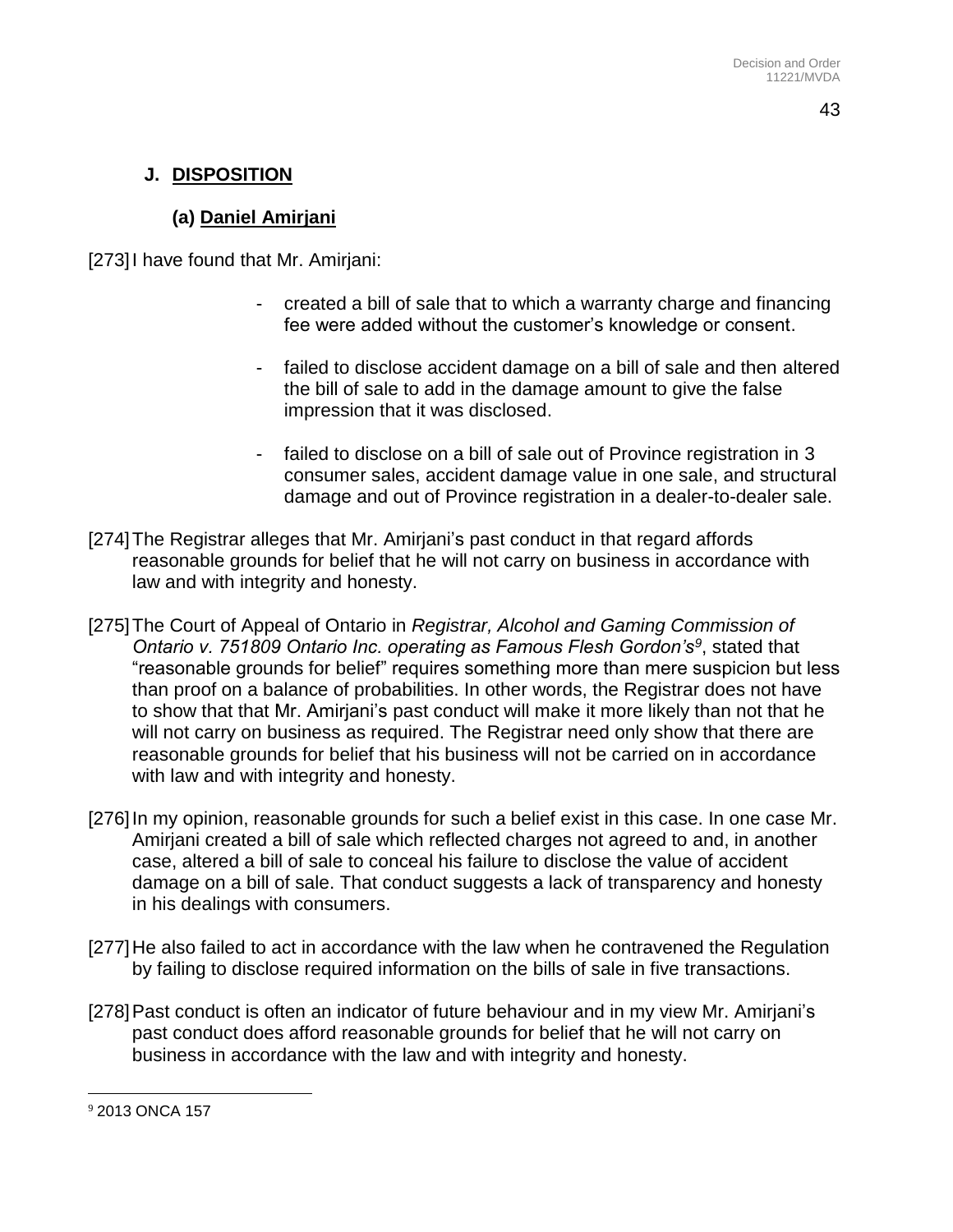- [279]Given those findings, what is the appropriate disposition? The Registrar proposes revocation of Mr. Amirjani's registration. Mr. Amirjani suggests that if any allegations against him are proven, conditions on his registration should be imposed.
- [280]I consider revocation of Mr. Amirjani's registration to be unwarranted considering the following:
	- The two transactions involving false or altered bills of sale are very concerning and suggest a lack of transparency and honesty in dealing with the public. However, they represent a very small fraction of Mr. Amirjani's transactions. No precise figures were provided but Mr. Amirjani testified that in 2013 he was selling 40-50 cars/month and is presently selling 20-30 cars/month. Of those, 50- 60% are repeat customers or referrals. It appears that the conduct exhibited in these two transactions does not represent Mr. Amirjani's common or usual practice.
	- One failure to disclose involved Mr. Amirjani's failure to disclose in the Lockwood Kia transaction. However, I note that the purchaser was aware of the out of Province registration and was not misled by Mr. Amirjani's failure to note it on the bill of sale. The structural damage/repairs were apparently unknown to Mr. Amirjani - it was not disclosed in any vehicle history report and was apparently undetected by Premium's safety inspection.
	- Three of the five failures to disclose cases involved out of Province registration. According to Mr. Amirjani, Carfax reports were likely provided in each case (the inspector found Carfax reports in most of the files) which included that information and consumers were not misled.
	- All of the transactions took place approximately 4-5 years ago (in 2015 or 2016) suggesting that the poor practice reflected in my findings has not continued to the present.
- [281]While I consider revocation unwarranted, I do not consider the imposition of conditions to be appropriate either. While conditions involving training, monitoring etc. may constructively address deficiencies in standards of practice, I am unconvinced that the proposed conditions would effectively address a failure to be transparent and honest with customers.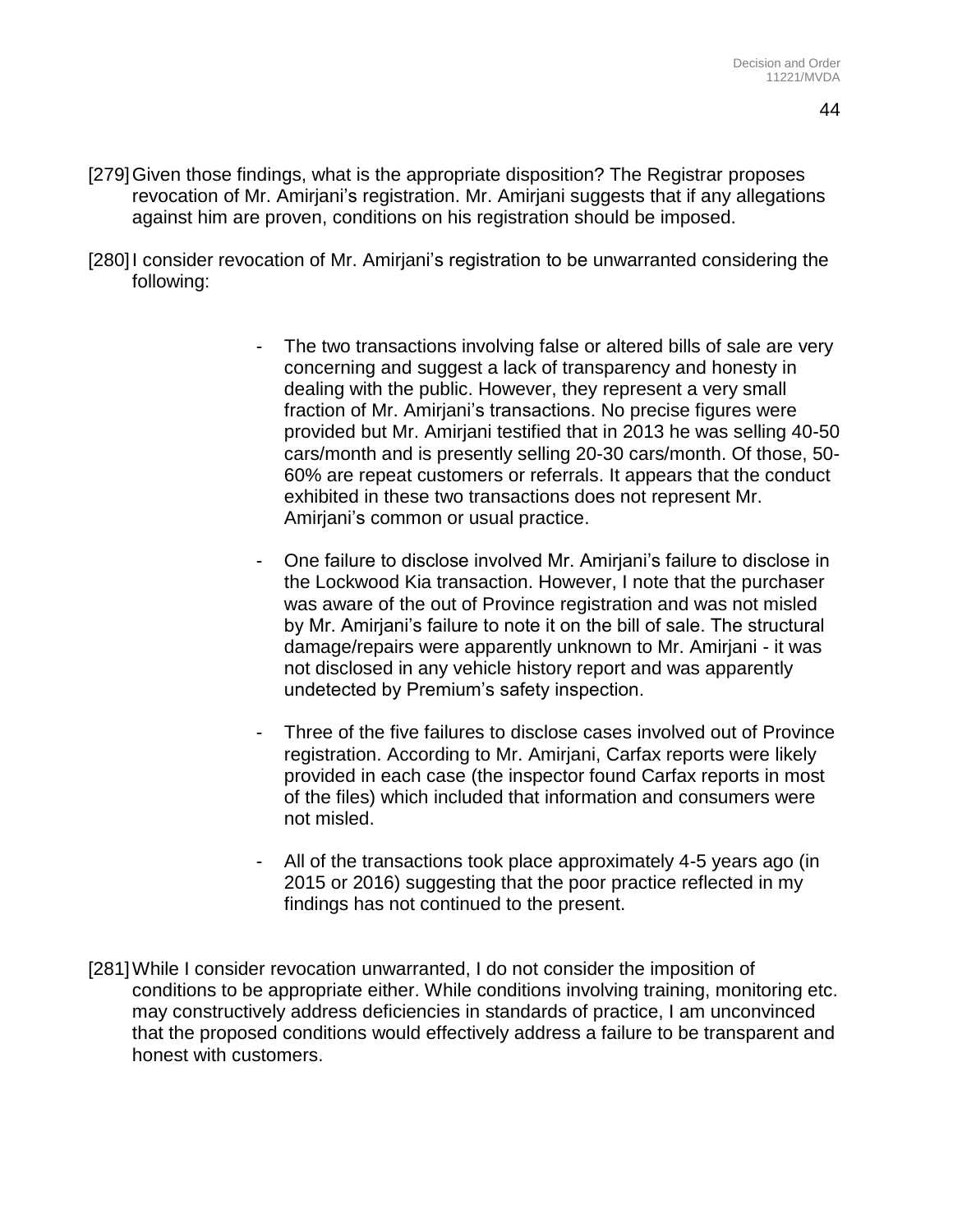[282]I conclude that a period of suspension of 90 days is an appropriate regulatory response that will best protect the public. A 90 suspension will prohibit Mr. Amirjani from carrying on business and earning an income as a salesperson for a three-month period and will sharply demonstrate to Mr. Amirjani and other registrants that such conduct will attract a negative consequence. Any future failing in that regard will likely result in a longer suspension or revocation. In other words, I believe that a 90-day suspension is a sanction that will protect the public by ensuring future compliance with the regulatory scheme.

### **(b) Premium Wholesale Cars and Mr. Shah**

- [283]The Registrar argues that the registrations of both Premium and Mr. Shah should be revoked.
- [284]According to the Registrar, Mr. Shah's registration should be revoked because:
	- his past conduct affords reasonable grounds for belief that he will not carry on business in accordance with the law and with integrity and honesty, and,
	- he breached a condition of his registration imposed to resolve an earlier notice of proposal to revoke.

[285]Premium's registration should be revoked because:

- the conduct of Mr. Shah an officer and director of Premium affords reasonable grounds for belief that Premium will not carry on business in accordance with law and with integrity and honesty, and,
- Premium breached a condition of its registration imposed to resolve an earlier notice of proposal to revoke.
- [286]With respect to past conduct, as noted above, the Registrar does not have to show that the past conduct will make it more likely than not that Premium and Mr. Shah will not carry on business in accordance with the law and with integrity and honesty. The Registrar need only show that there are reasonable grounds for belief that their business will not be carried on in accordance with law and with integrity and honesty.

[287]In my opinion, such grounds exist in this case.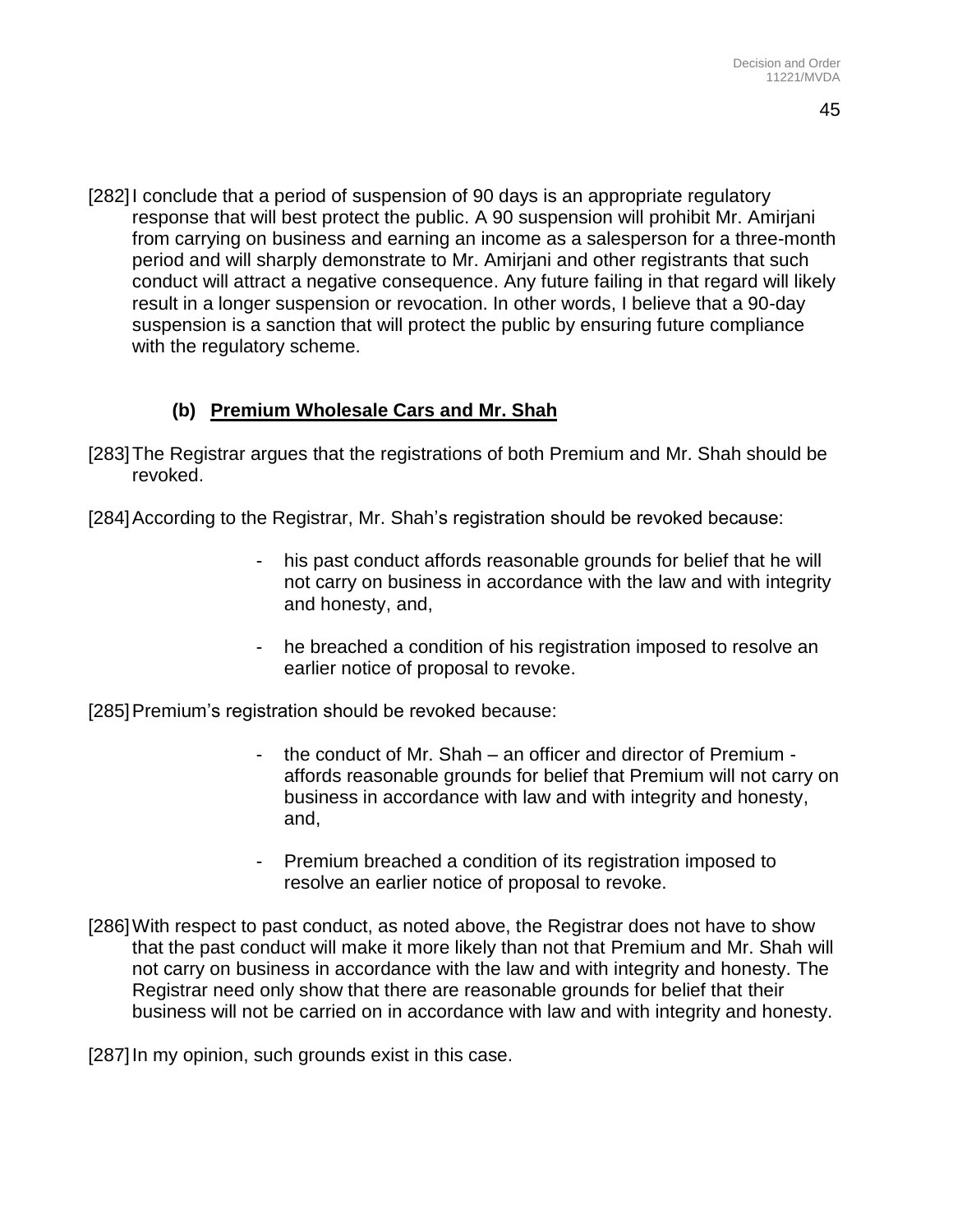- [288]With respect to Mr. Shah, he is registered as a salesperson but is Premium's owner, operator, officer and director. According to Ms. Halbert, Mr. Shah is designated in OMVIC's records as Premium's General Manager and "person in charge" – the person at the dealership responsible for day-to-day oversight and compliance with the Act.
- [289]The evidence established that at all material times, Mr. Shah was the ultimate decision maker within Premium. He signed off on most vehicle sales transactions before they were concluded. He was also the person who ultimately responded to consumer complaints and decided whether and how they would be resolved.
- [290]Mr. Shah was the person within Premium who had the position and power to set standards for the conduct of Premium's business and ensure regulatory standards were met. Clearly those standards were not met, at least with respect to the transactions noted above. Mr. Shah allowed Premium to operate with a lack of integrity and in contravention of the Regulation. I have found that:
	- a bill of sale was created by Premium's staff to which a warranty charge and financing fee were added without the customer's knowledge or consent.
	- Premium's staff failed to disclose accident damage on a bill of sale and then altered the bill of sale to add in the damage amount to give the false impression that it was disclosed.
	- Premium contravened the Regulations by failing to disclose on a bill of sale out of Province registration, previous accident damage in excess of \$3,000 and structural damage/repairs in 10 separate vehicle sales to consumers and one sale to another dealer.
	- In some of those transactions it appears that Premium relied solely on a Carfax report for information without checking other readily available sources. In two transactions, it was demonstrated that Premium was actually aware of structural damage and failed to disclose it.
	- By contravening the Regulations, Premium and Mr. Shah also contravened a condition of their registrations requiring them to comply with the Regulation which was imposed to address earlier concerns.

[291]In all of the transactions involving failure to disclose the immediate failure was that of the salesperson. However Premium, as the dealer and employer of its sales staff, is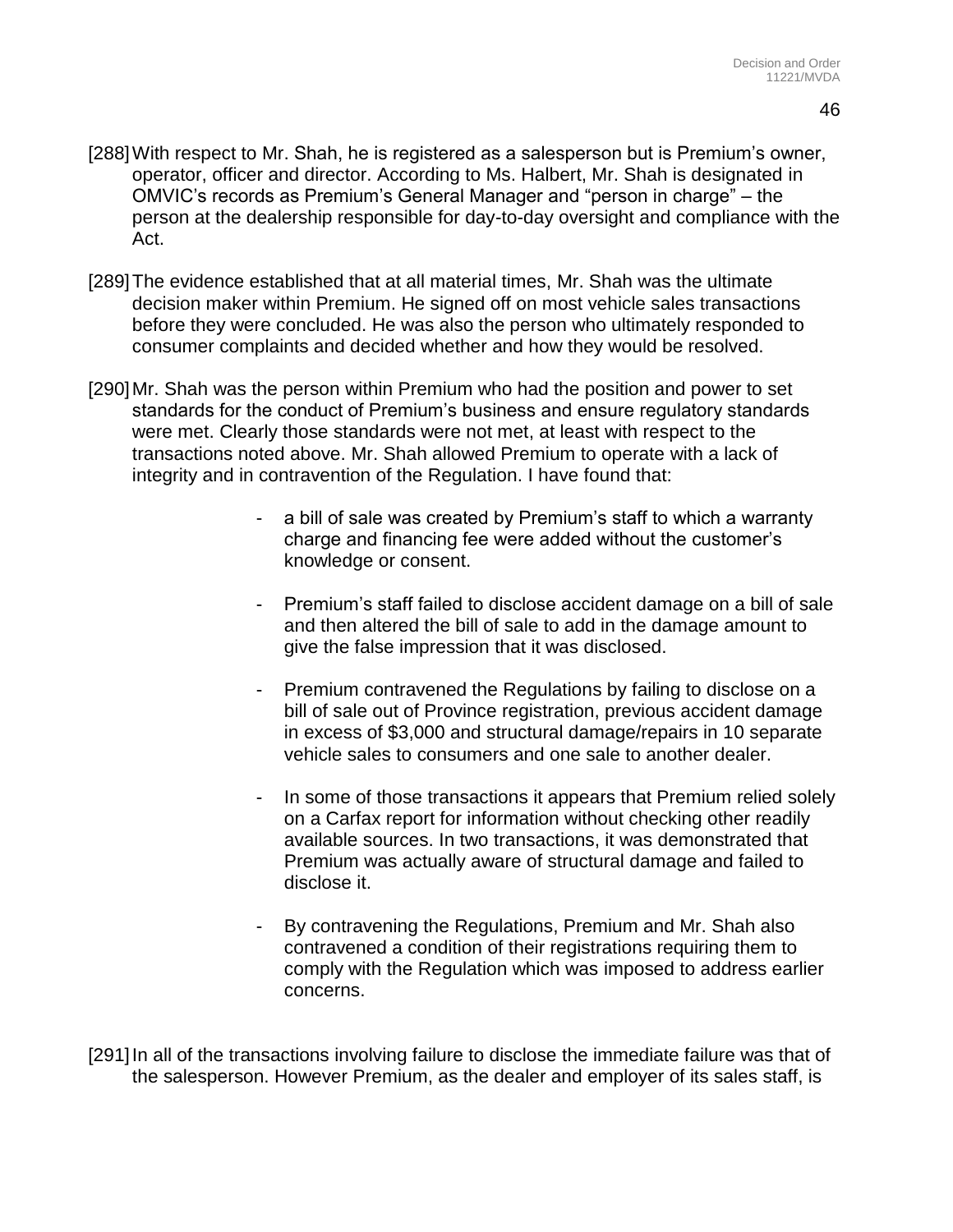required to take responsibility for the conduct of its salespersons. According to s. 23 of the Act,

> A motor vehicle dealer shall ensure that every salesperson that the motor vehicle dealer employs is carrying out his or her duties in compliance with this Act and the regulations.

- [292]Given my findings above, Premium contravened s. 23 of the Act by failing to ensure that its salespersons acted in accordance with the Act.
- [293]Mr. Shah was the directing mind of the company. He failed in his oversight obligations and allowed Premium to operate in ways that had significant negative consequences for consumers. Past conduct is often a good indicator of future behaviour and in my view Mr. Shah's past conduct does afford reasonable ground for belief that both he and Premium will not carry on business in accordance with the law and with integrity and honesty.
- [294]I also conclude that Mr. Shah and Premium contravened a condition of their registration. A condition requiring compliance with the regulations was imposed on their registrations on January 23, 2014. Eight of the 11 transactions involving noncompliance with the regulatory disclosure requirements took place after that date. Four of those 8 (failures to disclose out of Province registration) took place within a few months of the condition being imposed.
- [295]What is the appropriate disposition? The Registrar proposes revocation in both cases. However, I consider that to be unwarranted for the following reasons:
	- The transactions described above are a very small percentage of Premium's transactions,
	- Four of the non-disclosure cases involve failure to disclose in writing out of Province registration. However, the evidence suggests that the customers were aware of it and were not misled.
	- Mr. Shah made efforts in several of the transactions to resolve non-disclosure issues by re-purchasing the vehicles.
- [296]Mr. Shah and Premium suggest that if any of the allegations are proven terms and conditions should be considered including:
	- safety inspections to be completed by a registered dealer for the automaker.
	- Carfax report to be provided in each transaction, initialed by the customer and kept in the dealer file,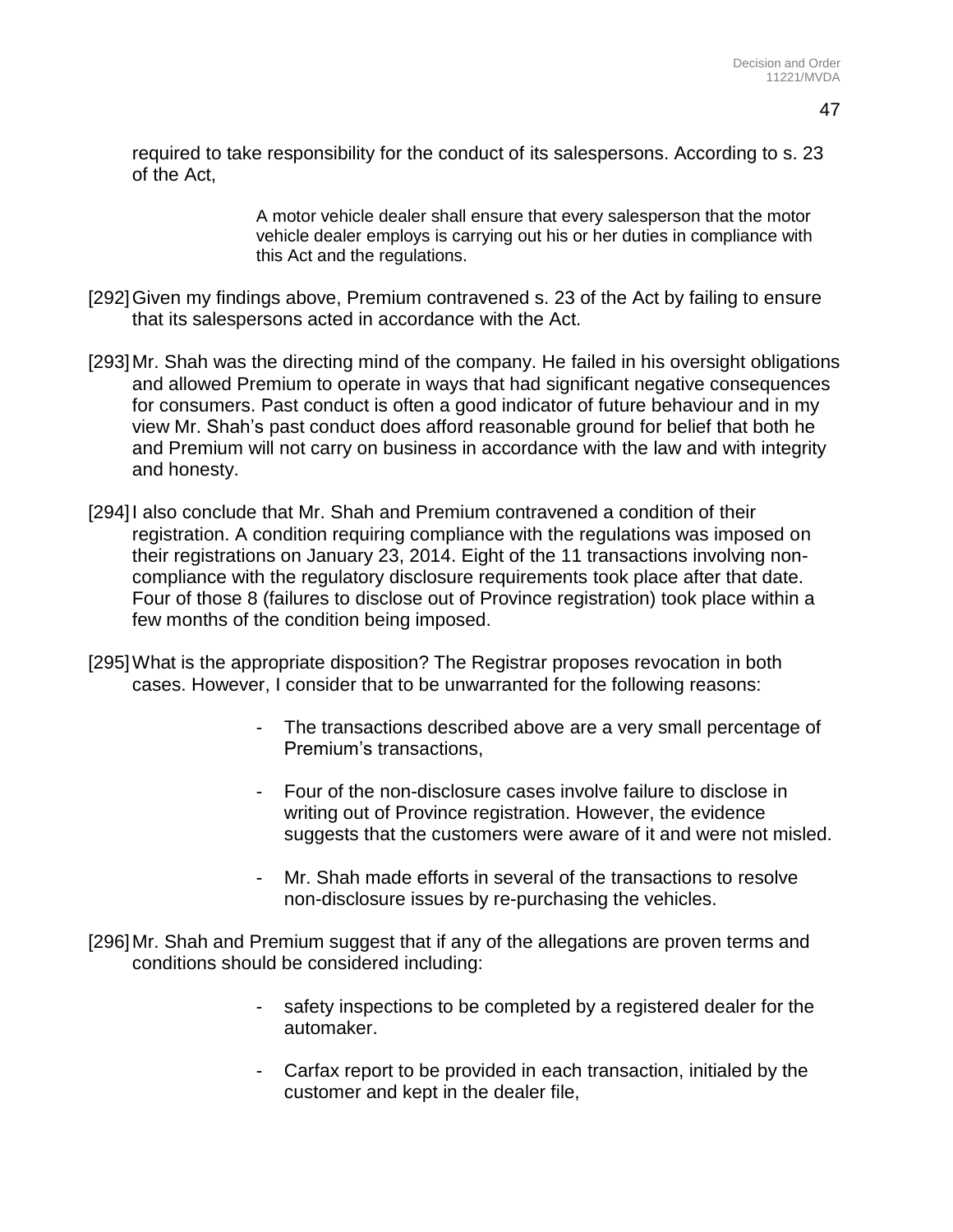- All amendments to bill of sale shall be initialed or a fresh bill of sale drawn up.
- a signed witnessed declaration shall be obtained in each case confirming that the purchaser has received the bill of sale and related transaction documents.
- [297]I decline to impose conditions in this case. Conditions have already been imposed in an attempt to address an earlier notice of proposal to revoke and the evidence shows that they were breached by Premium and Mr. Shah shortly after they were imposed. Given the appellants' track record with conditions I am not confident that new conditions will effectively address the present concerns.
- [298] conclude that a suspension of the registrations of Premium and Mr. Shah is necessary to bring home the importance of operating with integrity and honesty and in compliance with the Act and regulations at all times. In my view a 120-day suspension is a proportionate regulatory response in all of the circumstances.
- [299]During that time, Mr. Shah and Premium will be prohibited from carrying on their apparently active and successful business. That is intended to unequivocally illustrate to Mr. Shah that any future failure to operate with integrity or in compliance with the Act and regulations will attract a negative consequence. Any future failing in that regard will likely result in a longer suspension or revocation. In other words, I believe that a 120-day suspension will protect the public by promoting future compliance with the regulatory scheme.

# **K. ORDER**

- [300]Pursuant to s 9(5) of the Act, I substitute my opinion for that of the Registrar and direct the Registrar to:
	- (a) Suspend the registration of Daniel Amirjani as a salesperson for a period of 90 days, commencing on a date to be determined by the Registrar.
	- (b) Suspend the registration of Premium Cars Wholesale Limited as a dealer for a period of 120 days, commencing on a date to be determined by the Registrar.